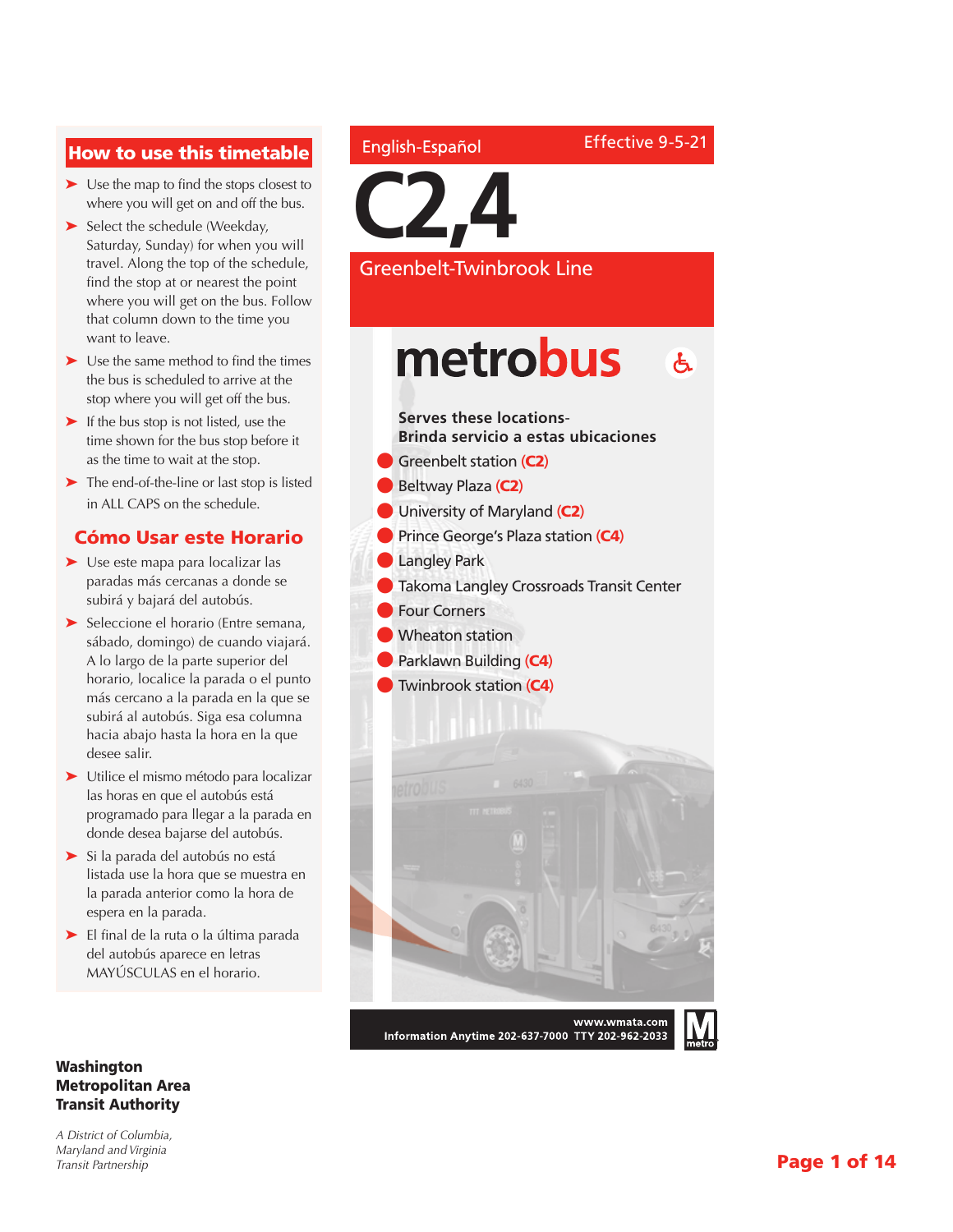

#### **Effective Sunday, September 5, 2021 A partir del domingo, 5 de septiembre de 2021**



Page 2 of 14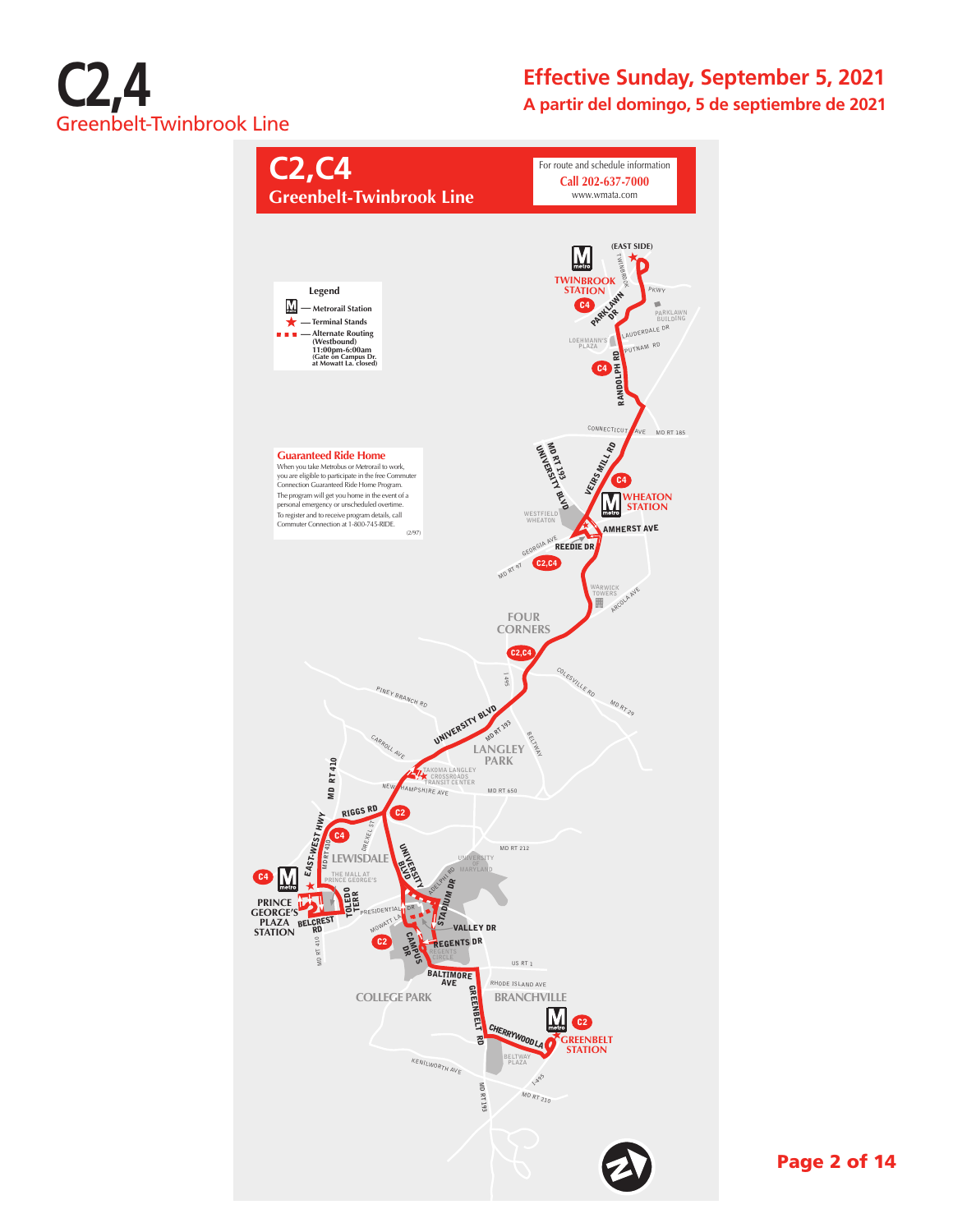

### **Westbound to Wheaton and Twinbrook stations**

|                                  |                                                 |                                                                     |                                     | <b>Monday thru Friday</b> - De Lunes a viernes                         |                                  |                                                                |                                                             |                                                                    |                                                       |                      |                                                  |                                           |                                                                  |
|----------------------------------|-------------------------------------------------|---------------------------------------------------------------------|-------------------------------------|------------------------------------------------------------------------|----------------------------------|----------------------------------------------------------------|-------------------------------------------------------------|--------------------------------------------------------------------|-------------------------------------------------------|----------------------|--------------------------------------------------|-------------------------------------------|------------------------------------------------------------------|
| Route<br>Number                  | Greenbelt<br>M                                  | Greenbelt<br>Rd. &<br>Rhode<br>Island<br>Ave.<br>(Branch-<br>ville) | & Regents<br>Cir. (Univ.<br>of Md.) | Campus<br>Dr. &<br>Campus Dr. Presidential<br>Dr.<br>(Univ.<br>of Md.) | Prince<br>George's<br>Plaza<br>M | University<br>Blvd.<br>&<br><b>Riggs</b><br>Rd.<br>(Lewisdale) | Takoma<br>Langley<br>Crossroads<br><b>Transit</b><br>Center | University<br>Blvd.<br>&<br>Colesville<br>Rd.<br>(Four<br>Corners) | University<br>Blvd.<br>at<br>Warwick<br><b>Towers</b> | <b>WHEATON</b><br>Ņ, | Randolph<br>Rd.<br>&<br><b>Veirs</b><br>Mill Rd. | Randolph<br>Rd.<br>&<br>Lauderdale<br>Dr. | TWIN-<br><b>BROOK</b><br>M<br>$(ex\overline{st}\overline{side})$ |
|                                  |                                                 |                                                                     |                                     |                                                                        |                                  | <b>AM Service — Servicio matutino</b>                          |                                                             |                                                                    |                                                       |                      |                                                  |                                           |                                                                  |
| C <sub>4</sub>                   | $\overline{\phantom{a}}$                        | $\overline{\phantom{a}}$                                            | $\overline{\phantom{a}}$            | $\overline{\phantom{a}}$                                               | 4:20                             | 4:31                                                           | 4:35                                                        | 4:47                                                               | 4:52                                                  | 4:58                 | 5:05                                             | 5:08                                      | 5:12                                                             |
| C <sub>4</sub><br>C <sub>4</sub> | $\overline{\phantom{a}}$                        | $\overline{\phantom{a}}$                                            |                                     | $\overline{a}$<br>$\overline{\phantom{a}}$                             | 4:30<br>4:40                     | 4:41<br>4:51                                                   | 4:45<br>4:55                                                | 4:57<br>5:07                                                       | 5:02<br>5:12                                          | 5:08<br>5:18         | 5:15<br>÷                                        | 5:18<br>$\sim$                            | 5:22<br>$\overline{\phantom{a}}$                                 |
| C <sub>4</sub>                   |                                                 |                                                                     |                                     | L,                                                                     | 4:50                             | 5:01                                                           | 5:05                                                        | 5:17                                                               | 5:22                                                  | 5:28                 | 5:35                                             | 5:38                                      | 5:42                                                             |
| C <sub>2</sub>                   |                                                 | ÷,                                                                  |                                     | ÷,                                                                     | $\sim$                           | $\sim$                                                         | 5:15                                                        | 5:27                                                               | 5:32                                                  | 5:38                 | $\overline{\phantom{a}}$                         | $\overline{\phantom{a}}$                  | ä,                                                               |
| C <sub>4</sub>                   |                                                 |                                                                     |                                     |                                                                        | 5:02                             | 5:17                                                           | 5:21                                                        | 5:34                                                               | 5:39                                                  | 5:46                 | $\overline{\phantom{a}}$                         | $\overline{\phantom{a}}$                  | $\overline{\phantom{m}}$                                         |
| C <sub>4</sub>                   | ÷.                                              | ÷.                                                                  |                                     | ÷.                                                                     | $\sim$                           | $\sim$                                                         | 5:29                                                        | 5:42                                                               | 5:47                                                  | 5:54                 | 6:04                                             | 6:08                                      | 6:14                                                             |
| C <sub>4</sub><br>C <sub>2</sub> | $\overline{\phantom{a}}$                        | $\overline{\phantom{a}}$                                            | $\sim$                              | $\overline{\phantom{a}}$                                               | 5:15<br>$\overline{\phantom{a}}$ | 5:30<br>$\overline{\phantom{a}}$                               | 5:34<br>5:39                                                | 5:47<br>5:52                                                       | 5:52<br>5:57                                          | 5:59<br>6:04         | $\overline{\phantom{a}}$                         | $\sim$                                    | $\overline{\phantom{a}}$                                         |
| C <sub>4</sub>                   |                                                 |                                                                     |                                     |                                                                        | 5:25                             | 5:40                                                           | 5:44                                                        | 5:57                                                               | 6:02                                                  | 6:09                 |                                                  | $\overline{\phantom{a}}$                  |                                                                  |
| C <sub>4</sub>                   | $\overline{\phantom{a}}$                        | $\overline{\phantom{a}}$                                            |                                     | $\overline{a}$                                                         | $\overline{\phantom{a}}$         | $\overline{\phantom{a}}$                                       | 5:49                                                        | 6:02                                                               | 6:07                                                  | 6:14                 | 6:24                                             | 6:28                                      | 6:34                                                             |
| C <sub>4</sub>                   |                                                 |                                                                     |                                     |                                                                        | 5:35                             | 5:50                                                           | 5:54                                                        | 6:07                                                               | 6:12                                                  | 6:19                 | L.                                               | $\overline{\phantom{a}}$                  | $\overline{a}$                                                   |
| C <sub>2</sub>                   | ٠                                               | $\overline{\phantom{a}}$                                            | $\overline{\phantom{a}}$            | $\overline{\phantom{a}}$                                               | $\overline{\phantom{a}}$         | $\overline{\phantom{a}}$                                       | 5:59                                                        | 6:12                                                               | 6:17                                                  | 6:24                 | $\overline{\phantom{a}}$                         | $\overline{\phantom{a}}$                  | $\overline{\phantom{a}}$                                         |
| C <sub>4</sub><br>C <sub>4</sub> | $\overline{a}$<br>$\overline{\phantom{a}}$      | $\overline{\phantom{a}}$                                            | $\overline{\phantom{a}}$            | $\overline{\phantom{a}}$                                               | 5:45<br>$\overline{\phantom{a}}$ | 6:00<br>$\overline{\phantom{a}}$                               | 6:04<br>6:09                                                | 6:17<br>6:22                                                       | 6:22<br>6:27                                          | 6:29<br>6:34         | 6:44                                             | 6:48                                      | $\overline{a}$<br>6:54                                           |
| C <sub>2</sub>                   | 5:47                                            | 5:55                                                                | 6:00                                | 6:04                                                                   | $\overline{\phantom{a}}$         | 6:10                                                           | 6:14                                                        | 6:27                                                               | 6:32                                                  | 6:39                 |                                                  |                                           |                                                                  |
| C <sub>4</sub>                   | $\overline{\phantom{a}}$                        | $\overline{\phantom{a}}$                                            | $\overline{\phantom{a}}$            | $\overline{\phantom{a}}$                                               | 6:00                             | 6:15                                                           | 6:19                                                        | 6:32                                                               | 6:37                                                  | 6:44                 | $\overline{\phantom{a}}$                         | $\overline{\phantom{a}}$                  | $\overline{\phantom{a}}$                                         |
| C <sub>2</sub>                   | $\overline{\phantom{a}}$                        | $\overline{\phantom{a}}$                                            | $\overline{\phantom{a}}$            | $\overline{\phantom{a}}$                                               |                                  | $\overline{\phantom{a}}$                                       | 6:24                                                        | 6:37                                                               | 6:42                                                  | 6:49                 |                                                  |                                           |                                                                  |
| C <sub>2</sub><br>C <sub>4</sub> | 6:02<br>$\frac{1}{2}$                           | 6:10<br>$\overline{\phantom{a}}$                                    | 6:15                                | 6:19<br>$\overline{\phantom{a}}$                                       | $\sim$<br>6:15                   | 6:25<br>6:30                                                   | 6:29<br>6:34                                                | 6:42<br>6:47                                                       | 6:47<br>6:52                                          | 6:54<br>6:59         | $\bar{\phantom{a}}$<br>7:08                      | $\overline{\phantom{a}}$<br>7:11          | $\overline{\phantom{a}}$<br>7:16                                 |
| C <sub>4</sub>                   | $\overline{\phantom{a}}$                        | $\overline{\phantom{a}}$                                            | $\overline{\phantom{a}}$            | $\overline{\phantom{a}}$                                               | 6:20                             | 6:35                                                           | 6:39                                                        | 6:52                                                               | 6:57                                                  | 7:04                 | $\overline{\phantom{a}}$                         | $\overline{\phantom{a}}$                  | ÷.<br>$\overline{\phantom{a}}$                                   |
| C <sub>4</sub>                   | $\overline{\phantom{a}}$                        | $\overline{\phantom{a}}$                                            | $\overline{\phantom{a}}$            | $\overline{\phantom{a}}$                                               | 6:25                             | 6:40                                                           | 6:44                                                        | 6:57                                                               | 7:02                                                  | 7:09                 | 7:18                                             | 7:21                                      | 7:26                                                             |
| C <sub>2</sub>                   | 6:22                                            | 6:30                                                                | 6:35                                | 6:39                                                                   | $\sim$                           | 6:45                                                           | 6:49                                                        | 7:02                                                               | 7:07                                                  | 7:14                 | ×.                                               | $\overline{\phantom{a}}$                  | $\overline{\phantom{a}}$                                         |
| C <sub>4</sub><br>C <sub>2</sub> | $\overline{\phantom{a}}$<br>6:33                | $\overline{\phantom{a}}$                                            | $\sim$                              | $\sim$<br>6:50                                                         | 6:35<br>$\sim$                   | 6:50                                                           | 6:54                                                        | 7:07<br>7:13                                                       | 7:12                                                  | 7:19                 | 7:28                                             | 7:31                                      | 7:36                                                             |
| C <sub>4</sub>                   |                                                 | 6:41                                                                | 6:46                                | $\overline{\phantom{a}}$                                               | 6:46                             | 6:56<br>7:02                                                   | 7:00<br>7:07                                                | 7:22                                                               | 7:18<br>7:29                                          | 7:25<br>7:36         | $\overline{\phantom{a}}$<br>7:46                 | $\overline{\phantom{a}}$<br>7:50          | $\overline{\phantom{a}}$<br>7:55                                 |
| C <sub>2</sub>                   | 6:46                                            | 6:54                                                                | 7:00                                | 7:06                                                                   | $\sim$                           | 7:10                                                           | 7:15                                                        | 7:30                                                               | 7:37                                                  | 7:44                 | $\overline{\phantom{a}}$                         | $\overline{\phantom{a}}$                  | $\overline{\phantom{a}}$                                         |
| C <sub>4</sub>                   | $\overline{\phantom{a}}$                        | $\overline{\phantom{a}}$                                            | $\overline{\phantom{a}}$            | $\overline{\phantom{a}}$                                               | 7:04                             | 7:20                                                           | 7:25                                                        | 7:40                                                               | 7:47                                                  | 7:54                 | 8:04                                             | 8:08                                      | 8:13                                                             |
| C <sub>2</sub>                   | 7:06                                            | 7:14                                                                | 7:20                                | 7:26                                                                   | $\overline{\phantom{a}}$         | 7:30                                                           | 7:35                                                        | 7:50                                                               | 7:57                                                  | 8:04                 | ×.                                               | $\overline{\phantom{a}}$                  | ×.                                                               |
| C <sub>4</sub><br>C <sub>2</sub> | $\overline{\phantom{a}}$<br>7:26                | $\overline{\phantom{a}}$<br>7:34                                    | $\overline{\phantom{a}}$<br>7:40    | $\overline{\phantom{a}}$<br>7:46                                       | 7:24<br>$\overline{\phantom{a}}$ | 7:40<br>7:50                                                   | 7:45<br>7:55                                                | 8:00<br>8:10                                                       | 8:07<br>8:17                                          | 8:14<br>8:24         | 8:24<br>$\overline{\phantom{a}}$                 | 8:28<br>$\overline{\phantom{a}}$          | 8:33<br>$\overline{\phantom{a}}$                                 |
| C <sub>4</sub>                   | $\overline{\phantom{a}}$                        | $\sim$                                                              | $\overline{\phantom{a}}$            | $\sim$                                                                 | 7:44                             | 8:00                                                           | 8:05                                                        | 8:20                                                               | 8:27                                                  | 8:34                 | 8:44                                             | 8:48                                      | 8:53                                                             |
| C <sub>2</sub>                   | 7:48                                            | 7:56                                                                | 8:02                                | 8:08                                                                   | $\overline{\phantom{a}}$         | 8:12                                                           | 8:17                                                        | 8:32                                                               | 8:39                                                  | 8:46                 | $\sim$                                           | $\bar{a}$                                 | $\sim$                                                           |
| C <sub>4</sub>                   | $\sim$                                          | $\sim$                                                              | $\sim$                              | $\sim$                                                                 | 8:08                             | 8:24                                                           | 8:29                                                        | 8:44                                                               | 8:51                                                  | 8:58                 | 9:08                                             | 9:12                                      | 9:17                                                             |
| C <sub>2</sub><br>C <sub>4</sub> | 8:12<br>$\overline{\phantom{a}}$                | 8:20<br>$\overline{\phantom{a}}$                                    | 8:26<br>$\overline{\phantom{a}}$    | 8:32<br>$\overline{\phantom{a}}$                                       | $\sim$<br>8:32                   | 8:36<br>8:48                                                   | 8:41<br>8:53                                                | 8:56<br>9:08                                                       | 9:03<br>9:15                                          | 9:10<br>9:22         | $\overline{\phantom{a}}$<br>9:32                 | $\overline{\phantom{a}}$<br>9:36          | $\overline{\phantom{a}}$<br>9:41                                 |
| C <sub>2</sub>                   | 8:36                                            | 8:44                                                                | 8:50                                | 8:56                                                                   | $\overline{\phantom{a}}$         | 9:00                                                           | 9:05                                                        | 9:20                                                               | 9:27                                                  | 9:34                 | $\overline{\phantom{a}}$                         | $\bar{\phantom{a}}$                       | $\sim$                                                           |
| C <sub>4</sub>                   | $\overline{\phantom{a}}$                        | $\overline{\phantom{a}}$                                            | $\overline{\phantom{a}}$            | $\overline{\phantom{a}}$                                               | 8:55                             | 9:12                                                           | 9:16                                                        | 9:29                                                               | 9:35                                                  | 9:42                 | 9:51                                             | 9:54                                      | 9:58                                                             |
| C <sub>2</sub>                   | 8:58                                            | 9:06                                                                | 9:12                                | 9:19                                                                   | $\overline{\phantom{a}}$         | 9:24                                                           | 9:28                                                        | 9:41                                                               | 9:47                                                  | 9:54                 | $\overline{\phantom{a}}$                         | $\overline{\phantom{a}}$                  | $\overline{\phantom{a}}$                                         |
| C <sub>4</sub><br>C <sub>2</sub> | 9:22                                            |                                                                     |                                     | $\blacksquare$                                                         | 9:19                             | 9:36                                                           | 9:40                                                        | 9:53                                                               | 9:59                                                  | 10:06                | 10:15                                            | 10:18<br>÷.                               | 10:22<br>$\sim$                                                  |
| C <sub>4</sub>                   |                                                 | 9:30                                                                | 9:36                                | 9:43                                                                   | $\overline{\phantom{a}}$<br>9:43 | 9:48<br>10:00                                                  | 9:52<br>10:04                                               | 10:05<br>10:17                                                     | 10:11<br>10:23                                        | 10:18<br>10:30       | $\overline{\phantom{a}}$<br>10:39                | 10:42                                     | 10:46                                                            |
| C <sub>2</sub>                   | 9:46                                            | 9:54                                                                | 10:00                               | 10:07                                                                  | $\sim$                           | 10:12                                                          | 10:16                                                       | 10:29                                                              | 10:35                                                 | 10:42                | $\sim$                                           | $\sim$                                    | $\sim$                                                           |
| C <sub>4</sub>                   | $\sim$                                          | $\sim$                                                              | $\sim$                              | $\sim$                                                                 | 10:07                            | 10:24                                                          | 10:28                                                       | 10:41                                                              | 10:47                                                 | 10:54                | 11:03                                            | 11:06                                     | 11:10                                                            |
| C <sub>2</sub>                   | 10:10                                           | 10:18                                                               | 10:24                               | 10:31                                                                  | $\sim$                           | 10:36                                                          | 10:40                                                       | 10:53                                                              | 10:59                                                 | 11:06                | $-$                                              | $\sim$                                    | $\sim$ $-$                                                       |
| C <sub>4</sub><br>C <sub>2</sub> | $\overline{\phantom{a}}$<br>10:34               | $\sim$<br>10:42                                                     | $\sim$<br>10:48                     | ÷.<br>10:55                                                            | 10:31<br>$\sim$                  | 10:48<br>11:00                                                 | 10:52<br>11:04                                              | 11:05<br>11:17                                                     | 11:11<br>11:23                                        | 11:18<br>11:30       | 11:27<br>$\sim$                                  | 11:30<br>$\sim$                           | 11:34<br>$\sim$                                                  |
| C <sub>4</sub>                   | $\sim$                                          | $\sim$                                                              | $\sim$                              | $\sim$                                                                 | 10:55                            | 11:12                                                          | 11:16                                                       | 11:29                                                              | 11:35                                                 | 11:42                | 11:51                                            | 11:54                                     | 11:58                                                            |
| C <sub>2</sub>                   | 10:58                                           | 11:06                                                               | 11:12                               | 11:19                                                                  | $\sim$                           | 11:24                                                          | 11:28                                                       | 11:41                                                              | 11:47                                                 | 11:54                | $\sim$                                           | $\sim$                                    | $\sim$                                                           |
| C <sub>4</sub>                   | $\blacksquare$                                  | $\sim$                                                              | $\sim$                              | $\omega_{\rm c}$                                                       | 11:19                            | 11:36                                                          | 11:40                                                       | 11:53                                                              | 11:59                                                 | 12:06                | 12:15                                            | 12:18                                     | 12:22                                                            |
| C <sub>2</sub><br>C <sub>2</sub> | $\sim$<br>11:22                                 | $\sim$<br>11:30                                                     | $\sim$<br>11:36                     | $\sim$<br>11:43                                                        | $\sim$<br>$\sim$                 | $\sim$<br>11:48                                                | 11:45<br>11:52                                              | 11:58<br>12:05                                                     | 12:04<br>12:11                                        | 12:11<br>12:18       | $\overline{\phantom{a}}$<br>$\sim$               | $\overline{\phantom{a}}$<br>$\sim$        | $\sim$<br>$\sim$                                                 |
| C <sub>4</sub>                   | $\mathcal{L}_{\mathcal{A}}$                     | $\sim$                                                              | $\sim$                              | $\sim$                                                                 | 11:43                            | 12:00                                                          | 12:04                                                       | 12:17                                                              | 12:23                                                 | 12:30                | 12:39                                            | 12:42                                     | 12:46                                                            |
| C <sub>2</sub>                   | 11:46                                           | 11:54                                                               | 12:00                               | 12:07                                                                  | $\sim$                           | 12:12                                                          | 12:16                                                       | 12:29                                                              | 12:35                                                 | 12:42                | $\sim$                                           | $\sim$                                    | $\sim$                                                           |
|                                  |                                                 |                                                                     |                                     |                                                                        |                                  | <b>PM Service - Servicio vespertino</b>                        |                                                             |                                                                    |                                                       |                      |                                                  |                                           |                                                                  |
| C <sub>4</sub><br>C <sub>2</sub> | $\overline{\mathcal{L}^{\mathcal{A}}}$<br>12:10 | $\sim$                                                              | $\sim$                              | $\sim$                                                                 | 12:07                            | 12:24                                                          | 12:28                                                       | 12:41                                                              | 12:47                                                 | 12:54                | 1:03                                             | 1:06                                      | 1:10                                                             |
| C <sub>4</sub>                   | $\sim$                                          | 12:18<br>$\sim$                                                     | 12:24<br>$\overline{\phantom{a}}$   | 12:31<br>$\sim$                                                        | $\sim$<br>12:31                  | 12:36<br>12:48                                                 | 12:40<br>12:52                                              | 12:53<br>1:05                                                      | 12:59<br>1:11                                         | 1:06<br>1:18         | 1:27                                             | $\sim$<br>1:30                            | $\sim$<br>1:34                                                   |
| C <sub>2</sub>                   | $\overline{\phantom{a}}$                        | $\overline{\phantom{a}}$                                            | $\bar{\phantom{a}}$                 | $\overline{\phantom{a}}$                                               | $\omega_{\rm c}$                 | $\omega_{\rm c}$                                               | 1:00                                                        | 1:13                                                               | 1:19                                                  | 1:26                 | $\sim$                                           | $\omega_{\rm c}$                          | $\omega_{\rm c}$                                                 |
| C <sub>4</sub>                   | $\overline{\phantom{a}}$                        | $\overline{\phantom{a}}$                                            | $\overline{\phantom{a}}$            | $\sim$                                                                 | 12:46                            | 1:03                                                           | 1:07                                                        | 1:20                                                               | 1:26                                                  | 1:33                 | 1:42                                             | 1:45                                      | 1:49                                                             |
| C <sub>2</sub><br>C <sub>4</sub> | 12:49                                           | 12:57                                                               | 1:03                                | 1:10                                                                   | $\sim$                           | 1:15                                                           | 1:19                                                        | 1:32                                                               | 1:38                                                  | 1:45                 | $\sim$                                           | $\sim$<br>2:09                            | $\sim$<br>2:13                                                   |
|                                  | $\sim$                                          | $\sim$                                                              | $\sim$                              | $\sim$                                                                 | 1:10                             | 1:27                                                           | 1:31                                                        | 1:44                                                               | 1:50                                                  | 1:57                 | 2:06                                             |                                           |                                                                  |
| C <sub>2</sub>                   | 1:13                                            | 1:21                                                                | 1:27                                | 1:34                                                                   | $\sim$                           | 1:39                                                           | 1:43                                                        | 1:56                                                               | 2:02                                                  | 2:09                 | $\sim$                                           | $\sim$                                    | $\sim$ 10 $\pm$                                                  |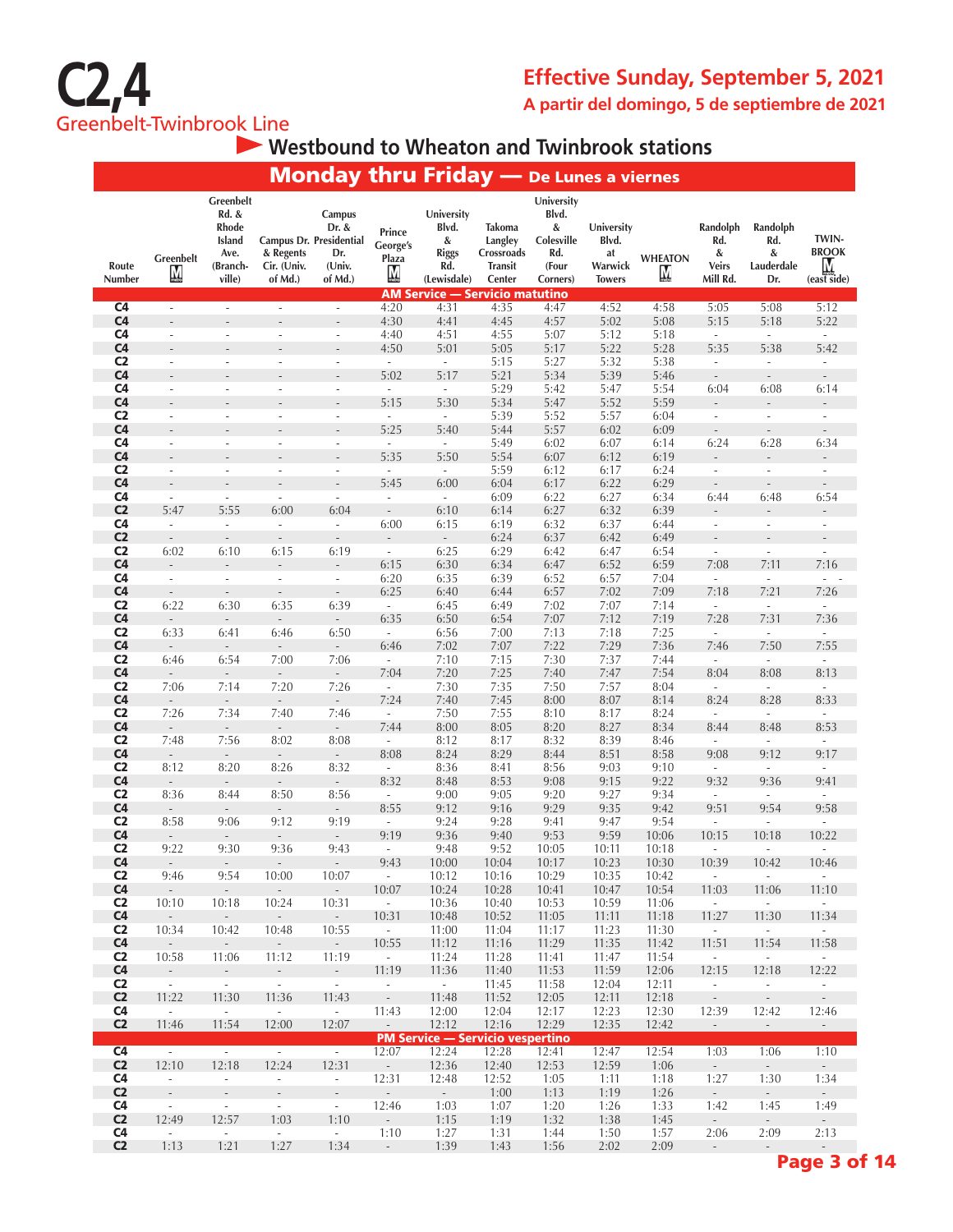

### **Westbound to Wheaton and Twinbrook stations**

|                                  |                                                      |                                                                            |                                     |                                                                        |                                  | <b>Monday thru Friday</b> — De Lunes a viernes                 |                                                             |                                                                    |                                                       |                          |                                                  |                                           |                                                                         |
|----------------------------------|------------------------------------------------------|----------------------------------------------------------------------------|-------------------------------------|------------------------------------------------------------------------|----------------------------------|----------------------------------------------------------------|-------------------------------------------------------------|--------------------------------------------------------------------|-------------------------------------------------------|--------------------------|--------------------------------------------------|-------------------------------------------|-------------------------------------------------------------------------|
| Route<br>Number                  | Greenbelt<br>M                                       | Greenbelt<br>Rd. &<br><b>Rhode</b><br>Island<br>Ave.<br>(Branch-<br>ville) | & Regents<br>Cir. (Univ.<br>of Md.) | Campus<br>Dr. &<br>Campus Dr. Presidential<br>Dr.<br>(Univ.<br>of Md.) | Prince<br>George's<br>Plaza<br>M | University<br>Blvd.<br>&<br><b>Riggs</b><br>Rd.<br>(Lewisdale) | Takoma<br>Langley<br>Crossroads<br><b>Transit</b><br>Center | University<br>Blvd.<br>&<br>Colesville<br>Rd.<br>(Four<br>Corners) | University<br>Blvd.<br>at<br>Warwick<br><b>Towers</b> | <b>WHEATON</b><br>M      | Randolph<br>Rd.<br>&<br><b>Veirs</b><br>Mill Rd. | Randolph<br>Rd.<br>&<br>Lauderdale<br>Dr. | TWIN-<br><b>BROOK</b><br><u>M</u><br>$(ex\overline{st}\overline{side})$ |
| C <sub>4</sub>                   | $\sim$                                               | $\sim$                                                                     | $\sim$                              | $\sim$                                                                 | 1:34                             | <b>PM Service - Servicio vespertino</b><br>1:51                | 1:55                                                        | 2:08                                                               | 2:14                                                  | 2:21                     | 2:30                                             | 2:33                                      | 2:37                                                                    |
| C <sub>2</sub>                   | 1:37                                                 | 1:45                                                                       | 1:51                                | 1:58                                                                   | $\overline{\phantom{a}}$         | 2:03                                                           | 2:07                                                        | 2:20                                                               | 2:26                                                  | 2:33                     |                                                  |                                           |                                                                         |
| C <sub>2</sub>                   | $\overline{\phantom{a}}$                             | $\overline{\phantom{a}}$                                                   | $\mathcal{L}_{\mathcal{A}}$         | $\overline{\phantom{a}}$                                               | $\overline{\phantom{a}}$         | $\sim$                                                         | 2:15                                                        | 2:28                                                               | 2:34                                                  | 2:41                     | $\overline{\phantom{a}}$                         | $\overline{\phantom{a}}$                  | $\overline{\phantom{a}}$                                                |
| C <sub>2</sub>                   | 1:52                                                 | 2:00                                                                       | 2:06                                | 2:13                                                                   | $\overline{\phantom{a}}$         | 2:18                                                           | 2:22                                                        | 2:35                                                               | 2:41                                                  | 2:48                     | $\overline{\phantom{m}}$                         | $\overline{a}$                            | $\frac{1}{2}$                                                           |
| C <sub>4</sub>                   | $\overline{\phantom{a}}$                             | $\overline{\phantom{a}}$                                                   | $\overline{\phantom{a}}$            | $\overline{\phantom{a}}$                                               | 2:13                             | 2:30                                                           | 2:34                                                        | 2:47                                                               | 2:53                                                  | 3:00                     | 3:09                                             | 3:12                                      | 3:16                                                                    |
| C <sub>2</sub>                   | 2:14                                                 | 2:22                                                                       | 2:28                                | 2:35                                                                   | $\sim$                           | 2:40                                                           | 2:44                                                        | 2:57                                                               | 3:03                                                  | 3:10                     | $\overline{\phantom{a}}$                         | $\sim$                                    | $\sim$                                                                  |
| C <sub>4</sub><br>C <sub>2</sub> | $\sim$<br>2:34                                       | $\sim$<br>2:42                                                             | $\mathcal{L}_{\mathcal{A}}$<br>2:48 | $\sim$<br>2:55                                                         | 2:33<br>$\sim$                   | 2:50<br>3:00                                                   | 2:54<br>3:04                                                | 3:07<br>3:17                                                       | 3:13<br>3:23                                          | 3:20<br>3:30             | 3:29<br>$\overline{\phantom{a}}$                 | 3:32<br>$\overline{\phantom{a}}$          | 3:36<br>$\sim$                                                          |
| C <sub>4</sub>                   | $\mathcal{L}$                                        | $\mathcal{L}_{\mathcal{A}}$                                                | $\mathcal{L}_{\mathcal{A}}$         | $\overline{\phantom{a}}$                                               | 2:53                             | 3:10                                                           | 3:14                                                        | 3:27                                                               | 3:33                                                  | 3:40                     | 3:49                                             | 3:52                                      | 3:56                                                                    |
| C <sub>2</sub>                   | 2:54                                                 | 3:02                                                                       | 3:08                                | 3:15                                                                   | $\overline{\phantom{a}}$         | 3:20                                                           | 3:24                                                        | 3:37                                                               | 3:43                                                  | 3:50                     |                                                  |                                           | $\qquad \qquad -$                                                       |
| C <sub>2</sub>                   | $\overline{\phantom{a}}$                             | $\mathcal{L}_{\mathcal{A}}$                                                | $\overline{\phantom{a}}$            | $\overline{\phantom{a}}$                                               | $\mathcal{L}_{\mathcal{A}}$      | $\sim$                                                         | 3:29                                                        | 3:44                                                               | 3:51                                                  | 3:59                     | $\overline{\phantom{a}}$                         | $\sim$                                    | $\sim$                                                                  |
| C <sub>4</sub>                   | $\overline{\phantom{a}}$                             | $\overline{\phantom{a}}$                                                   | $\overline{\phantom{a}}$            | $\overline{\phantom{a}}$                                               | 3:11                             | 3:30                                                           | 3:35                                                        | 3:50                                                               | 3:57                                                  | 4:05                     | 4:15                                             | 4:18                                      | 4:22                                                                    |
| C <sub>2</sub>                   | 3:12                                                 | 3:21                                                                       | 3:27                                | 3:35                                                                   | $\overline{\phantom{a}}$         | 3:40                                                           | 3:45                                                        | 4:00                                                               | 4:07                                                  | 4:15                     | $\overline{\phantom{a}}$                         | $\overline{\phantom{a}}$                  | $\overline{\phantom{a}}$                                                |
| C <sub>4</sub><br>C <sub>2</sub> | $\overline{\phantom{a}}$<br>3:32                     | $\overline{\phantom{a}}$                                                   | $\overline{\phantom{a}}$<br>3:47    | ÷<br>3:55                                                              | 3:31                             | 3:50                                                           | 3:55                                                        | 4:10<br>4:20                                                       | 4:17                                                  | 4:25<br>4:35             | 4:35                                             | 4:38                                      | 4:42                                                                    |
| C <sub>4</sub>                   | $\overline{\phantom{a}}$                             | 3:41<br>$\overline{\phantom{a}}$                                           | $\sim$                              | $\blacksquare$                                                         | $\overline{\phantom{a}}$<br>3:51 | 4:00<br>4:10                                                   | 4:05<br>4:15                                                | 4:30                                                               | 4:27<br>4:37                                          | 4:45                     | $\overline{\phantom{a}}$<br>4:55                 | $\overline{\phantom{a}}$<br>4:58          | ä,<br>5:02                                                              |
| C <sub>2</sub>                   | 3:52                                                 | 4:01                                                                       | 4:07                                | 4:15                                                                   | 4:20                             | 4:25                                                           | 4:40                                                        | 4:47                                                               | 4:55                                                  | $\overline{\phantom{a}}$ | $\overline{\phantom{a}}$                         | $\overline{\phantom{a}}$                  | $\overline{\phantom{a}}$                                                |
| C <sub>4</sub>                   | $\overline{\phantom{a}}$                             | $\overline{\phantom{a}}$                                                   | $\overline{\phantom{a}}$            | $\overline{\phantom{a}}$                                               | 4:11                             | 4:30                                                           | 4:35                                                        | 4:50                                                               | 4:57                                                  | 5:05                     | 5:15                                             | 5:18                                      | 5:22                                                                    |
| C <sub>2</sub>                   | 4:12                                                 | 4:21                                                                       | 4:27                                | 4:35                                                                   | $\mathcal{L}_{\mathcal{A}}$      | 4:40                                                           | 4:45                                                        | 5:00                                                               | 5:07                                                  | 5:15                     | $\overline{\phantom{a}}$                         | $\mathcal{L}_{\mathcal{A}}$               | ÷,                                                                      |
| C <sub>4</sub>                   | $\overline{\phantom{a}}$                             | $\frac{1}{2}$                                                              |                                     |                                                                        | 4:31                             | 4:50                                                           | 4:55                                                        | 5:10                                                               | 5:17                                                  | 5:25                     | 5:35                                             | 5:38                                      | 5:42                                                                    |
| C <sub>2</sub>                   | $\overline{\phantom{a}}$                             | $\overline{\phantom{a}}$                                                   | $\overline{\phantom{a}}$            | $\overline{\phantom{a}}$                                               | $\overline{\phantom{a}}$         | $\mathcal{L}_{\mathcal{A}}$                                    | 5:00                                                        | 5:15                                                               | 5:22                                                  | 5:30                     | $\overline{\phantom{a}}$                         | $\overline{\phantom{a}}$                  | $\overline{\phantom{a}}$                                                |
| C <sub>2</sub><br>C <sub>4</sub> | 4:32<br>$\overline{\phantom{a}}$                     | 4:41<br>$\sim$                                                             | 4:47<br>$\overline{\phantom{a}}$    | 4:55<br>$\overline{\phantom{a}}$                                       | $\overline{\phantom{a}}$<br>4:53 | 5:00<br>5:12                                                   | 5:05<br>5:17                                                | 5:20<br>5:32                                                       | 5:27<br>5:39                                          | 5:35<br>5:47             | $\overline{\phantom{a}}$<br>5:57                 | $\overline{\phantom{a}}$<br>6:00          | $\overline{\phantom{a}}$<br>6:04                                        |
| C <sub>2</sub>                   | 4:56                                                 | 5:05                                                                       | 5:11                                | 5:19                                                                   | $\mathcal{L}_{\mathcal{A}}$      | 5:24                                                           | 5:29                                                        | 5:44                                                               | 5:51                                                  | 5:59                     | $\bar{\phantom{a}}$                              | $\overline{\phantom{a}}$                  | $\overline{\phantom{a}}$                                                |
| C <sub>4</sub>                   | $\sim$                                               | $\overline{\phantom{a}}$                                                   | $\overline{\phantom{a}}$            | $\overline{\phantom{a}}$                                               | 5:17                             | 5:36                                                           | 5:41                                                        | 5:56                                                               | 6:03                                                  | 6:11                     | 6:21                                             | 6:24                                      | 6:28                                                                    |
| C <sub>2</sub>                   | 5:20                                                 | 5:29                                                                       | 5:35                                | 5:43                                                                   | $\overline{\phantom{a}}$         | 5:48                                                           | 5:53                                                        | 6:08                                                               | 6:15                                                  | 6:23                     | $\blacksquare$                                   | $\overline{\phantom{a}}$                  | $\overline{\phantom{a}}$                                                |
| C <sub>2</sub>                   | $\bar{a}$                                            | $\sim$                                                                     | $\sim$                              | ä,                                                                     | $\sim$                           | $\sim$                                                         | 6:03                                                        | 6:18                                                               | 6:25                                                  | 6:33                     | $\mathcal{L}_{\mathcal{A}}$                      | $\omega$                                  | $\overline{\phantom{a}}$                                                |
| C <sub>4</sub>                   | $\overline{\phantom{a}}$                             | $\overline{\phantom{a}}$                                                   | $\overline{\phantom{a}}$            | $\overline{\phantom{a}}$                                               | 5:46                             | 6:05                                                           | 6:10                                                        | 6:25                                                               | 6:32                                                  | 6:40                     | 6:50                                             | 6:53                                      | 6:57                                                                    |
| C <sub>2</sub>                   | 5:49                                                 | 5:58                                                                       | 6:04                                | 6:12                                                                   | $\omega$                         | 6:17                                                           | 6:22                                                        | 6:37                                                               | 6:44                                                  | 6:52                     | $\overline{\phantom{a}}$                         | $\bar{a}$                                 | ×.                                                                      |
| C <sub>4</sub><br>C <sub>2</sub> | $\overline{\phantom{a}}$<br>6:13                     | $\overline{\phantom{a}}$<br>6:22                                           | 6:28                                | $\overline{\phantom{m}}$<br>6:36                                       | 6:10<br>$\omega$                 | 6:29<br>6:41                                                   | 6:34<br>6:46                                                | 6:49<br>7:01                                                       | 6:56<br>7:08                                          | 7:04<br>7:16             | 7:14<br>$\mathcal{L}_{\mathcal{A}}$              | 7:17<br>$\overline{\phantom{a}}$          | 7:21<br>$\overline{\phantom{a}}$                                        |
| C <sub>4</sub>                   | $\overline{\phantom{a}}$                             | $\overline{\phantom{a}}$                                                   | $\overline{\phantom{a}}$            |                                                                        | 6:34                             | 6:53                                                           | 6:58                                                        | 7:13                                                               | 7:20                                                  | 7:28                     | 7:38                                             | 7:41                                      | 7:45                                                                    |
| C <sub>2</sub>                   | 6:37                                                 | 6:46                                                                       | 6:52                                | 7:00                                                                   | $\overline{\phantom{a}}$         | 7:05                                                           | 7:10                                                        | 7:25                                                               | 7:32                                                  | 7:40                     | $\overline{\phantom{a}}$                         | $\overline{\phantom{a}}$                  | $\overline{\phantom{a}}$                                                |
| C <sub>4</sub>                   | $\overline{\phantom{a}}$                             | $\bar{\phantom{a}}$                                                        | $\overline{\phantom{a}}$            | $\overline{\phantom{a}}$                                               | 6:58                             | 7:17                                                           | 7:22                                                        | 7:37                                                               | 7:44                                                  | 7:52                     | 8:02                                             | 8:05                                      | 8:09                                                                    |
| C <sub>2</sub>                   | 7:03                                                 | 7:12                                                                       | 7:18                                | 7:25                                                                   | $\overline{\phantom{a}}$         | 7:30                                                           | 7:34                                                        | 7:46                                                               | 7:52                                                  | 7:58                     | $\overline{\phantom{a}}$                         | $\overline{\phantom{a}}$                  | $\overline{\phantom{a}}$                                                |
| C <sub>4</sub><br>C <sub>2</sub> | $\overline{\phantom{a}}$                             | $\overline{\phantom{a}}$                                                   | $\overline{\phantom{a}}$            | $\Box$                                                                 | 7:24                             | 7:42                                                           | 7:46                                                        | 7:58                                                               | 8:04                                                  | 8:10                     | 8:19                                             | 8:21                                      | 8:24                                                                    |
| C <sub>4</sub>                   | 7:27<br>$\sim$                                       | 7:36<br>$\overline{\phantom{a}}$                                           | 7:42<br>$\overline{\phantom{a}}$    | 7:49<br>$\overline{\phantom{a}}$                                       | $\overline{\phantom{a}}$<br>7:47 | 7:54<br>8:05                                                   | 7:58<br>8:09                                                | 8:10<br>8:21                                                       | 8:16<br>8:27                                          | 8:22<br>8:33             | $\overline{\phantom{a}}$<br>8:42                 | $\overline{\phantom{a}}$<br>8:44          | ٠<br>8:47                                                               |
| C <sub>2</sub>                   | 7:50                                                 | 7:59                                                                       | 8:05                                | 8:12                                                                   | $\sim$                           | 8:17                                                           | 8:21                                                        | 8:33                                                               | 8:39                                                  | 8:45                     | $\overline{\phantom{a}}$                         | $\overline{\phantom{a}}$                  | $\overline{\phantom{a}}$                                                |
| C <sub>4</sub>                   | $\overline{\phantom{a}}$                             | $\overline{\phantom{a}}$                                                   |                                     | $\overline{\phantom{a}}$                                               | 8:11                             | 8:29                                                           | 8:33                                                        | 8:45                                                               | 8:51                                                  | 8:57                     | 9:06                                             | 9:08                                      | 9:11                                                                    |
| C <sub>2</sub>                   | 8:14                                                 | 8:23                                                                       | 8:29                                | 8:36                                                                   | $\overline{\phantom{a}}$         | 8:41                                                           | 8:45                                                        | 8:57                                                               | 9:03                                                  | 9:09                     | $\bar{a}$                                        | ×.                                        | ٠                                                                       |
| C4                               |                                                      |                                                                            |                                     |                                                                        | 8:35                             | 8:53                                                           | 8:57                                                        | 9:09                                                               | 9:15                                                  | 9:21                     | 9:30                                             | 9:32                                      | 9:35                                                                    |
| C <sub>2</sub>                   | 8:41                                                 | 8:50                                                                       | 8:56                                | 9:03                                                                   | $\sim$                           | 9:08                                                           | 9:12                                                        | 9:24                                                               | 9:30                                                  | 9:37                     | 9:48                                             | 9:51                                      | 9:54                                                                    |
| C <sub>4</sub><br>C <sub>2</sub> | $\omega_{\rm c}$<br>9:08                             | $\omega_{\rm c}$<br>9:17                                                   | $\omega_{\rm c}$<br>9:23            | $\omega_{\rm c}$<br>9:30                                               | 9:05<br>$\sim$                   | 9:23<br>9:35                                                   | 9:27<br>9:39                                                | 9:39<br>9:51                                                       | 9:45<br>9:57                                          | 9:51<br>10:04            | 10:00<br>10:15                                   | 10:02<br>10:18                            | 10:05<br>10:21                                                          |
| C <sub>4</sub>                   | $\sim$                                               | $\sim$                                                                     | $\sim$                              | $\sim$                                                                 | 9:32                             | 9:50                                                           | 9:54                                                        | 10:06                                                              | 10:12                                                 | 10:18                    | 10:27                                            | 10:29                                     | 10:32                                                                   |
| C <sub>2</sub>                   | 9:38                                                 | 9:47                                                                       | 9:53                                | 10:00                                                                  | $\sim$                           | 10:05                                                          | 10:09                                                       | 10:21                                                              | 10:27                                                 | 10:34                    | 10:45                                            | 10:48                                     | 10:51                                                                   |
| C <sub>4</sub>                   | $\sim$                                               | $\sim$                                                                     | $\sim$                              | $\sim$                                                                 | 10:06                            | 10:21                                                          | 10:24                                                       | 10:34                                                              | 10:39                                                 | 10:45                    | 10:53                                            | 10:56                                     | 10:59                                                                   |
| $\bullet$ C <sub>2</sub>         | 10:12                                                | 10:20                                                                      | 10:26                               | 10:32                                                                  | $\sim$                           | 10:36                                                          | 10:39                                                       | 10:49                                                              | 10:54                                                 | 11:00                    | 11:08                                            | 11:11                                     | 11:14                                                                   |
| C <sub>4</sub>                   | $\overline{\phantom{a}}$                             | $\blacksquare$                                                             | $\overline{\phantom{m}}$            | $\mathcal{L}_{\mathcal{A}}$                                            | 10:36                            | 10:51                                                          | 10:54                                                       | 11:04                                                              | 11:09                                                 | 11:15                    | 11:23                                            | 11:26                                     | 11:29                                                                   |
| C <sub>4</sub><br>C <sub>4</sub> | $\overline{\phantom{a}}$                             | $\overline{\phantom{a}}$                                                   | $\sim$                              | $\overline{\phantom{a}}$                                               | 10:56<br>11:16                   | 11:11<br>11:31                                                 | 11:14<br>11:34                                              | 11:24<br>11:44                                                     | 11:29<br>11:49                                        | 11:35<br>11:55           | 11:43<br>12:03                                   | 11:46<br>12:06                            | 11:49<br>12:09                                                          |
| C <sub>4</sub>                   | $\overline{\phantom{a}}$<br>$\overline{\phantom{a}}$ | $\overline{\phantom{a}}$<br>$\overline{\phantom{a}}$                       | $\overline{\phantom{a}}$<br>$\sim$  | $\overline{\phantom{a}}$<br>$\overline{\phantom{a}}$                   | 11:46                            | 12:01                                                          | 12:04                                                       | 12:14                                                              | 12:19                                                 | 12:25                    | 12:33                                            | 12:36                                     | 12:39                                                                   |
|                                  |                                                      |                                                                            |                                     |                                                                        |                                  | After Midnight Service - Servicio después de la medianoche     |                                                             |                                                                    |                                                       |                          |                                                  |                                           |                                                                         |
| C4                               | $\overline{\phantom{a}}$                             | $\overline{\phantom{a}}$                                                   | $\mathcal{L}_{\mathcal{A}}$         | $\overline{\phantom{a}}$                                               | 12:16                            | 12:31                                                          | 12:34                                                       | 12:44                                                              | 12:49                                                 | 12:55                    | 1:03                                             | 1:06                                      | 1:09                                                                    |
| C <sub>4</sub>                   | ÷,                                                   | $\overline{a}$                                                             | $\overline{\phantom{a}}$            | $\frac{1}{2}$                                                          | 12:46                            | 1:01                                                           | 1:04                                                        | 1:14                                                               | 1:19                                                  | 1:25                     | 1:33                                             | 1:36                                      | 1:39                                                                    |
| C <sub>4</sub>                   | $\overline{\phantom{a}}$                             | $\overline{\phantom{a}}$                                                   | $\overline{\phantom{a}}$            | $\overline{\phantom{a}}$                                               | 1:16                             | 1:31                                                           | 1:34                                                        | 1:44                                                               | 1:49                                                  | 1:55                     | 2:03                                             | 2:06                                      | 2:09                                                                    |
| C <sub>4</sub>                   | $\overline{\phantom{a}}$                             | $\overline{\phantom{a}}$                                                   | $\overline{\phantom{a}}$            | $\overline{\phantom{a}}$                                               | 1:46                             | 2:01                                                           | 2:04                                                        | 2:14                                                               | 2:19                                                  | 2:25                     | 2:33                                             | 2:36                                      | 2:39                                                                    |

● *— Trip uses alternative routing through University of Maryland campus. Does not serve the stop on Campus Drive at Presidential Lane. Time shown for that stop is the approximate time this trip would serve the nearest stop to the intersection of Campus Drive & Adelphi Road on the alternative routing. El autobús usa rutas alternativas a través del campus universitario de la Universidad de Maryland.*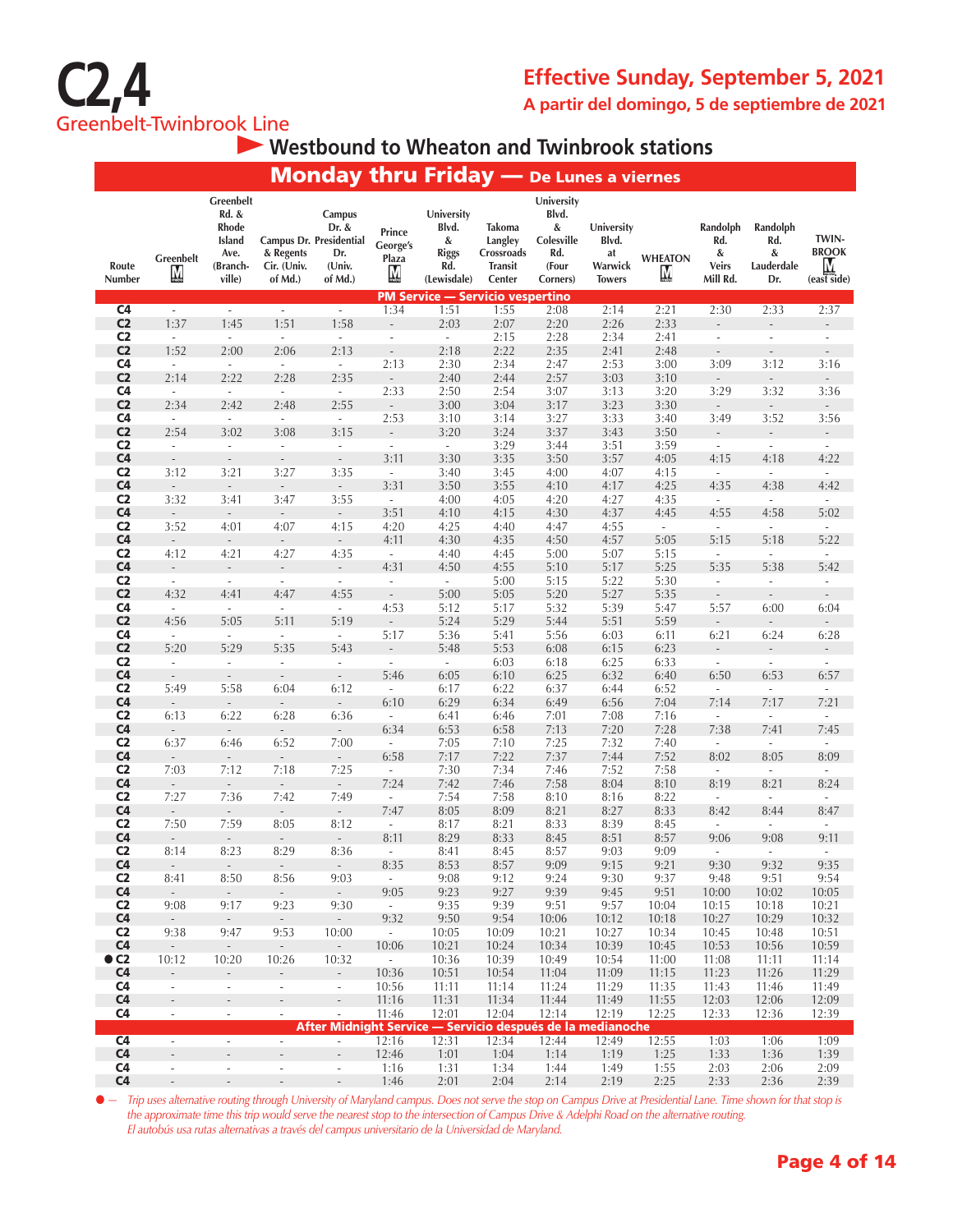

#### Monday thru Friday — De Lunes **Eastbound to Prince George's Plaza and Greenbelt stations**

|                 |                                           |                                    |                                               | Шинии        | <u><b>THATHOL</b></u>                                       |                                                                 |                                                                    |                                                                | <b>LUIICS &amp; AIGLIICS</b>                          |                                                                                |                           |                                                                     |                            |
|-----------------|-------------------------------------------|------------------------------------|-----------------------------------------------|--------------|-------------------------------------------------------------|-----------------------------------------------------------------|--------------------------------------------------------------------|----------------------------------------------------------------|-------------------------------------------------------|--------------------------------------------------------------------------------|---------------------------|---------------------------------------------------------------------|----------------------------|
| Route<br>Number | Twinbrook<br>Ņ<br>$(ex\bar{t}\bar{s}ide)$ | Randolph<br>Rd.<br>&<br>Putnam Rd. | <b>Veirs</b><br>Mill Rd. &<br>Randolph<br>Rd. | Wheaton<br>M | University<br>Blvd.<br>opposite<br>Warwick<br><b>Towers</b> | University<br>Blvd. &<br>Colesville<br>Rd.<br>(Four<br>Corners) | <b>Takoma</b><br>Langley<br>Crossroads<br><b>Transit</b><br>Center | University<br>Blvd.<br>&<br><b>Riggs</b><br>Rd.<br>(Lewisdale) | <b>PRINCE</b><br><b>GEORGE'S</b><br><b>PLAZA</b><br>Ņ | Stadium Dr. Campus Dr.<br>& University & Regents<br>Blvd.<br>(Univ. of<br>Md.) | Cir.<br>(Univ.<br>of Md.) | Greenbelt<br>Rd. &<br>Rhode<br>Island<br>Ave.<br>(Branch-<br>ville) | <b>GREEN-</b><br>BELT<br>M |
|                 |                                           |                                    |                                               |              |                                                             |                                                                 | <b>AM Service - Servicio matutino</b>                              |                                                                |                                                       |                                                                                |                           |                                                                     |                            |
| C <sub>4</sub>  | 4:31                                      | 4:36                               | 4:40                                          | 4:48         | 4:53                                                        | 4:57                                                            | 5:07                                                               | 5:14                                                           | 5:26                                                  | $\sim$                                                                         | ä,                        | ä,                                                                  | $\overline{\phantom{a}}$   |
| C <sub>4</sub>  | 4:43                                      | 4:48                               | 4:52                                          | 5:00         | 5:05                                                        | 5:09                                                            | 5:19                                                               | 5:26                                                           | 5:38                                                  | $\overline{\phantom{a}}$                                                       | $\overline{a}$            | $\overline{\phantom{a}}$                                            | $\overline{\phantom{a}}$   |
| C <sub>2</sub>  | $\mathcal{L}_{\mathcal{A}}$               | $\mathcal{L}_{\mathcal{A}}$        | $\overline{\phantom{a}}$                      | 5:12         | 5:17                                                        | 5:21                                                            | 5:31                                                               | 5:38                                                           | $\sim$                                                | 5:41                                                                           | 5:47                      | 5:51                                                                | 5:58                       |
| C <sub>4</sub>  | 5:07                                      | 5:12                               | 5:16                                          | 5:24         | 5:29                                                        | 5:33                                                            | 5:43                                                               | 5:50                                                           | 6:02                                                  | $\blacksquare$                                                                 | $\overline{\phantom{a}}$  | $\Box$                                                              | $\sim$                     |
| C <sub>2</sub>  | $\overline{\phantom{a}}$                  | $\mathcal{L}_{\mathcal{A}}$        | $\Box$                                        | 5:36         | 5:41                                                        | 5:45                                                            | 5:55                                                               | 6:02                                                           | $\overline{\phantom{a}}$                              | 6:05                                                                           | 6:11                      | 6:15                                                                | 6:22                       |
| C <sub>4</sub>  | 5:31                                      | 5:36                               | 5:40                                          | 5:48         | 5:53                                                        | 5:57                                                            | 6:07                                                               | 6:14                                                           | 6:26                                                  | $\blacksquare$                                                                 | $\overline{\phantom{a}}$  | $\overline{\phantom{a}}$                                            | $\sim$                     |
| C <sub>2</sub>  | $\overline{\phantom{a}}$                  | $\overline{\phantom{a}}$           | $\Box$                                        | 6:00         | 6:08                                                        | 6:15                                                            | 6:27                                                               | 6:34                                                           | $\overline{\phantom{a}}$                              | 6:38                                                                           | 6:45                      | 6:50                                                                | 6:56                       |
| C <sub>4</sub>  | 5:53                                      | 5:59                               | 6:03                                          | 6:12         | 6:20                                                        | 6:27                                                            | 6:39                                                               | 6:46                                                           | 6:59                                                  | $\overline{\phantom{a}}$                                                       | $\overline{\phantom{a}}$  | $\overline{\phantom{a}}$                                            | $\overline{\phantom{a}}$   |
| C <sub>2</sub>  | $\overline{\phantom{a}}$                  | $\mathcal{L}_{\mathcal{A}}$        | $\overline{\phantom{a}}$                      | 6:24         | 6:32                                                        | 6:39                                                            | 6:51                                                               | 6:58                                                           | $\overline{\phantom{a}}$                              | 7:02                                                                           | 7:09                      | 7:14                                                                | 7:20                       |
| C <sub>4</sub>  | 6:17                                      | 6:23                               | 6:27                                          | 6:36         | 6:44                                                        | 6:51                                                            | 7:03                                                               | 7:10                                                           | 7:23                                                  | $\overline{\phantom{a}}$                                                       | $\overline{\phantom{m}}$  | $\overline{\phantom{a}}$                                            | $\overline{\phantom{a}}$   |
| C <sub>2</sub>  | $\overline{\phantom{a}}$                  | $\mathcal{L}_{\mathcal{A}}$        | $\overline{\phantom{a}}$                      | 6:48         | 6:56                                                        | 7:03                                                            | 7:15                                                               | 7:22                                                           | $\overline{\phantom{a}}$                              | 7:26                                                                           | 7:33                      | 7:38                                                                | 7:44                       |
| C <sub>4</sub>  | 6:41                                      | 6:47                               | 6:51                                          | 7:00         | 7:08                                                        | 7:15                                                            | 7:27                                                               | 7:34                                                           | 7:47                                                  | $\overline{\phantom{a}}$                                                       | $\sim$                    | $\overline{\phantom{a}}$                                            | $\sim$                     |
| C <sub>2</sub>  | $\overline{\phantom{a}}$                  | $\overline{\phantom{a}}$           | $\overline{\phantom{a}}$                      | 7:12         | 7:20                                                        | 7:27                                                            | 7:39                                                               | 7:46                                                           | $\overline{\phantom{a}}$                              | 7:50                                                                           | 7:57                      | 8:02                                                                | 8:08                       |
| C <sub>4</sub>  | 7:05                                      | 7:11                               | 7:15                                          | 7:24         | 7:32                                                        | 7:39                                                            | 7:51                                                               | 7:58                                                           | 8:11                                                  | $\overline{\phantom{a}}$                                                       | $\overline{\phantom{a}}$  | $\overline{\phantom{a}}$                                            | $\overline{\phantom{a}}$   |
| C <sub>2</sub>  | $\overline{\phantom{a}}$                  | $\overline{\phantom{a}}$           | $\overline{\phantom{a}}$                      | 7:36         | 7:44                                                        | 7:51                                                            | 8:03                                                               | 8:10                                                           | $\overline{\phantom{a}}$                              | 8:14                                                                           | 8:21                      | 8:26                                                                | 8:32                       |
| C <sub>4</sub>  | 7:29                                      | 7:35                               | 7:39                                          | 7:48         | 7:56                                                        | 8:03                                                            | 8:15                                                               | 8:22                                                           | 8:35                                                  | $\overline{a}$                                                                 | $\overline{\phantom{a}}$  | $\frac{1}{2}$                                                       | $\overline{\phantom{a}}$   |
| C <sub>2</sub>  | $\overline{\phantom{a}}$                  | $\overline{\phantom{a}}$           | $\overline{\phantom{a}}$                      | 8:00         | 8:08                                                        | 8:15                                                            | 8:28                                                               | 8:36                                                           | $\overline{\phantom{a}}$                              | 8:40                                                                           | 8:47                      | 8:52                                                                | 8:59                       |
| C <sub>4</sub>  | 7:52                                      | 7:59                               | 8:03                                          | 8:12         | 8:20                                                        | 8:27                                                            | 8:40                                                               | 8:48                                                           | 9:02                                                  | $\centerdot$                                                                   | $\overline{\phantom{a}}$  | $\frac{1}{2}$                                                       | $\overline{\phantom{a}}$   |
| C <sub>2</sub>  | $\overline{\phantom{a}}$                  | $\overline{\phantom{a}}$           | $\overline{\phantom{a}}$                      | 8:24         | 8:32                                                        | 8:39                                                            | 8:52                                                               | 9:00                                                           | $\sim$                                                | 9:04                                                                           | 9:11                      | 9:16                                                                | 9:23                       |
| C <sub>4</sub>  | 8:16                                      | 8:23                               | 8:27                                          | 8:36         | 8:44                                                        | 8:51                                                            | 9:04                                                               | 9:12                                                           | 9:26                                                  | $\overline{\phantom{a}}$                                                       | $\overline{\phantom{a}}$  | $\overline{\phantom{a}}$                                            | $\overline{\phantom{a}}$   |
| C <sub>2</sub>  | $\mathcal{L}$                             | $\sim$                             | $\mathcal{L}_{\mathcal{A}}$                   | 8:48         | 8:56                                                        | 9:03                                                            | 9:16                                                               | 9:24                                                           | $\mathcal{L}_{\mathcal{A}}$                           | 9:28                                                                           | 9:35                      | 9:40                                                                | 9:47                       |
| C <sub>4</sub>  | 8:40                                      | 8:47                               | 8:51                                          | 9:00         | 9:08                                                        | 9:15                                                            | 9:28                                                               | 9:36                                                           | 9:50                                                  | $\mathcal{L}_{\mathcal{A}}$                                                    | $\sim$                    | $\overline{\phantom{a}}$                                            | $\sim$                     |
| C <sub>2</sub>  | $\overline{\phantom{a}}$                  | $\overline{\phantom{a}}$           | $\overline{\phantom{a}}$                      | 9:12         | 9:20                                                        | 9:27                                                            | 9:40                                                               | 9:48                                                           | $\overline{\phantom{a}}$                              | 9:52                                                                           | 9:59                      | 10:04                                                               | 10:11                      |
| C <sub>4</sub>  | 9:04                                      | 9:11                               | 9:15                                          | 9:24         | 9:32                                                        | 9:39                                                            | 9:52                                                               | 10:00                                                          | 10:14                                                 | $\blacksquare$                                                                 | $\overline{a}$            | $\overline{\phantom{a}}$                                            |                            |
| C <sub>2</sub>  | $\overline{\phantom{a}}$                  | $\overline{\phantom{a}}$           | $\overline{\phantom{a}}$                      | 9:36         | 9:44                                                        | 9:51                                                            | 10:04                                                              | 10:12                                                          | $\blacksquare$                                        | 10:16                                                                          | 10:23                     | 10:28                                                               | 10:35                      |
| C <sub>4</sub>  | 9:28                                      | 9:35                               | 9:39                                          | 9:48         | 9:56                                                        | 10:03                                                           | 10:16                                                              | 10:24                                                          | 10:38                                                 | $\overline{a}$                                                                 | $\overline{a}$            | $\overline{\phantom{a}}$                                            | $\overline{\phantom{a}}$   |
| C <sub>2</sub>  | $\overline{\phantom{a}}$                  | $\overline{\phantom{a}}$           | $\overline{\phantom{a}}$                      | 10:00        | 10:08                                                       | 10:15                                                           | 10:28                                                              | 10:36                                                          | $\overline{\phantom{a}}$                              | 10:40                                                                          | 10:47                     | 10:52                                                               | 10:59                      |
| C <sub>4</sub>  | 9:52                                      | 9:59                               | 10:03                                         | 10:12        | 10:20                                                       | 10:27                                                           | 10:40                                                              | 10:48                                                          | 11:02                                                 |                                                                                | $\overline{a}$            | $\overline{\phantom{a}}$                                            | $\overline{a}$             |
| C <sub>2</sub>  | $\overline{\phantom{a}}$                  | $\overline{\phantom{a}}$           | ÷,                                            | 10:24        | 10:32                                                       | 10:39                                                           | 10:52                                                              | 11:00                                                          | $\overline{a}$                                        | 11:04                                                                          | 11:11                     | 11:16                                                               | 11:23                      |
| C <sub>4</sub>  | 10:16                                     | 10:23                              | 10:27                                         | 10:36        | 10:44                                                       | 10:51                                                           | 11:04                                                              | 11:12                                                          | 11:26                                                 |                                                                                |                           |                                                                     |                            |
| C <sub>2</sub>  | $\overline{\phantom{a}}$                  | $\overline{\phantom{a}}$           | $\overline{\phantom{a}}$                      | 10:48        | 10:56                                                       | 11:03                                                           | 11:16                                                              | 11:24                                                          | ÷,                                                    | 11:28                                                                          | 11:35                     | 11:40                                                               | 11:47                      |
| C <sub>4</sub>  | 10:40                                     | 10:47                              | 10:51                                         | 11:00        | 11:08                                                       | 11:15                                                           | 11:28                                                              | 11:36                                                          | 11:50                                                 | $\overline{a}$                                                                 | $\overline{a}$            | $\overline{\phantom{a}}$                                            | $\overline{a}$             |
| C <sub>2</sub>  | $\overline{\phantom{a}}$                  | $\blacksquare$                     | $\overline{\phantom{a}}$                      | 11:07        | 11:15                                                       | 11:22                                                           | 11:35                                                              | $\sim$                                                         | i,                                                    | ÷,                                                                             |                           | ä,                                                                  |                            |
| C <sub>2</sub>  |                                           |                                    |                                               | 11:15        | 11:23                                                       | 11:30                                                           | 11:43                                                              | 11:51                                                          |                                                       | 11:55                                                                          | 12:02                     | 12:07                                                               | 12:14                      |
| C <sub>4</sub>  | 11:07                                     | 11:14                              | 11:18                                         | 11:27        | 11:35                                                       | 11:42                                                           | 11:55                                                              | 12:03                                                          | 12:17                                                 | $\overline{\phantom{a}}$                                                       | $\overline{\phantom{a}}$  | $\overline{\phantom{a}}$                                            | $\overline{\phantom{a}}$   |
| C <sub>2</sub>  | $\overline{\phantom{a}}$                  | Ĭ.                                 |                                               | 11:39        | 11:47                                                       | 11:54                                                           | 12:07                                                              | 12:15                                                          | $\overline{a}$                                        | 12:19                                                                          | 12:26                     | 12:31                                                               | 12:38                      |
| C <sub>4</sub>  | 11:31                                     | 11:38                              | 11:42                                         | 11:51        | 11:59                                                       | 12:06                                                           | 12:19                                                              | 12:27                                                          | 12:41                                                 | ÷,                                                                             | ä,                        | $\overline{\phantom{a}}$                                            | $\sim$                     |
| C <sub>2</sub>  |                                           |                                    |                                               | 12:03        | 12:11                                                       | 12:18                                                           | 12:31                                                              | 12:39                                                          |                                                       | 12:43                                                                          | 12:50                     | 12:55                                                               | 1:02                       |
| C <sub>4</sub>  | 11:55                                     | 12:02                              | 12:06                                         | 12:15        | 12:23                                                       | 12:30                                                           | 12:43                                                              | 12:51                                                          | 1:05                                                  | $\bar{a}$                                                                      | $\overline{\phantom{a}}$  | $\overline{\phantom{a}}$                                            | $\overline{\phantom{a}}$   |
|                 |                                           |                                    |                                               |              |                                                             |                                                                 | <b>PM Service - Servicio vespertino</b>                            |                                                                |                                                       |                                                                                |                           |                                                                     |                            |
| C <sub>2</sub>  | $\omega$ .                                | $\omega$                           | $\omega$                                      | 12:22        | 12:30                                                       | 12:37                                                           | 12:50                                                              | $\sim$                                                         | $\mathbb{Z}^{\mathbb{Z}}$                             | $\mathcal{L}^{\text{max}}$                                                     | $\sim$                    | $\sim 10$                                                           | $\sim$                     |
| C <sub>2</sub>  | $\mathcal{L}^{\pm}$                       | $\mathcal{L}_{\mathrm{eff}}$       | $\omega_{\rm c}$                              | 12:30        | 12:38                                                       | 12:45                                                           | 12:58                                                              | 1:06                                                           | $\omega_{\rm c}$                                      | 1:10                                                                           | 1:17                      | 1:22                                                                | 1:29                       |
| C <sub>4</sub>  | 12:22                                     | 12:29                              | 12:33                                         | 12:42        | 12:50                                                       | 12:57                                                           | 1:10                                                               | 1:18                                                           | 1:32                                                  | $\sim$                                                                         | $\sim$                    | $\sim$                                                              | $\sim$                     |
| C <sub>2</sub>  | $\omega_{\rm c}$                          | $\omega_{\rm c}$                   | $\omega_{\rm{eff}}$                           | 12:54        | 1:02                                                        | 1:09                                                            | 1:22                                                               | 1:30                                                           | $\omega_{\rm{eff}}$                                   | 1:34                                                                           | 1:41                      | 1:46                                                                | 1:53                       |
| C <sub>4</sub>  | 12:46                                     | 12:53                              | 12:57                                         | 1:06         | 1:14                                                        | 1:21                                                            | 1:34                                                               | 1:42                                                           | 1:56                                                  | $\sim$                                                                         | $\sim$                    | $\sim$                                                              | $\sim$                     |
| C <sub>2</sub>  | $\mathcal{L}^{\pm}$                       | $\sim$                             | $\omega_{\rm{eff}}$                           | 1:18         | 1:26                                                        | 1:33                                                            | 1:46                                                               | 1:54                                                           | $\omega_{\rm{eff}}$                                   | 1:58                                                                           | 2:05                      | 2:10                                                                | 2:17                       |
| C4              | 1:10                                      | 1:17                               | 1:21                                          | 1:30         | 1:38                                                        | 1:45                                                            | 1:58                                                               | 2:06                                                           | 2:20                                                  | $\sim$                                                                         | $\sim$                    | $\sim$                                                              | $\sim$                     |
| C <sub>2</sub>  | $\sim$                                    | $\sim$                             | $\sim$                                        | 1:39         | 1:47                                                        | 1:54                                                            | 2:07                                                               | $\sim$                                                         | $\sim$                                                | $\sim 10$                                                                      | $\sim$                    | $\sim$                                                              | $\sim$                     |
| C <sub>2</sub>  | $\omega_{\rm{eff}}$                       | $\mathcal{L}^{\pm}$                | $\omega_{\rm{eff}}$                           | 1:45         | 1:53                                                        | 2:00                                                            | 2:13                                                               | 2:21                                                           | $\omega_{\rm c}$                                      | 2:25                                                                           | 2:32                      | 2:37                                                                | 2:44                       |
| C4              | 1:37                                      | 1:44                               | 1:48                                          | 1:57         | 2:05                                                        | 2:12                                                            | 2:25                                                               | 2:33                                                           | 2:47                                                  | $\sim$                                                                         | $\sim$                    | $\sim$                                                              | $\sim$                     |
| C <sub>2</sub>  | $\sim$                                    | $\sim$                             | $\sim$                                        | 2:09         | 2:17                                                        | 2:24                                                            | 2:37                                                               | 2:45                                                           | $\sim$                                                | 2:49                                                                           | 2:56                      | 3:01                                                                | 3:08                       |
| C <sub>4</sub>  | 2:01                                      | 2:08                               | 2:12                                          | 2:21         | 2:29                                                        | 2:36                                                            | 2:49                                                               | 2:57                                                           | 3:11                                                  | $\sim$                                                                         | $\sim$                    | $\sim$                                                              | $\sim$                     |
| C <sub>2</sub>  | $\sim$                                    | $\sim$                             | $\sim$                                        | 2:33         | 2:41                                                        | 2:48                                                            | 3:01                                                               | 3:09                                                           | $\sim$                                                | 3:13                                                                           | 3:20                      | 3:25                                                                | 3:32                       |
| C <sub>4</sub>  | 2:25                                      | 2:32                               | 2:36                                          | 2:45         | 2:53                                                        | 3:00                                                            | 3:13                                                               | 3:21                                                           | 3:35                                                  | $\sim$                                                                         | $\omega_{\rm c}$          | $\omega$                                                            | $\sim$                     |
| C <sub>2</sub>  | $\mathcal{L}^{\pm}$                       | $\mathcal{L}_{\mathcal{A}}$        | $\mathcal{L}_{\mathcal{A}}$                   | 2:52         | 3:00                                                        | 3:07                                                            | 3:20                                                               | $\sim$                                                         | $\sim$                                                | $\sim$ $-$                                                                     | $\sim$                    | $\sim$                                                              | $\sim$                     |
| C <sub>2</sub>  | $\sim$                                    | $\sim$                             | $\sim$                                        | 2:57         | 3:05                                                        | 3:12                                                            | 3:25                                                               | 3:34                                                           | $\sim$                                                | 3:38                                                                           | 3:45                      | 3:51                                                                | 3:58                       |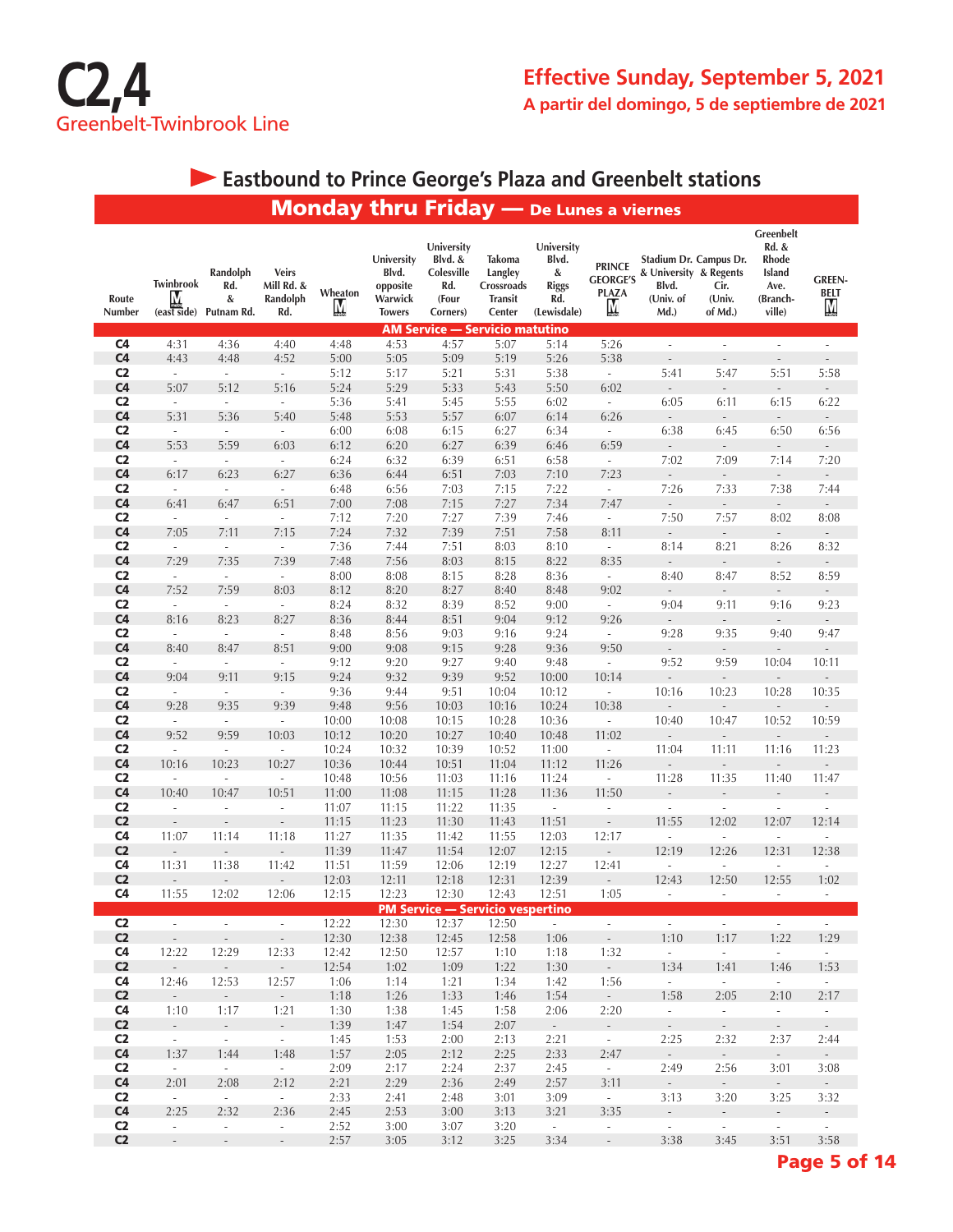

# **Eastbound to Prince George's Plaza and Greenbelt stations**

|                                  |                                                  |                                     |                                               |               |                                                             |                                                                                                            |                                                             | <b>Monday thru Friday</b> - De Lunes a viernes                    |                                                       |                                                                                |                                  |                                                                                |                                      |
|----------------------------------|--------------------------------------------------|-------------------------------------|-----------------------------------------------|---------------|-------------------------------------------------------------|------------------------------------------------------------------------------------------------------------|-------------------------------------------------------------|-------------------------------------------------------------------|-------------------------------------------------------|--------------------------------------------------------------------------------|----------------------------------|--------------------------------------------------------------------------------|--------------------------------------|
| Route<br>Number                  | Twinbrook<br>М<br>$(exst \overrightarrow{side})$ | Randolph<br>Rd.<br>&<br>Putnam Rd.  | <b>Veirs</b><br>Mill Rd. &<br>Randolph<br>Rd. | Wheaton<br>M  | University<br>Blvd.<br>opposite<br>Warwick<br><b>Towers</b> | University<br>Blvd. &<br>Colesville<br>Rd.<br>(Four<br>Corners)<br><b>PM Service - Servicio vespertino</b> | Takoma<br>Langley<br>Crossroads<br><b>Transit</b><br>Center | University<br>Blvd.<br>$\&$<br><b>Riggs</b><br>Rd.<br>(Lewisdale) | <b>PRINCE</b><br><b>GEORGE'S</b><br><b>PLAZA</b><br>M | Stadium Dr. Campus Dr.<br>& University & Regents<br>Blvd.<br>(Univ. of<br>Md.) | Cir.<br>(Univ.<br>of Md.)        | Greenbelt<br><b>Rd. &amp;</b><br>Rhode<br>Island<br>Ave.<br>(Branch-<br>ville) | <b>GREEN-</b><br><b>BELT</b><br>M    |
| C <sub>4</sub>                   | 2:49                                             | 2:56                                | 3:00                                          | 3:09          | 3:17                                                        | 3:24                                                                                                       | 3:37                                                        | 3:46                                                              | 4:01                                                  | $\overline{\phantom{a}}$                                                       | $\overline{\phantom{a}}$         | $\overline{\phantom{a}}$                                                       | $\overline{\phantom{a}}$             |
| C <sub>2</sub>                   | $\overline{\phantom{a}}$                         | $\Box$                              | $\overline{\phantom{a}}$                      | 3:17          | 3:25                                                        | 3:32                                                                                                       | 3:45                                                        | 3:54                                                              | $\Box$                                                | 3:58                                                                           | 4:05                             | 4:11                                                                           | 4:18                                 |
| C <sub>4</sub>                   | 3:05                                             | 3:12                                | 3:16                                          | 3:25          | 3:33                                                        | 3:40                                                                                                       | 3:53                                                        | 4:02                                                              | 4:17                                                  | $\overline{\phantom{a}}$                                                       | $\overline{\phantom{a}}$         | $\overline{\phantom{a}}$                                                       | $\overline{\phantom{a}}$             |
| C <sub>2</sub>                   | $\overline{\phantom{a}}$                         | $\overline{\phantom{a}}$            | $\overline{\phantom{a}}$                      | 3:33          | 3:41                                                        | 3:48                                                                                                       | 4:01                                                        | 4:10                                                              | $\overline{\phantom{a}}$                              | 4:14                                                                           | 4:21                             | 4:27                                                                           | 4:34                                 |
| C <sub>4</sub><br>C <sub>2</sub> | 3:21<br>$\overline{\phantom{a}}$                 | 3:28<br>$\overline{\phantom{a}}$    | 3:32                                          | 3:41<br>3:49  | 3:49<br>3:57                                                | 3:56<br>4:04                                                                                               | 4:09<br>4:17                                                | 4:18<br>4:26                                                      | 4:33                                                  | $\overline{\phantom{a}}$<br>4:30                                               | $\overline{\phantom{a}}$<br>4:37 | $\omega$<br>4:43                                                               | $\overline{\phantom{a}}$<br>4:50     |
| C <sub>4</sub>                   | 3:37                                             | 3:44                                | 3:48                                          | 3:57          | 4:05                                                        | 4:12                                                                                                       | 4:25                                                        | 4:34                                                              | $\overline{\phantom{a}}$<br>4:49                      | $\omega$                                                                       | $\mathcal{L}_{\mathcal{A}}$      | $\frac{1}{2}$                                                                  | $\mathcal{L}_{\mathcal{A}}$          |
| C <sub>2</sub>                   | $\mathcal{L}_{\mathcal{A}}$                      | $\mathcal{L}_{\mathcal{A}}$         | $\overline{\phantom{a}}$                      | 4:05          | 4:13                                                        | 4:20                                                                                                       | 4:33                                                        | 4:42                                                              | $\overline{\phantom{a}}$                              | 4:46                                                                           | 4:53                             | 4:59                                                                           | 5:06                                 |
| C <sub>4</sub>                   | 3:53                                             | 4:00                                | 4:04                                          | 4:13          | 4:21                                                        | 4:28                                                                                                       | 4:41                                                        | 4:50                                                              | 5:05                                                  | $\overline{\phantom{a}}$                                                       | $\overline{\phantom{a}}$         | $\overline{\phantom{a}}$                                                       | $\overline{\phantom{a}}$             |
| C <sub>2</sub>                   | $\overline{\phantom{a}}$                         | $\overline{\phantom{a}}$            |                                               | 4:21          | 4:29                                                        | 4:36                                                                                                       | 4:49                                                        | 4:58                                                              | $\overline{\phantom{a}}$                              | 5:02                                                                           | 5:09                             | 5:15                                                                           | 5:22                                 |
| C <sub>2</sub>                   | $\overline{\phantom{a}}$                         | $\overline{\phantom{a}}$            | $\overline{\phantom{a}}$                      | 4:25          | 4:33                                                        | 4:40                                                                                                       | 4:53                                                        | $\overline{\phantom{a}}$                                          | $\overline{\phantom{a}}$                              | $\overline{\phantom{a}}$                                                       | $\overline{\phantom{a}}$         | $\blacksquare$                                                                 | $\overline{\phantom{a}}$             |
| C <sub>4</sub>                   | 4:09                                             | 4:16                                | 4:20                                          | 4:29          | 4:37                                                        | 4:44                                                                                                       | 4:57                                                        | 5:06                                                              | 5:21                                                  |                                                                                | $\overline{\phantom{a}}$         | $\overline{\phantom{m}}$                                                       |                                      |
| C <sub>2</sub>                   | $\sim$                                           | $\omega$                            | $\overline{\phantom{a}}$                      | 4:37          | 4:45                                                        | 4:52                                                                                                       | 5:05                                                        | 5:14                                                              | $\overline{\phantom{a}}$                              | 5:18                                                                           | 5:25                             | 5:31                                                                           | 5:38                                 |
| C <sub>4</sub><br>C <sub>2</sub> | 4:25<br>$\mathcal{L}_{\mathcal{A}}$              | 4:32<br>$\mathcal{L}_{\mathcal{A}}$ | 4:36<br>$\overline{\phantom{a}}$              | 4:45          | 4:53                                                        | 5:00                                                                                                       | 5:13                                                        | 5:22                                                              | 5:37<br>$\mathcal{L}_{\mathcal{A}}$                   | 5:36                                                                           |                                  | 5:47                                                                           |                                      |
| C <sub>4</sub>                   | 4:38                                             | 4:46                                | 4:51                                          | 4:53<br>5:01  | 5:03<br>5:10                                                | 5:09<br>5:16                                                                                               | 5:22<br>5:29                                                | 5:32<br>5:39                                                      | 5:54                                                  | $\overline{\phantom{a}}$                                                       | 5:42<br>$\overline{\phantom{a}}$ | $\blacksquare$                                                                 | 5:54<br>$\sim$                       |
| C <sub>2</sub>                   | $\omega$                                         | $\sim$                              | $\overline{\phantom{a}}$                      | 5:09          | 5:19                                                        | 5:25                                                                                                       | 5:38                                                        | 5:48                                                              | $\overline{\phantom{a}}$                              | 5:52                                                                           | 5:58                             | 6:03                                                                           | 6:10                                 |
| C <sub>4</sub>                   | 4:54                                             | 5:02                                | 5:07                                          | 5:17          | 5:26                                                        | 5:32                                                                                                       | 5:45                                                        | 5:55                                                              | 6:10                                                  | $\Box$                                                                         | $\overline{\phantom{a}}$         | $\overline{\phantom{a}}$                                                       |                                      |
| C <sub>2</sub>                   | $\overline{\phantom{a}}$                         | $\overline{\phantom{a}}$            | $\Box$                                        | 5:25          | 5:35                                                        | 5:41                                                                                                       | 5:54                                                        | 6:04                                                              | $\overline{\phantom{a}}$                              | 6:08                                                                           | 6:14                             | 6:19                                                                           | 6:26                                 |
| C <sub>2</sub>                   | $\overline{\phantom{a}}$                         | $\overline{\phantom{a}}$            | $\blacksquare$                                | 5:29          | 5:37                                                        | 5:44                                                                                                       | 5:57                                                        | $\mathbb{Z}^{\times}$                                             | $\frac{1}{2}$                                         | $\overline{\phantom{a}}$                                                       |                                  | $\Box$                                                                         |                                      |
| C <sub>4</sub>                   | 5:10                                             | 5:18                                | 5:23                                          | 5:33          | 5:42                                                        | 5:48                                                                                                       | 6:01                                                        | 6:11                                                              | 6:26                                                  | $\overline{\phantom{a}}$                                                       | $\overline{\phantom{a}}$         | $\overline{\phantom{a}}$                                                       | $\overline{\phantom{a}}$             |
| C <sub>2</sub>                   | $\Box$                                           | $\overline{\phantom{a}}$            | $\Box$                                        | 5:41          | 5:51                                                        | 5:57                                                                                                       | 6:10                                                        | 6:20                                                              | $\overline{\phantom{a}}$                              | 6:24                                                                           | 6:30                             | 6:35                                                                           | 6:42                                 |
| C <sub>4</sub>                   | 5:26                                             | 5:34                                | 5:39                                          | 5:49          | 5:58                                                        | 6:04                                                                                                       | 6:17                                                        | 6:27                                                              | 6:42                                                  | ä,                                                                             | $\overline{\phantom{a}}$         | $\overline{\phantom{a}}$                                                       | $\overline{\phantom{a}}$             |
| C <sub>2</sub><br>C <sub>4</sub> | $\overline{\phantom{a}}$<br>5:46                 | $\overline{\phantom{a}}$<br>5:54    | $\overline{\phantom{a}}$<br>5:59              | 5:59<br>6:09  | 6:09<br>6:18                                                | 6:15<br>6:24                                                                                               | 6:28<br>6:37                                                | 6:38<br>6:47                                                      | $\overline{\phantom{a}}$<br>7:02                      | 6:42<br>$\omega$                                                               | 6:48<br>$\sim$                   | 6:53<br>ä,                                                                     | 7:00<br>$\overline{\phantom{a}}$     |
| C <sub>2</sub>                   | $\overline{\phantom{a}}$                         | $\overline{\phantom{a}}$            | $\overline{\phantom{a}}$                      | 6:19          | 6:29                                                        | 6:35                                                                                                       | 6:48                                                        | 6:58                                                              | $\overline{\phantom{a}}$                              | 7:02                                                                           | 7:08                             | 7:13                                                                           | 7:20                                 |
| C <sub>4</sub>                   | 6:06                                             | 6:14                                | 6:19                                          | 6:29          | 6:38                                                        | 6:44                                                                                                       | 6:57                                                        | 7:07                                                              | 7:22                                                  | $\overline{\phantom{a}}$                                                       | $\overline{\phantom{a}}$         | $\overline{\phantom{a}}$                                                       | $\omega$                             |
| C <sub>2</sub>                   | $\mathcal{L}_{\mathcal{A}}$                      | $\overline{\phantom{a}}$            | $\overline{\phantom{a}}$                      | 6:39          | 6:47                                                        | 6:53                                                                                                       | 7:04                                                        | 7:11                                                              | $\overline{\phantom{a}}$                              | 7:15                                                                           | 7:21                             | 7:25                                                                           | 7:32                                 |
| C <sub>4</sub>                   | 6:30                                             | 6:37                                | 6:41                                          | 6:49          | 6:58                                                        | 7:04                                                                                                       | 7:15                                                        | 7:22                                                              | 7:36                                                  | $\overline{\phantom{a}}$                                                       | $\overline{\phantom{a}}$         | $\Box$                                                                         | $\overline{\phantom{a}}$             |
| C <sub>2</sub>                   | $\overline{\phantom{a}}$                         | $\overline{\phantom{a}}$            | $\overline{\phantom{a}}$                      | 6:59          | 7:07                                                        | 7:13                                                                                                       | 7:24                                                        | 7:31                                                              | $\overline{\phantom{a}}$                              | 7:35                                                                           | 7:41                             | 7:45                                                                           | 7:52                                 |
| C <sub>4</sub>                   | 6:50                                             | 6:57                                | 7:01                                          | 7:09          | 7:18                                                        | 7:24                                                                                                       | 7:35                                                        | 7:42                                                              | 7:56                                                  | $\overline{\phantom{a}}$                                                       | $\sim$                           | $\overline{\phantom{a}}$                                                       | $\sim$                               |
| C <sub>2</sub><br>C <sub>4</sub> | $\overline{\phantom{a}}$<br>7:12                 | $\overline{\phantom{a}}$<br>7:19    | $\overline{\phantom{a}}$<br>7:23              | 7:19<br>7:31  | 7:27<br>7:40                                                | 7:33<br>7:46                                                                                               | 7:44<br>7:57                                                | 7:51<br>8:04                                                      | 8:18                                                  | 7:55<br>$\overline{\phantom{a}}$                                               | 8:01<br>$\sim$                   | 8:05<br>$\overline{\phantom{a}}$                                               | 8:12<br>$\sim$                       |
| C <sub>2</sub>                   |                                                  | $\overline{\phantom{a}}$            | $\overline{\phantom{a}}$                      | 7:43          | 7:51                                                        | 7:57                                                                                                       | 8:08                                                        | 8:15                                                              | $\overline{\phantom{a}}$                              | 8:19                                                                           | 8:25                             | 8:29                                                                           | 8:36                                 |
| C <sub>4</sub>                   | 7:36                                             | 7:43                                | 7:47                                          | 7:55          | 8:04                                                        | 8:10                                                                                                       | 8:21                                                        | 8:28                                                              | 8:42                                                  | $\sim$                                                                         | ×.                               | $\overline{\phantom{a}}$                                                       | $\sim$                               |
| C <sub>2</sub>                   | $\overline{\phantom{a}}$                         | $\overline{\phantom{a}}$            | $\overline{\phantom{a}}$                      | 8:07          | 8:15                                                        | 8:21                                                                                                       | 8:32                                                        | 8:39                                                              |                                                       | 8:43                                                                           | 8:49                             | 8:53                                                                           | 9:00                                 |
| C <sub>4</sub>                   | 8:00                                             | 8:07                                | 8:11                                          | 8:19          | 8:28                                                        | 8:34                                                                                                       | 8:45                                                        | 8:52                                                              | 9:06                                                  |                                                                                | $\overline{\phantom{a}}$         | $\overline{\phantom{a}}$                                                       | $\overline{\phantom{a}}$             |
| C <sub>2</sub>                   | $\overline{\phantom{a}}$                         | $\sim$                              | $\overline{\phantom{a}}$                      | 8:31          | 8:39                                                        | 8:45                                                                                                       | 8:56                                                        | 9:03                                                              | $\overline{\phantom{a}}$                              | 9:07                                                                           | 9:13                             | 9:17                                                                           | 9:24                                 |
| C <sub>4</sub>                   | 8:24                                             | 8:31                                | 8:35                                          | 8:43          | 8:52                                                        | 8:58                                                                                                       | 9:09                                                        | 9:16                                                              | 9:30                                                  | $\overline{\phantom{a}}$                                                       | $\overline{a}$                   | $\overline{\phantom{a}}$                                                       |                                      |
| C <sub>2</sub>                   | $\mathbb{Z}^{\mathbb{Z}}$                        | $\mathbb{Z}^{\mathbb{Z}}$           | $\mathbb{Z}^{\mathbb{Z}}$                     | 8:55          | 9:03                                                        | 9:09                                                                                                       | 9:20                                                        | 9:27                                                              | $\omega$                                              | 9:31                                                                           | 9:37                             | 9:41                                                                           | 9:48                                 |
| C <sub>4</sub><br>C <sub>2</sub> | 8:53<br>$\mathcal{L}_{\mathcal{A}}$              | 8:59<br>$\sim$                      | 9:03<br>$\omega_{\rm{eff}}$                   | 9:10<br>9:30  | 9:19<br>9:38                                                | 9:23<br>9:44                                                                                               | 9:35<br>9:55                                                | 9:40<br>10:02                                                     | 9:52<br>$\omega_{\rm{eff}}$                           | $\sim$<br>10:06                                                                | $\sim$<br>10:12                  | $\omega$<br>10:16                                                              | $\mathcal{L}_{\mathcal{A}}$<br>10:23 |
| C4                               | 9:33                                             | 9:39                                | 9:43                                          | 9:50          | 9:59                                                        | 10:03                                                                                                      | 10:15                                                       | 10:20                                                             | 10:32                                                 | $\overline{\phantom{a}}$                                                       | $\overline{\phantom{a}}$         | $\overline{\phantom{a}}$                                                       | $\sim$                               |
| C <sub>4</sub>                   | 9:58                                             | 10:04                               | 10:08                                         | 10:15         | 10:24                                                       | 10:28                                                                                                      | 10:40                                                       | 10:45                                                             | 10:57                                                 |                                                                                | $\overline{a}$                   |                                                                                |                                      |
| C <sub>4</sub>                   | 10:28                                            | 10:34                               | 10:38                                         | 10:45         | 10:54                                                       | 10:58                                                                                                      | 11:10                                                       | 11:15                                                             | 11:27                                                 | $\Box$                                                                         | $\overline{\phantom{a}}$         | $\overline{a}$                                                                 | $\overline{\phantom{a}}$             |
| C <sub>4</sub>                   | 10:58                                            | 11:04                               | 11:08                                         | 11:15         | 11:24                                                       | 11:28                                                                                                      | 11:40                                                       | 11:45                                                             | 11:57                                                 |                                                                                |                                  |                                                                                |                                      |
| C <sub>4</sub>                   | 11:28                                            | 11:34                               | 11:38                                         | 11:45         | 11:54                                                       | 11:58                                                                                                      | 12:10                                                       | 12:15                                                             | 12:27                                                 | $\overline{\phantom{a}}$                                                       | $\frac{1}{2}$                    | $\overline{\phantom{a}}$                                                       | $\overline{\phantom{a}}$             |
| C <sub>4</sub>                   | 11:58                                            | 12:04                               | 12:08                                         | 12:15         | 12:24                                                       | 12:28                                                                                                      | 12:40                                                       | 12:45                                                             | 12:57                                                 | $\overline{\phantom{a}}$                                                       | $\overline{\phantom{a}}$         | $\overline{\phantom{a}}$                                                       | $\overline{\phantom{a}}$             |
|                                  |                                                  |                                     |                                               |               |                                                             |                                                                                                            |                                                             | After Midnight Service — Servicio después de la medianoche        |                                                       |                                                                                |                                  |                                                                                |                                      |
| C <sub>4</sub><br>C4             | 12:18<br>12:48                                   | 12:24<br>12:54                      | 12:28<br>12:58                                | 12:35<br>1:05 | 12:44<br>1:14                                               | 12:48<br>1:18                                                                                              | 1:00<br>1:30                                                | 1:05<br>1:35                                                      | 1:17<br>1:47                                          | $\overline{\phantom{a}}$                                                       | $\overline{\phantom{a}}$         | $\blacksquare$                                                                 | $\overline{\phantom{a}}$             |
| C <sub>4</sub>                   | 1:18                                             | 1:24                                | 1:28                                          | 1:35          | 1:44                                                        | 1:48                                                                                                       | 2:00                                                        | 2:05                                                              | 2:17                                                  | $\overline{\phantom{a}}$                                                       | $\overline{\phantom{a}}$         | $\blacksquare$                                                                 | $\overline{\phantom{a}}$             |
| C <sub>4</sub>                   | 1:48                                             | 1:54                                | 1:58                                          | 2:05          | 2:14                                                        | 2:18                                                                                                       | 2:30                                                        | 2:35                                                              | 2:47                                                  | $\overline{\phantom{a}}$                                                       | $\overline{\phantom{a}}$         | $\overline{\phantom{a}}$                                                       | $\overline{\phantom{a}}$             |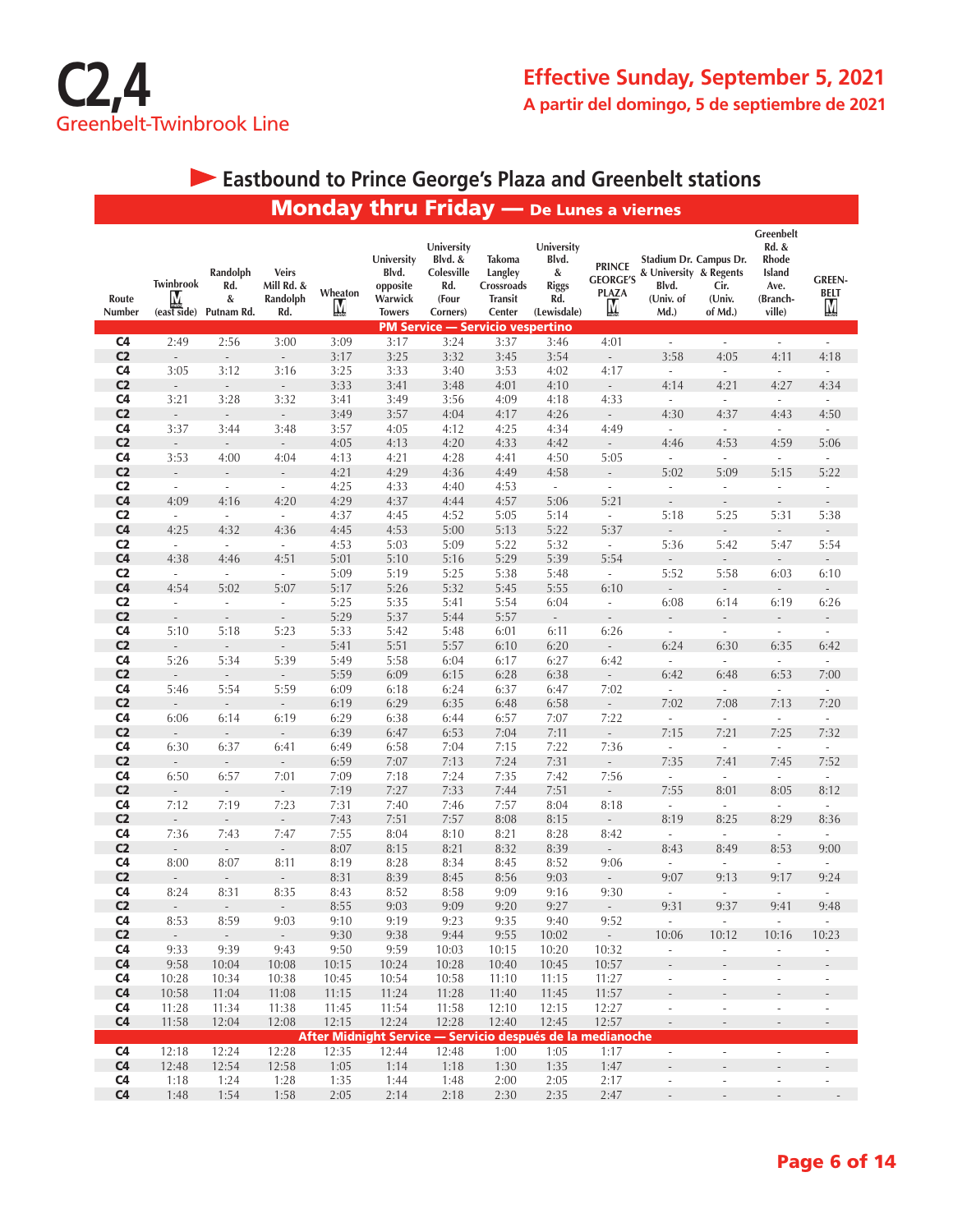

## **Westbound To Twinbrook and Wheaton Stations**

|                                  |                                 |                                                  |                                                                               |                                                       |                                       |                                                                          |                                                        | <b>Saturday — Sábados</b>                                                                  |                                                |                          |                                                       |                                                                                       |                                              |
|----------------------------------|---------------------------------|--------------------------------------------------|-------------------------------------------------------------------------------|-------------------------------------------------------|---------------------------------------|--------------------------------------------------------------------------|--------------------------------------------------------|--------------------------------------------------------------------------------------------|------------------------------------------------|--------------------------|-------------------------------------------------------|---------------------------------------------------------------------------------------|----------------------------------------------|
| Route<br>Number                  | Green-<br>belt<br>Μ             | Green-<br>belt Rd.<br>Ave.<br>(Branch-<br>ville) | & Rhode Campus<br>Island Dr. & Re- dential<br>gents Cir.<br>(Univ.<br>of Md.) | Campus<br>Dr. &<br>Presi-<br>Dr.<br>(Univ.<br>of Md.) | Prince<br>Geor-<br>ge's<br>Plaza<br>М | Univer-<br>sity<br>Blvd.<br>&<br><b>Riggs</b><br>Rd.<br>(Lewis-<br>dale) | Takoma<br>Langley<br>Cross-<br>roads<br><b>Transit</b> | Univer-<br>sity<br>Blvd.<br>&<br>Coles-<br>ville<br>Rd.<br>(Four<br>Center Corners) Towers | Univer-<br>sity<br>Blvd.<br>at<br>War-<br>wick | WHEA-<br><b>TON</b><br>M | Ran-<br>dolph<br>Rd.<br>&<br><b>Veirs</b><br>Mill Rd. | Randolph<br>Rd. &<br>Lauder-<br>dale<br>Dr.<br>(opposite<br>Loeh-<br>mann's<br>Plaza) | TWIN-<br><b>BROOK</b><br>M<br>(east<br>side) |
| C <sub>4</sub>                   | $\overline{\phantom{a}}$        | ÷                                                | i,                                                                            | $\overline{\phantom{a}}$                              | 4:50                                  | 5:02                                                                     | 5:06                                                   | <b>AM Service — Servicio matutino</b><br>5:16                                              | 5:20                                           | 5:28                     | 5:35                                                  | 5:39                                                                                  | 5:43                                         |
| C <sub>4</sub>                   | $\frac{1}{2}$                   |                                                  |                                                                               | L,                                                    | 5:12                                  | 5:24                                                                     | 5:28                                                   | 5:38                                                                                       | 5:42                                           | 5:50                     | 5:57                                                  | 6:01                                                                                  | 6:05                                         |
| C <sub>4</sub>                   | ÷,                              | ÷                                                | ÷                                                                             | ÷,                                                    | 5:30                                  | 5:44                                                                     | 5:49                                                   | 5:59                                                                                       | 6:03                                           | 6:11                     | 6:18                                                  | 6:22                                                                                  | 6:26                                         |
| C <sub>4</sub>                   | $\overline{a}$                  |                                                  |                                                                               | ÷,                                                    | 5:48                                  | 6:02                                                                     | 6:07                                                   | 6:17                                                                                       | 6:21                                           | 6:29                     | 6:36                                                  | 6:40                                                                                  | 6:44                                         |
| C4/                              | ÷,                              | L.                                               | L.                                                                            | ÷,                                                    | 6:04                                  | 6:18                                                                     | 6:23                                                   | 6:33                                                                                       | 6:37                                           | 6:45                     | $\overline{\phantom{a}}$                              | ÷,                                                                                    | ÷,                                           |
| C <sub>4</sub>                   | L.                              |                                                  |                                                                               |                                                       | 6:20                                  | 6:34                                                                     | 6:39                                                   | 6:49                                                                                       | 6:53                                           | 7:01                     | 7:08                                                  | 7:12                                                                                  | 7:16                                         |
| C4/                              | ÷,                              | ÷,                                               | L,                                                                            | $\overline{a}$                                        | 6:36                                  | 6:50                                                                     | 6:55                                                   | 7:05                                                                                       | 7:09                                           | 7:17                     | ÷,                                                    | ä,                                                                                    | ÷,                                           |
| C <sub>4</sub>                   | $\overline{a}$                  | L.                                               |                                                                               | L,                                                    | 6:51                                  | 7:05                                                                     | 7:10                                                   | 7:20                                                                                       | 7:24                                           | 7:32                     | 7:39                                                  | 7:43                                                                                  | 7:47                                         |
| C <sub>2</sub>                   | 6:46                            | 6:52                                             | 6:57                                                                          | 7:03                                                  | $\overline{\phantom{a}}$              | 7:07                                                                     | 7:12                                                   | 7:22                                                                                       | 7:26                                           | 7:34                     | ÷,                                                    | ä,                                                                                    | ä,                                           |
| C <sub>4</sub>                   | $\centering \label{eq:reduced}$ | $\overline{\phantom{a}}$                         | $\frac{1}{2}$                                                                 | $\frac{1}{2}$                                         | 7:05                                  | 7:19                                                                     | 7:24                                                   | 7:34                                                                                       | 7:38                                           | 7:46                     | 7:53                                                  | 7:57                                                                                  | 8:01                                         |
| C <sub>2</sub>                   | 7:10                            | 7:16                                             | 7:21                                                                          | 7:27                                                  | ÷,                                    | 7:31                                                                     | 7:36                                                   | 7:46                                                                                       | 7:50                                           | 7:58                     | ÷                                                     |                                                                                       | ÷,                                           |
| C <sub>4</sub>                   | $\frac{1}{2}$                   | $\overline{a}$                                   | ÷,                                                                            | ÷,                                                    | 7:29                                  | 7:43                                                                     | 7:48                                                   | 7:58                                                                                       | 8:02                                           | 8:10                     | 8:17                                                  | 8:21                                                                                  | 8:25                                         |
| C <sub>2</sub>                   | 7:32                            | 7:40                                             | 7:45                                                                          | 7:51                                                  | ä,                                    | 7:55                                                                     | 8:00                                                   | 8:11                                                                                       | 8:16                                           | 8:24                     | $\overline{\phantom{a}}$                              | ä,                                                                                    | $\sim$                                       |
| C <sub>4</sub>                   | $\qquad \qquad -$               | $\qquad \qquad -$                                | $\qquad \qquad -$                                                             | ÷,                                                    | 7:52                                  | 8:07                                                                     | 8:12                                                   | 8:23                                                                                       | 8:28                                           | 8:36                     | 8:44                                                  | 8:48                                                                                  | 8:52                                         |
| C <sub>2</sub>                   | 7:56                            | 8:04                                             | 8:09                                                                          | 8:15                                                  | ÷,                                    | 8:19                                                                     | 8:24                                                   | 8:35                                                                                       | 8:40                                           | 8:48                     | $\overline{\phantom{a}}$                              | ÷.                                                                                    | ÷,                                           |
| C <sub>4</sub>                   |                                 |                                                  |                                                                               | $\overline{\phantom{a}}$                              | 8:16                                  | 8:31                                                                     | 8:36                                                   | 8:47                                                                                       | 8:52                                           | 9:00                     | 9:08                                                  | 9:12                                                                                  | 9:16                                         |
| C <sub>2</sub>                   | 8:20                            | 8:28                                             | 8:33                                                                          | 8:39                                                  | $\overline{\phantom{a}}$              | 8:43                                                                     | 8:48                                                   | 8:59                                                                                       | 9:04                                           | 9:12                     | $\overline{\phantom{a}}$                              | L,                                                                                    | ÷,                                           |
| C <sub>4</sub>                   | $\qquad \qquad \blacksquare$    | $\frac{1}{2}$                                    | $\frac{1}{2}$                                                                 | $\overline{\phantom{a}}$                              | 8:40                                  | 8:55                                                                     | 9:00                                                   | 9:11                                                                                       | 9:16                                           | 9:24                     | 9:32                                                  | 9:36                                                                                  | 9:40                                         |
| C <sub>2</sub>                   | 8:44                            | 8:52                                             | 8:57                                                                          | 9:03                                                  | $\overline{\phantom{a}}$              | 9:07                                                                     | 9:12                                                   | 9:23                                                                                       | 9:28                                           | 9:36                     | ÷,                                                    | ä,                                                                                    | ÷,                                           |
| C <sub>4</sub>                   | $\qquad \qquad \blacksquare$    | $\overline{\phantom{a}}$                         | $\frac{1}{2}$                                                                 | $\frac{1}{2}$                                         | 9:03                                  | 9:18                                                                     | 9:24                                                   | 9:35                                                                                       | 9:40                                           | 9:49                     | 9:58                                                  | 10:02                                                                                 | 10:06                                        |
| C <sub>2</sub>                   | 9:06                            | 9:14                                             | 9:19                                                                          | 9:25                                                  | $\blacksquare$                        | 9:30                                                                     | 9:36                                                   | 9:47                                                                                       | 9:52                                           | 10:01                    | $\overline{\phantom{a}}$                              | ÷                                                                                     |                                              |
| C <sub>4</sub>                   | $\overline{a}$                  | $\overline{a}$                                   | $\frac{1}{2}$                                                                 | L,                                                    | 9:27                                  | 9:42                                                                     | 9:48                                                   | 9:59                                                                                       | 10:04                                          | 10:13                    | 10:22                                                 | 10:26                                                                                 | 10:30                                        |
| C <sub>2</sub>                   | 9:30                            | 9:38                                             | 9:43                                                                          | 9:49                                                  | $\overline{\phantom{a}}$              | 9:54                                                                     | 10:00                                                  | 10:11                                                                                      | 10:16                                          | 10:25                    | ÷,                                                    | L,                                                                                    | ä,                                           |
| C <sub>4</sub>                   | L.                              | $\overline{a}$                                   | Ĭ.                                                                            | $\overline{\phantom{m}}$                              | 9:51                                  | 10:06                                                                    | 10:12                                                  | 10:23                                                                                      | 10:28                                          | 10:37                    | 10:46                                                 | 10:50                                                                                 | 10:54                                        |
| C <sub>2</sub>                   | 9:54                            | 10:02                                            | 10:07                                                                         | 10:13                                                 | $\overline{\phantom{a}}$              | 10:18                                                                    | 10:24                                                  | 10:35                                                                                      | 10:40                                          | 10:49                    | L.                                                    |                                                                                       |                                              |
| C <sub>4</sub>                   |                                 |                                                  |                                                                               |                                                       | 10:15                                 | 10:30                                                                    | 10:36                                                  | 10:47                                                                                      | 10:52                                          | 11:01                    | 11:10                                                 | 11:14                                                                                 | 11:18                                        |
| C <sub>2</sub>                   | 10:18                           | 10:26                                            | 10:31                                                                         | 10:37                                                 | ÷,                                    | 10:42                                                                    | 10:48                                                  | 10:59                                                                                      | 11:04                                          | 11:13                    | i,                                                    |                                                                                       |                                              |
| C <sub>4</sub>                   |                                 | $\overline{a}$                                   | ÷,                                                                            | $\overline{a}$                                        | 10:36                                 | 10:53                                                                    | 11:00                                                  | 11:11                                                                                      | 11:17                                          | 11:26                    | 11:35                                                 | 11:39                                                                                 | 11:43                                        |
| C <sub>2</sub>                   | 10:37                           | 10:45                                            | 10:51                                                                         | 10:57                                                 | ÷,                                    | 11:05                                                                    | 11:12                                                  | 11:23                                                                                      | 11:29                                          | 11:38                    | Ĭ.                                                    |                                                                                       |                                              |
| C <sub>4</sub>                   |                                 |                                                  | $\overline{\phantom{m}}$                                                      | $\overline{a}$                                        | 11:00                                 | 11:17                                                                    | 11:24                                                  | 11:35                                                                                      | 11:41                                          | 11:50                    | 11:59                                                 | 12:03                                                                                 | 12:07                                        |
| C <sub>2</sub>                   | 11:01                           | 11:09                                            | 11:15                                                                         | 11:21                                                 | ÷,                                    | 11:29                                                                    | 11:36                                                  | 11:47                                                                                      | 11:53                                          | 12:02                    | ÷                                                     | L,                                                                                    |                                              |
| C <sub>4</sub>                   |                                 | L,                                               | $\overline{a}$                                                                | $\overline{a}$                                        | 11:24                                 | 11:41                                                                    | 11:48                                                  | 11:59                                                                                      | 12:05                                          | 12:14                    | 12:23                                                 | 12:27                                                                                 | 12:31                                        |
| C <sub>2</sub><br>C <sub>4</sub> | 11:25                           | 11:33                                            | 11:39                                                                         | 11:45                                                 | ÷,                                    | 11:53                                                                    | 12:00                                                  | 12:11                                                                                      | 12:17                                          | 12:26                    | ä,                                                    | L,                                                                                    | ä,                                           |
| C2                               | 11:51                           | 11:59                                            | 12:05                                                                         | 12:11                                                 | 11:48<br>ä,                           | 12:05<br>12:17                                                           | 12:12<br>12:24                                         | 12:23<br>12:35                                                                             | 12:29<br>12:40                                 | 12:38<br>12:49           | 12:47<br>÷,                                           | 12:51<br>ä,                                                                           | 12:55<br>$\overline{\phantom{m}}$            |
|                                  |                                 |                                                  |                                                                               |                                                       |                                       |                                                                          |                                                        | <b>PM Service — Servicio vespertino</b>                                                    |                                                |                          |                                                       |                                                                                       |                                              |
| C <sub>4</sub>                   | ÷,                              | ÷,                                               | ÷,                                                                            | L,                                                    | 12:12                                 | 12:29                                                                    | 12:36                                                  | 12:47                                                                                      | 12:52                                          | 1:01                     | 1:10                                                  | 1:14                                                                                  | 1:19                                         |
|                                  |                                 | C2 12:15 12:23 12:29                             |                                                                               | 12:35                                                 | $\sim 10^{-11}$                       | 12:41                                                                    | 12:48                                                  | 12:59                                                                                      | 1:04                                           | 1:13                     | $\sim$                                                | $\sim$                                                                                | $\sim 10^{-10}$                              |
| C4                               | $\overline{\phantom{a}}$        | $\overline{\phantom{a}}$                         | $\overline{\phantom{a}}$                                                      | $\sim$                                                | 12:36                                 | 12:53                                                                    | 1:00                                                   | 1:11                                                                                       | 1:16                                           | 1:25                     | 1:34                                                  | 1:38                                                                                  | 1:43                                         |
|                                  | $C2$ 12:39                      | 12:47                                            | 12:53                                                                         | 12:59                                                 | $\mathcal{L}_{\mathcal{A}}$           | 1:05                                                                     | 1:12                                                   | 1:23                                                                                       | 1:28                                           | 1:37                     | $\sim$                                                | $\sim$                                                                                | $\overline{\phantom{a}}$                     |
| C4                               | $\overline{\phantom{a}}$        | $\mathcal{L}_{\mathcal{A}}$                      | $\overline{\phantom{a}}$                                                      | $\sim$                                                | 1:00                                  | 1:17                                                                     | 1:24                                                   | 1:35                                                                                       | 1:40                                           | 1:49                     | 1:58                                                  | 2:02                                                                                  | 2:07                                         |
| C <sub>2</sub>                   | 1:00                            | 1:10                                             | 1:16                                                                          | 1:23                                                  | $\sim$                                | 1:29                                                                     | 1:36                                                   | 1:49                                                                                       | 1:54                                           | 2:03                     | $\sim$                                                | $\omega$                                                                              | $\sim$                                       |
| C <sub>4</sub>                   | $\overline{\phantom{a}}$        | $\overline{\phantom{a}}$                         | $\bar{\phantom{a}}$                                                           | $\omega$                                              | 1:23                                  | 1:41                                                                     | 1:48                                                   | 2:01                                                                                       | 2:06                                           | 2:15                     | 2:25                                                  | 2:29                                                                                  | 2:34                                         |
| C <sub>2</sub>                   | 1:24                            | 1:34                                             | 1:40                                                                          | 1:47                                                  | $\mathcal{L}_{\mathcal{A}}$           | 1:53                                                                     | 2:00                                                   | 2:13                                                                                       | 2:18                                           | 2:27                     | $\mathcal{L}_{\mathcal{A}}$                           | $\sim$                                                                                | $\mathcal{L}_{\mathcal{A}}$                  |
| C4                               | $\mathcal{L}_{\mathcal{A}}$     | $\sim$                                           | $\sim$                                                                        | $\omega$                                              | 1:47                                  | 2:05                                                                     | 2:12                                                   | 2:25                                                                                       | 2:30                                           | 2:39                     | 2:49                                                  | 2:53                                                                                  | 2:58                                         |
| C <sub>2</sub>                   | 1:48                            | 1:58                                             | 2:04                                                                          | 2:11                                                  | $\sim$                                | 2:17                                                                     | 2:24                                                   | 2:37                                                                                       | 2:42                                           | 2:51                     | $\sim$                                                | $\sim$                                                                                | $\sim$                                       |
| C4                               | $\sim$                          | $\sim$                                           | $\sim$                                                                        | $\omega$                                              | 2:11                                  | 2:29                                                                     | 2:36                                                   | 2:49                                                                                       | 2:54                                           | 3:03                     | 3:13                                                  | 3:17                                                                                  | 3:22                                         |
| C <sub>2</sub>                   | 2:12                            | 2:22                                             | 2:28                                                                          | 2:35                                                  | $\sim$                                | 2:41                                                                     | 2:48                                                   | 3:01                                                                                       | 3:06                                           | 3:15                     | $\sim$                                                | $\sim$                                                                                | $\sim$                                       |
| C4                               | $\mathcal{L}_{\mathcal{A}}$     | $\omega$                                         | $\omega$                                                                      | $\sim$                                                | 2:35                                  | 2:53                                                                     | 3:00                                                   | 3:13                                                                                       | 3:18                                           | 3:27                     | 3:37                                                  | 3:41                                                                                  | 3:46                                         |
| C <sub>2</sub>                   | 2:36                            | 2:46                                             | 2:52                                                                          | 2:59                                                  | $\sim$                                | 3:05                                                                     | 3:12                                                   | 3:25                                                                                       | 3:30                                           | 3:39                     | $\sim$                                                | $\sim$                                                                                | $\sim$                                       |
| C4                               | $\overline{\phantom{a}}$        | $\sim$                                           | $\sim$                                                                        | $\mathcal{L}_{\mathcal{A}}$                           | 2:59                                  | 3:17                                                                     | 3:24                                                   | 3:36                                                                                       | 3:41                                           | 3:50                     | 4:01                                                  | 4:05                                                                                  | 4:09                                         |
| C <sub>2</sub>                   | 3:02                            | 3:10                                             | 3:16                                                                          | 3:23                                                  | $\omega_{\rm c}$                      | 3:29                                                                     | 3:36                                                   | 3:48                                                                                       | 3:53                                           | 4:02                     | $\omega$                                              | $\omega$                                                                              | $\mathcal{L}_{\mathcal{A}}$                  |
| C <sub>4</sub>                   | $\overline{\phantom{a}}$        | $\sim$                                           | $\sim$                                                                        | $\mathcal{L}_{\mathcal{A}}$                           | 3:23                                  | 3:41                                                                     | 3:48                                                   | 4:00                                                                                       | 4:05                                           | 4:14                     | 4:25                                                  | 4:29                                                                                  | 4:33                                         |
| C <sub>2</sub>                   | 3:26                            | 3:34                                             | 3:40                                                                          | 3:47                                                  | $\omega_{\rm c}$                      | 3:53                                                                     | 4:00                                                   | 4:12                                                                                       | 4:17                                           | 4:26                     | $\sim$                                                | $\sim$                                                                                | $\sim$                                       |

*On four Federal holidays, Columbus Day, Veterans' Day, Martin Luther King, Jr. Day, and Presidents' Day, the Saturday schedule will be in effect.*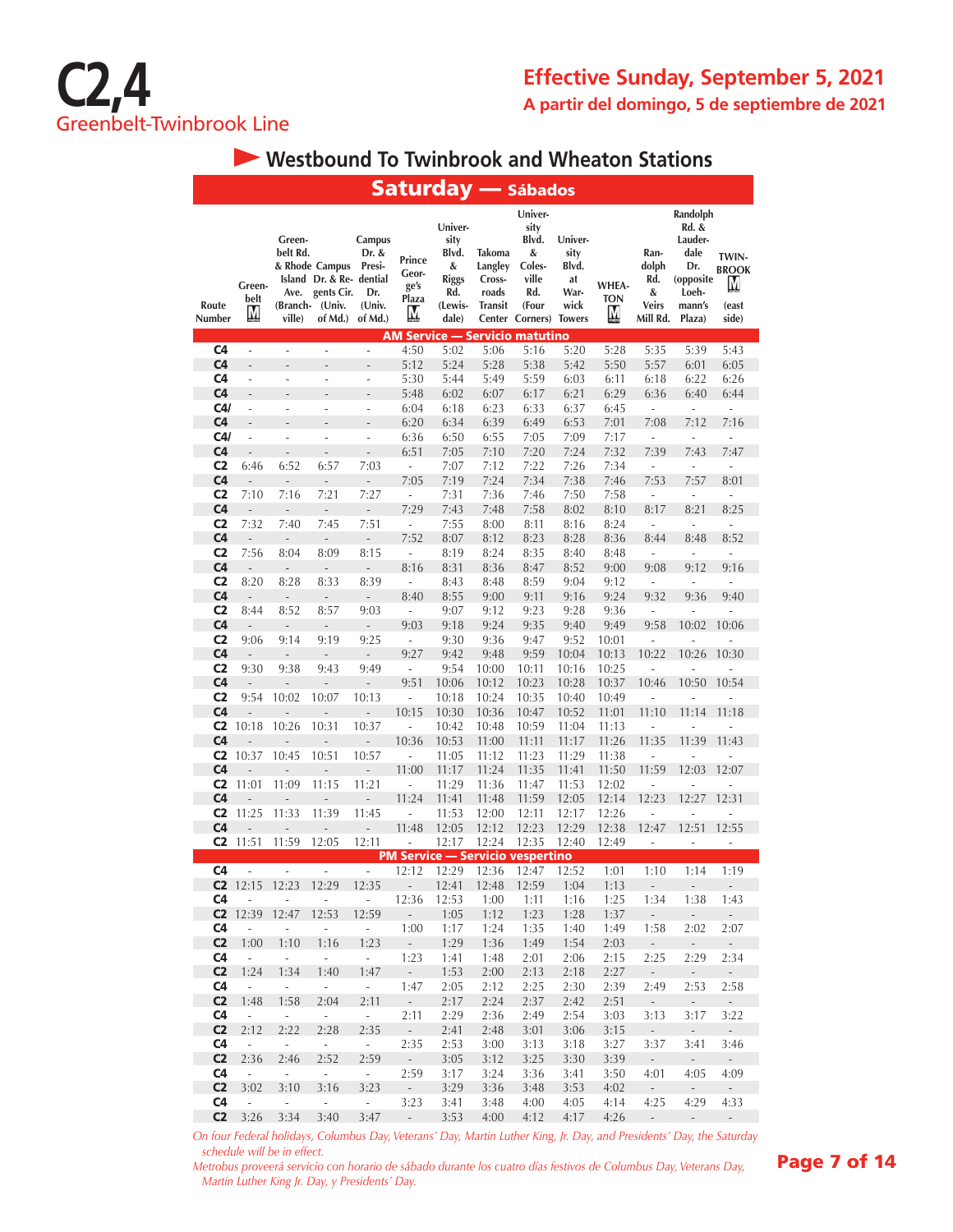

 **Westbound To Twinbrook and Wheaton Stations**

|                                  |                          |                                                  |                                                                               |                                                       |                                       |                                                                          |                                                                  | <b>Saturday — sábados</b>                                                    |                                                                 |                          |                                                       |                                                                                       |                                              |
|----------------------------------|--------------------------|--------------------------------------------------|-------------------------------------------------------------------------------|-------------------------------------------------------|---------------------------------------|--------------------------------------------------------------------------|------------------------------------------------------------------|------------------------------------------------------------------------------|-----------------------------------------------------------------|--------------------------|-------------------------------------------------------|---------------------------------------------------------------------------------------|----------------------------------------------|
| Route<br>Number                  | Green-<br>belt<br>М      | Green-<br>belt Rd.<br>Ave.<br>(Branch-<br>ville) | & Rhode Campus<br>Island Dr. & Re- dential<br>gents Cir.<br>(Univ.<br>of Md.) | Campus<br>Dr. &<br>Presi-<br>Dr.<br>(Univ.<br>of Md.) | Prince<br>Geor-<br>ge's<br>Plaza<br>M | Univer-<br>sity<br>Blvd.<br>&<br><b>Riggs</b><br>Rd.<br>(Lewis-<br>dale) | Takoma<br>Langley<br>Cross-<br>roads<br><b>Transit</b><br>Center | Univer-<br>sity<br>Blvd.<br>&<br>Coles-<br>ville<br>Rd.<br>(Four<br>Corners) | Univer-<br>sity<br>Blvd.<br>at<br>War-<br>wick<br><b>Towers</b> | WHEA-<br><b>TON</b><br>M | Ran-<br>dolph<br>Rd.<br>&<br><b>Veirs</b><br>Mill Rd. | Randolph<br>Rd. &<br>Lauder-<br>dale<br>Dr.<br>(opposite<br>Loeh-<br>mann's<br>Plaza) | TWIN-<br><b>BROOK</b><br>M<br>(east<br>side) |
|                                  |                          |                                                  |                                                                               |                                                       |                                       |                                                                          |                                                                  | <b>PM Service - Servicio vespertino</b>                                      |                                                                 |                          |                                                       |                                                                                       |                                              |
| C4                               | $\overline{\phantom{a}}$ | L.                                               | ÷,                                                                            | $\overline{\phantom{a}}$                              | 3:47                                  | 4:05                                                                     | 4:12                                                             | 4:24                                                                         | 4:29                                                            | 4:38                     | 4:49                                                  | 4:53                                                                                  | 4:57                                         |
| C <sub>2</sub>                   | 3:50                     | 3:58                                             | 4:04                                                                          | 4:11                                                  | $\frac{1}{2}$                         | 4:17                                                                     | 4:24                                                             | 4:36                                                                         | 4:41                                                            | 4:50                     | $\frac{1}{2}$                                         | $\overline{a}$                                                                        | $\overline{a}$                               |
| C4                               | ÷,                       | ä,                                               | J.                                                                            | ÷,                                                    | 4:11                                  | 4:29                                                                     | 4:36                                                             | 4:48                                                                         | 4:53                                                            | 5:02                     | 5:13                                                  | 5:17                                                                                  | 5:21                                         |
| C <sub>2</sub>                   | 4:14                     | 4:22                                             | 4:28                                                                          | 4:35                                                  | $\overline{a}$                        | 4:41                                                                     | 4:48                                                             | 5:00                                                                         | 5:05                                                            | 5:14                     |                                                       |                                                                                       | $\overline{a}$                               |
| C <sub>4</sub>                   | ÷,                       | ä,                                               | J.                                                                            | $\overline{\phantom{a}}$                              | 4:35                                  | 4:53                                                                     | 5:00                                                             | 5:12                                                                         | 5:17                                                            | 5:26                     | 5:37                                                  | 5:41                                                                                  | 5:45                                         |
| C <sub>2</sub>                   | 4:38                     | 4:46                                             | 4:52                                                                          | 4:59                                                  | $\overline{a}$                        | 5:05                                                                     | 5:12                                                             | 5:24                                                                         | 5:29                                                            | 5:38                     | $\overline{a}$                                        |                                                                                       | Ĭ.                                           |
| C4                               | l,                       | ÷,                                               | Ĭ.                                                                            | $\frac{1}{2}$                                         | 4:59                                  | 5:17                                                                     | 5:24                                                             | 5:36                                                                         | 5:41                                                            | 5:50                     | 6:01                                                  | 6:05                                                                                  | 6:09                                         |
| C <sub>2</sub>                   | 5:02                     | 5:10                                             | 5:16                                                                          | 5:23                                                  | ÷,                                    | 5:29                                                                     | 5:36                                                             | 5:48                                                                         | 5:53                                                            | 6:02                     | $\label{eq:reduced}$                                  | $\overline{a}$                                                                        | $\overline{a}$                               |
| C <sub>4</sub>                   | $\overline{a}$           | ÷,                                               | ÷,                                                                            | ÷,                                                    | 5:23                                  | 5:41                                                                     | 5:48                                                             | 6:00                                                                         | 6:05                                                            | 6:14                     | 6:25                                                  | 6:29                                                                                  | 6:33                                         |
| C <sub>2</sub>                   | 5:26                     | 5:34                                             | 5:40                                                                          | 5:47                                                  | $\overline{a}$                        | 5:53                                                                     | 6:00                                                             | 6:12                                                                         | 6:17                                                            | 6:26                     | $\overline{\phantom{a}}$                              | $\frac{1}{2}$                                                                         | $\overline{a}$                               |
| C <sub>4</sub>                   | L                        | J.                                               | J.                                                                            | $\overline{a}$                                        | 5:47                                  | 6:05                                                                     | 6:12                                                             | 6:24                                                                         | 6:29                                                            | 6:38                     | 6:49                                                  | 6:53                                                                                  | 6:57                                         |
| C <sub>2</sub>                   | 5:54                     | 6:01                                             | 6:07                                                                          | 6:13                                                  | $\frac{1}{2}$                         | 6:17                                                                     | 6:24                                                             | 6:35                                                                         | 6:40                                                            | 6:49                     | $\frac{1}{2}$                                         | L                                                                                     | $\overline{a}$                               |
| C <sub>4</sub>                   | ÷,                       | ä,                                               | ÷,                                                                            | ÷                                                     | 6:12<br>L                             | 6:29                                                                     | 6:36                                                             | 6:47                                                                         | 6:52                                                            | 7:01                     | 7:12                                                  | 7:16                                                                                  | 7:20                                         |
| C <sub>2</sub><br>C <sub>4</sub> | 6:18                     | 6:25                                             | 6:31                                                                          | 6:37                                                  |                                       | 6:41                                                                     | 6:48                                                             | 6:59                                                                         | 7:04                                                            | 7:13                     | $\overline{a}$                                        | L,                                                                                    | ä,                                           |
| C <sub>2</sub>                   | L,<br>6:45               | ÷,<br>6:52                                       | ÷,<br>6:57                                                                    | $\overline{\phantom{a}}$<br>7:03                      | 6:36                                  | 6:53                                                                     | 7:00<br>7:12                                                     | 7:11<br>7:22                                                                 | 7:16<br>7:27                                                    | 7:25<br>7:35             | 7:36                                                  | 7:40                                                                                  | 7:44                                         |
| C <sub>4</sub>                   | $\sim$                   | $\mathbf{r}$                                     | $\sim$                                                                        |                                                       | $\overline{a}$<br>7:02                | 7:07<br>7:19                                                             | 7:24                                                             | 7:34                                                                         |                                                                 | 7:47                     | $\frac{1}{2}$<br>7:56                                 | $\overline{a}$<br>8:00                                                                | ÷,<br>8:04                                   |
| C <sub>2</sub>                   | 7:09                     | 7:16                                             | 7:21                                                                          | $\overline{\phantom{a}}$<br>7:27                      | $\frac{1}{2}$                         | 7:31                                                                     | 7:36                                                             | 7:46                                                                         | 7:39<br>7:51                                                    | 7:59                     | $\frac{1}{2}$                                         | $\frac{1}{2}$                                                                         | $\overline{a}$                               |
| C4                               | J.                       | ä,                                               | ÷,                                                                            | $\overline{\phantom{a}}$                              | 7:23                                  | 7:40                                                                     | 7:45                                                             | 7:55                                                                         | 8:00                                                            | 8:08                     | 8:17                                                  | 8:21                                                                                  | 8:25                                         |
| C <sub>2</sub>                   | 7:33                     | 7:40                                             | 7:45                                                                          | 7:51                                                  | $\centering \label{eq:reduced}$       | 7:55                                                                     | 8:00                                                             | 8:10                                                                         | 8:15                                                            | 8:23                     | $\overline{\phantom{m}}$                              | $\overline{a}$                                                                        | $\overline{a}$                               |
| C4                               | ÷.                       | ×.                                               | ÷,                                                                            | ÷,                                                    | 7:50                                  | 8:07                                                                     | 8:12                                                             | 8:22                                                                         | 8:27                                                            | 8:35                     | 8:44                                                  | 8:48                                                                                  | 8:52                                         |
| C <sub>2</sub>                   | 7:57                     | 8:04                                             | 8:09                                                                          | 8:15                                                  | L,                                    | 8:19                                                                     | 8:24                                                             | 8:34                                                                         | 8:39                                                            | 8:47                     | $\overline{a}$                                        |                                                                                       | $\overline{a}$                               |
| C <sub>4</sub>                   | L                        | ä,                                               | J.                                                                            | ÷,                                                    | 8:14                                  | 8:31                                                                     | 8:36                                                             | 8:46                                                                         | 8:51                                                            | 8:59                     | 9:08                                                  | 9:12                                                                                  | 9:16                                         |
| C <sub>2</sub>                   | 8:21                     | 8:28                                             | 8:33                                                                          | 8:39                                                  | $\overline{a}$                        | 8:43                                                                     | 8:48                                                             | 8:57                                                                         | 9:01                                                            | 9:08                     | 9:16                                                  | 9:19                                                                                  | 9:23                                         |
| C4                               | $\overline{a}$           | ÷,                                               | Ĭ.                                                                            | ÷,                                                    | 8:41                                  | 8:55                                                                     | 9:00                                                             | 9:09                                                                         | 9:13                                                            | 9:20                     | 9:28                                                  | 9:31                                                                                  | 9:35                                         |
| C <sub>2</sub>                   | 8:48                     | 8:55                                             | 9:00                                                                          | 9:06                                                  | $\overline{a}$                        | 9:10                                                                     | 9:15                                                             | 9:24                                                                         | 9:28                                                            | 9:35                     | 9:43                                                  | 9:46                                                                                  | 9:50                                         |
| C <sub>4</sub>                   | L,                       | ÷,                                               | ÷,                                                                            | ÷,                                                    | 9:11                                  | 9:25                                                                     | 9:30                                                             | 9:39                                                                         | 9:43                                                            | 9:50                     | 9:58                                                  | 10:01                                                                                 | 10:05                                        |
| C <sub>2</sub>                   | 9:18                     | 9:25                                             | 9:30                                                                          | 9:36                                                  | $\overline{a}$                        | 9:40                                                                     | 9:45                                                             | 9:54                                                                         | 9:58                                                            | 10:05                    | 10:13                                                 | 10:16                                                                                 | 10:20                                        |
| C4                               | $\overline{a}$           | J.                                               | L,                                                                            | i,                                                    | 9:41                                  | 9:55                                                                     | 10:00                                                            | 10:09                                                                        | 10:13                                                           | 10:20                    | 10:28                                                 | 10:31                                                                                 | 10:35                                        |
| C <sub>2</sub>                   | 9:48                     | 9:55                                             | 10:00                                                                         | 10:06                                                 | L.                                    | 10:10                                                                    | 10:15                                                            | 10:24                                                                        | 10:28                                                           | 10:35                    | 10:43                                                 | 10:46                                                                                 | 10:50                                        |
| C4                               | L                        | L,                                               | L,                                                                            | $\overline{a}$                                        | 10:11                                 | 10:25                                                                    | 10:30                                                            | 10:39                                                                        | 10:43                                                           | 10:50                    | 10:58                                                 | 11:01                                                                                 | 11:05                                        |
| C <sub>2</sub>                   | 10:18                    | 10:25                                            | 10:30                                                                         | 10:36                                                 | $\overline{a}$                        | 10:40                                                                    | 10:45                                                            | 10:54                                                                        | 10:58                                                           | 11:05                    | 11:13                                                 | 11:16                                                                                 | 11:20                                        |
| C4                               | Ĭ.                       | ÷,                                               | Ĭ.                                                                            | i,                                                    | 11:00                                 | 11:12                                                                    | 11:15                                                            | 11:23                                                                        | 11:26                                                           | 11:33                    | 11:40                                                 | 11:43                                                                                 | 11:47                                        |
| C <sub>4</sub>                   | $\overline{a}$           | $\qquad \qquad \blacksquare$                     | $\overline{a}$                                                                | $\overline{a}$                                        | 11:30                                 | 11:42                                                                    | 11:45                                                            | 11:53                                                                        | 11:56                                                           | 12:03                    | 12:10                                                 | 12:13                                                                                 | 12:17                                        |
|                                  |                          |                                                  | After Midnight Service — Servicio después de la medianoche                    |                                                       |                                       |                                                                          |                                                                  |                                                                              |                                                                 |                          |                                                       |                                                                                       |                                              |
| C <sub>4</sub>                   | $\overline{a}$           | L.                                               | L                                                                             | Ĭ.                                                    | 12:00                                 | 12:12                                                                    | 12:15                                                            | 12:23                                                                        | 12:26                                                           | 12:33                    | 12:40                                                 | 12:43                                                                                 | 12:47                                        |
| C <sub>4</sub>                   | $\overline{a}$           |                                                  |                                                                               | $\overline{a}$                                        | 12:30                                 | 12:42                                                                    | 12:45                                                            | 12:53                                                                        | 12:56                                                           | 1:03                     | 1:10                                                  | 1:13                                                                                  | 1:17                                         |
| C4                               | $\overline{a}$           | L.                                               | L                                                                             | $\overline{a}$                                        | 1:00                                  | 1:12                                                                     | 1:15                                                             | 1:23                                                                         | 1:26                                                            | 1:33                     | 1:40                                                  | 1:43                                                                                  | 1:47                                         |
| C <sub>4</sub>                   | L.                       |                                                  |                                                                               | ä,                                                    | 1:30                                  | 1:42                                                                     | 1:45                                                             | 1:53                                                                         | 1:56                                                            | 2:03                     | 2:10                                                  | 2:13                                                                                  | 2:17                                         |
| C4                               | L,                       | L                                                | L                                                                             | L                                                     | 2:00                                  | 2:12                                                                     | 2:15                                                             | 2:23                                                                         | 2:26                                                            | 2:33                     | 2:40                                                  | 2:43                                                                                  | 2:47                                         |

● *— Trip uses alternative routing through University of Maryland campus. Does not serve the stop on Campus Drive at Presidential Lane. Time shown for that stop is the approximate time this trip would serve the nearest stop to the intersection of Campus Drive & Adelphi Road on the alternative routing. El autobús usa rutas alternativas a través del campus universitario de la Universidad de Maryland.* 

*On four Federal holidays, Columbus Day, Veterans' Day, Martin Luther King, Jr. Day, and Presidents' Day, the Saturday schedule will be in effect.*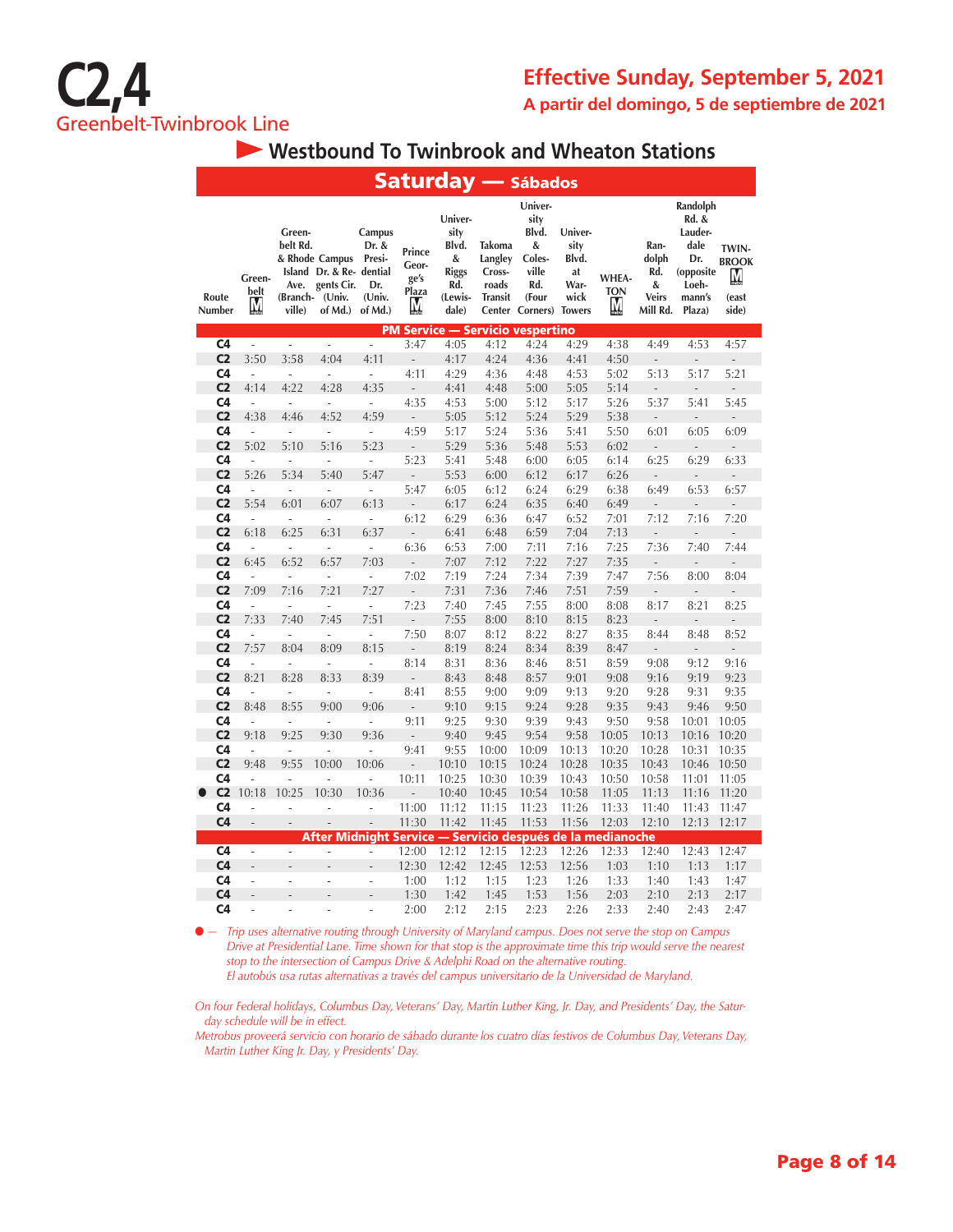

**Eastbound to Prince George's Plaza and Greenbelt stations**

|                                  |                                       |                                                        |                                                         |                   |                                                           | <b>Saturday — Sábados</b>                                                                  |                                                        |                                                                          |                                                             |                                                       |                                                                                   |                                                           |                                   |
|----------------------------------|---------------------------------------|--------------------------------------------------------|---------------------------------------------------------|-------------------|-----------------------------------------------------------|--------------------------------------------------------------------------------------------|--------------------------------------------------------|--------------------------------------------------------------------------|-------------------------------------------------------------|-------------------------------------------------------|-----------------------------------------------------------------------------------|-----------------------------------------------------------|-----------------------------------|
| Route<br>Number                  | Twin-<br>brook<br>M<br>(east<br>side) | Randolph<br>Rd. &<br>Putnam<br>Rd.<br>(Loeh-<br>Plaza) | <b>Veirs</b><br>Mill<br>Rd. &<br>mann's Randolph<br>Rd. | Whea-<br>ton<br>М | Univer-<br>sity<br>Blvd.<br>oppo-<br>site<br>War-<br>wick | Univer-<br>sity<br>Blvd.<br>&<br>Coles-<br>ville<br>Rd.<br>(Four<br>Towers Corners) Center | Takoma<br>Langley<br>Cross-<br>roads<br><b>Transit</b> | Univer-<br>sity<br>Blvd.<br>&<br><b>Riggs</b><br>Rd.<br>(Lewis-<br>dale) | <b>PRINCE</b><br><b>GEOR-</b><br>GE'S<br><b>PLAZA</b><br>M, | Campus<br>Dr. &<br>Presi-<br>Dr.<br>(Univ.<br>of Md.) | Campus<br>dential Dr. & Re- Island<br>gents Cir.<br>(Univ. of (Branch-<br>$Md.$ ) | Green-<br>belt<br>Rd. &<br><b>Rhode</b><br>Ave.<br>ville) | <b>GREEN-</b><br><b>BELT</b><br>M |
|                                  |                                       |                                                        |                                                         |                   |                                                           | <b>AM Service - Servicio matutino</b>                                                      |                                                        |                                                                          |                                                             |                                                       |                                                                                   |                                                           |                                   |
| C <sub>4</sub>                   | 5:26                                  | 5:31                                                   | 5:35                                                    | 5:45              | 5:52                                                      | 5:56                                                                                       | 6:09                                                   | 6:13                                                                     | 6:26                                                        | ÷                                                     | ÷,                                                                                | $\overline{\phantom{a}}$                                  | ä,                                |
| C <sub>2</sub>                   | $\frac{1}{2}$                         | $\overline{\phantom{a}}$                               | $\frac{1}{2}$                                           | 6:10              | 6:17                                                      | 6:21                                                                                       | 6:34                                                   | 6:38                                                                     | ÷,                                                          | 6:42                                                  | 6:48                                                                              | 6:54                                                      | 7:01                              |
| C <sub>4</sub>                   | 6:16                                  | 6:21                                                   | 6:25                                                    | 6:35              | 6:42                                                      | 6:46                                                                                       | 6:59                                                   | 7:03                                                                     | 7:16                                                        | ÷,                                                    | ÷,                                                                                | ÷,                                                        | $\overline{a}$                    |
| C <sub>2</sub>                   | $\overline{a}$                        | $\overline{\phantom{a}}$                               | $\frac{1}{2}$                                           | 6:55              | 7:02                                                      | 7:06                                                                                       | 7:19                                                   | 7:23                                                                     | $\overline{a}$                                              | 7:27                                                  | 7:33                                                                              | 7:39                                                      | 7:46                              |
| C <sub>4</sub>                   | 6:53                                  | 6:58                                                   | 7:02                                                    | 7:12              | 7:19                                                      | 7:23                                                                                       | 7:36                                                   | 7:40                                                                     | 7:53                                                        | ÷,                                                    | $\frac{1}{2}$                                                                     | ÷,                                                        | ÷,                                |
| C <sub>2</sub>                   | $\overline{\phantom{a}}$<br>7:17      | $\overline{\phantom{a}}$                               | $\overline{\phantom{m}}$                                | 7:24              | 7:31                                                      | 7:35                                                                                       | 7:48                                                   | 7:52                                                                     | $\overline{\phantom{0}}$                                    | 7:56                                                  | 8:02                                                                              | 8:08                                                      | 8:15                              |
| C <sub>4</sub><br>C <sub>2</sub> |                                       | 7:22<br>$\overline{a}$                                 | 7:26                                                    | 7:36<br>7:48      | 7:43                                                      | 7:47                                                                                       | 8:00<br>8:12                                           | 8:04<br>8:16                                                             | 8:17                                                        | ÷,<br>8:20                                            | $\overline{a}$<br>8:26                                                            | ä,<br>8:32                                                | i,                                |
| C <sub>4</sub>                   | $\overline{\phantom{a}}$<br>7:41      | 7:46                                                   | $\overline{a}$<br>7:50                                  | 8:00              | 7:55<br>8:07                                              | 7:59<br>8:11                                                                               | 8:24                                                   | 8:28                                                                     | $\overline{a}$<br>8:41                                      |                                                       |                                                                                   |                                                           | 8:39                              |
| C <sub>2</sub>                   | $\overline{\phantom{a}}$              | $\overline{\phantom{a}}$                               | $\overline{\phantom{a}}$                                | 8:12              | 8:19                                                      | 8:23                                                                                       | 8:36                                                   | 8:40                                                                     | $\overline{\phantom{a}}$                                    | $\overline{\phantom{a}}$<br>8:44                      | ÷,<br>8:50                                                                        | $\overline{\phantom{a}}$<br>8:56                          | $\frac{1}{2}$<br>9:03             |
| C <sub>4</sub>                   | 8:05                                  | 8:10                                                   | 8:14                                                    | 8:24              | 8:31                                                      | 8:35                                                                                       | 8:48                                                   | 8:52                                                                     | 9:05                                                        | ÷                                                     | ÷,                                                                                | ÷,                                                        | $\frac{1}{2}$                     |
| C <sub>2</sub>                   | $\overline{a}$                        | $\overline{\phantom{a}}$                               | $\frac{1}{2}$                                           | 8:36              | 8:43                                                      | 8:48                                                                                       | 9:03                                                   | 9:07                                                                     | $\overline{\phantom{m}}$                                    | 9:11                                                  | 9:18                                                                              | 9:24                                                      | 9:31                              |
| C <sub>4</sub>                   | 8:26                                  | 8:33                                                   | 8:37                                                    | 8:48              | 8:55                                                      | 9:00                                                                                       | 9:15                                                   | 9:19                                                                     | 9:34                                                        | ÷                                                     | ÷                                                                                 | ÷,                                                        | $\frac{1}{2}$                     |
| C <sub>2</sub>                   | $\overline{\phantom{m}}$              | $\frac{1}{2}$                                          | $\overline{\phantom{a}}$                                | 9:00              | 9:07                                                      | 9:12                                                                                       | 9:27                                                   | 9:31                                                                     | $\overline{a}$                                              | 9:35                                                  | 9:42                                                                              | 9:48                                                      | 9:55                              |
| C <sub>4</sub>                   | 8:50                                  | 8:57                                                   | 9:01                                                    | 9:12              | 9:19                                                      | 9:24                                                                                       | 9:39                                                   | 9:43                                                                     | 9:58                                                        | ä,                                                    | L.                                                                                | ÷.                                                        | ä,                                |
| C <sub>2</sub>                   | $\overline{a}$                        | $\overline{a}$                                         |                                                         | 9:24              | 9:31                                                      | 9:36                                                                                       | 9:51                                                   | 9:55                                                                     | $\overline{a}$                                              | 9:59                                                  | 10:06                                                                             | 10:12                                                     | 10:19                             |
| C <sub>4</sub>                   | 9:14                                  | 9:21                                                   | 9:25                                                    | 9:36              | 9:43                                                      | 9:48                                                                                       | 10:03                                                  | 10:07                                                                    | 10:22                                                       | ä,                                                    | L.                                                                                | L,                                                        |                                   |
| C <sub>2</sub>                   | $\frac{1}{2}$                         | $\overline{\phantom{a}}$                               | $\overline{a}$                                          | 9:48              | 9:55                                                      | 10:00                                                                                      | 10:15                                                  | 10:19                                                                    | $\overline{a}$                                              | 10:23                                                 | 10:30                                                                             | 10:36                                                     | 10:43                             |
| C <sub>4</sub>                   | 9:38                                  | 9:45                                                   | 9:49                                                    | 10:00             | 10:07                                                     | 10:12                                                                                      | 10:27                                                  | 10:31                                                                    | 10:46                                                       | ÷,                                                    |                                                                                   |                                                           |                                   |
| C <sub>2</sub>                   |                                       |                                                        |                                                         | 10:12             | 10:19                                                     | 10:24                                                                                      | 10:40                                                  | 10:44                                                                    |                                                             | 10:48                                                 | 10:55                                                                             | 11:02                                                     | 11:09                             |
| C <sub>4</sub>                   | 10:03                                 | 10:09                                                  | 10:13                                                   | 10:24             | 10:31                                                     | 10:36                                                                                      | 10:52                                                  | 10:56                                                                    | 11:11                                                       |                                                       |                                                                                   |                                                           |                                   |
| C <sub>2</sub>                   |                                       |                                                        |                                                         | 10:36             | 10:43                                                     | 10:48                                                                                      | 11:04                                                  | 11:08                                                                    | $\overline{a}$                                              | 11:12                                                 | 11:19                                                                             | 11:26                                                     | 11:33                             |
| C <sub>4</sub>                   | 10:27                                 | 10:33                                                  | 10:37                                                   | 10:48             | 10:55                                                     | 11:00                                                                                      | 11:16                                                  | 11:20                                                                    | 11:35                                                       | ä,                                                    | L,                                                                                | ä,                                                        | $\overline{a}$                    |
| C <sub>2</sub>                   | L.                                    | $\frac{1}{2}$                                          | ÷.                                                      | 11:00             | 11:07                                                     | 11:12                                                                                      | 11:28                                                  | 11:32                                                                    | $\frac{1}{2}$                                               | 11:36                                                 | 11:43                                                                             | 11:50                                                     | 11:57                             |
| C <sub>4</sub>                   | 10:51                                 | 10:57                                                  | 11:01                                                   | 11:12             | 11:19                                                     | 11:24                                                                                      | 11:40                                                  | 11:44                                                                    | 11:59                                                       | i.                                                    | Ĭ.                                                                                | ä,                                                        | L,                                |
| C <sub>2</sub>                   | $\overline{a}$                        |                                                        |                                                         | 11:24             | 11:31                                                     | 11:36                                                                                      | 11:52                                                  | 11:56                                                                    | $\overline{a}$                                              | 12:00                                                 | 12:07                                                                             | 12:14                                                     | 12:21                             |
| C <sub>4</sub>                   | 11:15                                 | 11:21                                                  | 11:25                                                   | 11:36             | 11:43                                                     | 11:48                                                                                      | 12:04                                                  | 12:08                                                                    | 12:23                                                       | i.                                                    | ÷,                                                                                | Ĭ.                                                        | $\overline{\phantom{0}}$          |
| C <sub>2</sub>                   |                                       |                                                        |                                                         | 11:48             | 11:55                                                     | 12:00                                                                                      | 12:16                                                  | 12:20                                                                    |                                                             | 12:24                                                 | 12:31                                                                             | 12:38                                                     | 12:45                             |
| C <sub>4</sub>                   | 11:39                                 | 11:45                                                  | 11:49                                                   | 12:00             | 12:08                                                     | 12:13                                                                                      | 12:30                                                  | 12:36                                                                    | 12:53                                                       |                                                       |                                                                                   |                                                           |                                   |

*On four Federal holidays, Columbus Day, Veterans' Day, Martin Luther King, Jr. Day, and Presidents' Day, the Saturday schedule will be in effect.*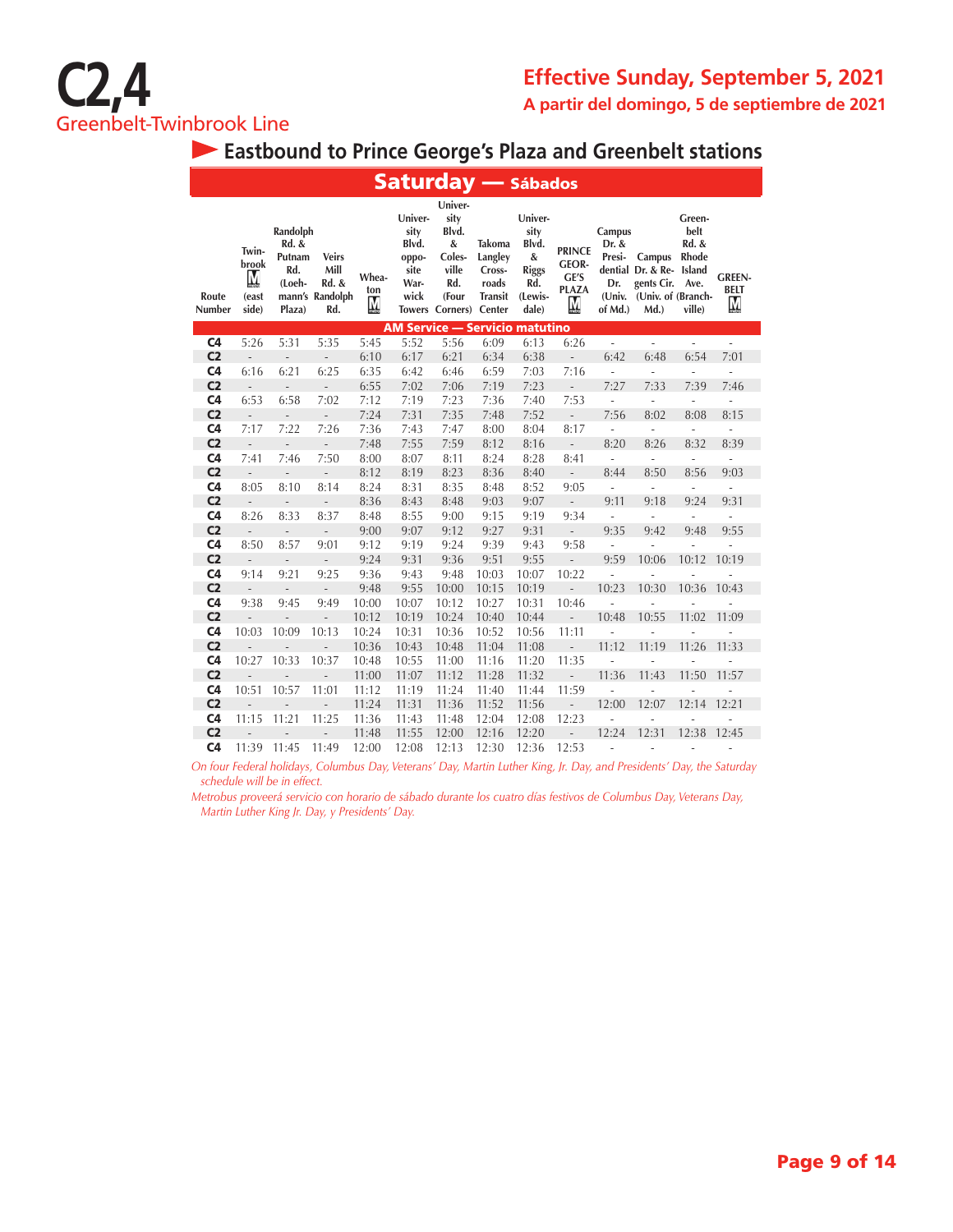

**Eastbound to Prince George's Plaza and Greenbelt stations**

|                                  |                                       |                                                        |                                                            |                   | <b>Saturday — Sábados</b>                                 |                                                                                            |                                                                  |                                                                   |                                                            |                                                       |                                                                            |                                                                     |                                                      |
|----------------------------------|---------------------------------------|--------------------------------------------------------|------------------------------------------------------------|-------------------|-----------------------------------------------------------|--------------------------------------------------------------------------------------------|------------------------------------------------------------------|-------------------------------------------------------------------|------------------------------------------------------------|-------------------------------------------------------|----------------------------------------------------------------------------|---------------------------------------------------------------------|------------------------------------------------------|
| Route<br>Number                  | Twin-<br>brook<br>M<br>(east<br>side) | Randolph<br>Rd. &<br>Putnam<br>Rd.<br>(Loeh-<br>Plaza) | <b>Veirs</b><br>Mill<br>Rd. &<br>mann's Randolph<br>Rd.    | Whea-<br>ton<br>M | Univer-<br>sity<br>Blvd.<br>oppo-<br>site<br>War-<br>wick | Univer-<br>sity<br>Blvd.<br>&<br>Coles-<br>ville<br>Rd.<br>(Four<br><b>Towers Corners)</b> | Takoma<br>Langley<br>Cross-<br>roads<br><b>Transit</b><br>Center | Univer-<br>sity<br>Blvd.<br>&<br>Riggs<br>Rd.<br>(Lewis-<br>dale) | <b>PRINCE</b><br><b>GEOR-</b><br>GE'S<br><b>PLAZA</b><br>M | Campus<br>Dr. &<br>Presi-<br>Dr.<br>(Univ.<br>of Md.) | Campus<br>dential Dr. & Re-<br>gents Cir.<br>(Univ. of (Branch-<br>$Md.$ ) | Green-<br>belt<br>Rd. &<br><b>Rhode</b><br>Island<br>Ave.<br>ville) | <b>GREEN-</b><br><b>BELT</b><br>M                    |
| C <sub>2</sub>                   | ÷,                                    | i,                                                     | ÷,                                                         | 12:12             | <b>PM Service - Servicio vespertino</b><br>12:20          | 12:25                                                                                      | 12:42                                                            | 12:48                                                             | ÷                                                          | 12:52                                                 | 12:59                                                                      | 1:06                                                                | 1:14                                                 |
| C <sub>4</sub>                   | 12:03                                 | 12:09                                                  | 12:13                                                      | 12:24             | 12:32                                                     | 12:37                                                                                      | 12:54                                                            | 1:00                                                              | 1:17                                                       |                                                       |                                                                            | Ĭ.                                                                  |                                                      |
| C <sub>2</sub>                   | ÷                                     |                                                        | Ĭ.                                                         | 12:36             | 12:44                                                     | 12:49                                                                                      | 1:06                                                             | 1:12                                                              | $\overline{\phantom{a}}$                                   | 1:16                                                  | 1:23                                                                       | 1:30                                                                | 1:38                                                 |
| C <sub>4</sub>                   | 12:27                                 | 12:33                                                  | 12:37                                                      | 12:48             | 12:56                                                     | 1:01                                                                                       | 1:18                                                             | 1:24                                                              | 1:41                                                       | $\overline{\phantom{m}}$                              |                                                                            | $\overline{\phantom{m}}$                                            | $\overline{a}$                                       |
| C <sub>2</sub><br>C <sub>4</sub> | ä,<br>12:50                           | ä,<br>12:56                                            | ÷,<br>1:00                                                 | 1:00<br>1:12      | 1:08<br>1:20                                              | 1:13<br>1:25                                                                               | 1:30<br>1:43                                                     | 1:36<br>1:49                                                      | ÷<br>2:08                                                  | 1:40<br>$\overline{\phantom{a}}$                      | 1:47<br>$\qquad \qquad -$                                                  | 1:54<br>$\frac{1}{2}$                                               | 2:02<br>÷,                                           |
| C <sub>2</sub>                   | ÷                                     | ÷,                                                     | i,                                                         | 1:24              | 1:32                                                      | 1:37                                                                                       | 1:55                                                             | 2:01                                                              | ÷,                                                         | 2:05                                                  | 2:12                                                                       | 2:19                                                                | 2:27                                                 |
| C <sub>4</sub>                   | 1:14                                  | 1:20                                                   | 1:24                                                       | 1:36              | 1:44                                                      | 1:49                                                                                       | 2:07                                                             | 2:13                                                              | 2:32                                                       | $\overline{\phantom{a}}$                              | $\overline{\phantom{m}}$                                                   | $\overline{a}$                                                      | $\overline{\phantom{a}}$                             |
| C <sub>2</sub>                   | ÷,                                    | ÷,                                                     | ÷,                                                         | 1:48              | 1:56                                                      | 2:01                                                                                       | 2:19                                                             | 2:25                                                              | ÷,                                                         | 2:29                                                  | 2:36                                                                       | 2:43                                                                | 2:51                                                 |
| C <sub>4</sub>                   | 1:38                                  | 1:44                                                   | 1:48                                                       | 2:00              | 2:08                                                      | 2:13                                                                                       | 2:31                                                             | 2:37                                                              | 2:56                                                       | $\overline{a}$                                        |                                                                            | $\overline{a}$                                                      | $\qquad \qquad -$                                    |
| C <sub>2</sub><br>C <sub>4</sub> | $\bar{a}$<br>2:02                     | ÷,<br>2:08                                             | i,<br>2:12                                                 | 2:12<br>2:24      | 2:20<br>2:32                                              | 2:25<br>2:37                                                                               | 2:43<br>2:55                                                     | 2:49<br>3:01                                                      | ÷,<br>3:20                                                 | 2:53                                                  | 3:00                                                                       | 3:07                                                                | 3:15                                                 |
| C <sub>2</sub>                   | $\sim$                                | $\overline{a}$                                         | $\overline{\phantom{a}}$                                   | 2:36              | 2:44                                                      | 2:49                                                                                       | 3:07                                                             | 3:13                                                              | ÷,                                                         | 3:17                                                  | 3:24                                                                       | 3:31                                                                | 3:39                                                 |
| C <sub>4</sub>                   | 2:26                                  | 2:32                                                   | 2:36                                                       | 2:48              | 2:56                                                      | 3:01                                                                                       | 3:19                                                             | 3:25                                                              | 3:44                                                       | $\frac{1}{2}$                                         |                                                                            | $\overline{\phantom{a}}$                                            | $\overline{\phantom{a}}$                             |
| C <sub>2</sub>                   | $\bar{a}$                             | ÷,                                                     | $\overline{a}$                                             | 3:00              | 3:08                                                      | 3:13                                                                                       | 3:31                                                             | 3:37                                                              | ÷,                                                         | 3:41                                                  | 3:48                                                                       | 3:55                                                                | 4:03                                                 |
| C <sub>4</sub>                   | 2:49                                  | 2:55                                                   | 2:59                                                       | 3:12              | 3:20                                                      | 3:25                                                                                       | 3:44                                                             | 3:50                                                              | 4:09                                                       | $\overline{\phantom{a}}$                              | $\overline{a}$                                                             | $\overline{\phantom{a}}$                                            | ÷,                                                   |
| C <sub>2</sub><br>C <sub>4</sub> | $\overline{\phantom{a}}$<br>3:13      | ÷<br>3:19                                              | $\overline{\phantom{a}}$<br>3:23                           | 3:24<br>3:36      | 3:32<br>3:44                                              | 3:37<br>3:49                                                                               | 3:56<br>4:08                                                     | 4:02<br>4:14                                                      | $\overline{\phantom{a}}$<br>4:33                           | 4:06<br>$\overline{\phantom{a}}$                      | 4:13<br>$\overline{\phantom{a}}$                                           | 4:20<br>L,                                                          | 4:28<br>$\label{eq:reduced}$                         |
| C <sub>2</sub>                   | $\overline{\phantom{a}}$              | $\overline{a}$                                         | ÷                                                          | 3:48              | 3:56                                                      | 4:01                                                                                       | 4:20                                                             | 4:26                                                              | $\overline{\phantom{a}}$                                   | 4:30                                                  | 4:37                                                                       | 4:44                                                                | 4:52                                                 |
| C <sub>4</sub>                   | 3:37                                  | 3:43                                                   | 3:47                                                       | 4:00              | 4:08                                                      | 4:13                                                                                       | 4:32                                                             | 4:38                                                              | 4:57                                                       | $\overline{a}$                                        | $\overline{a}$                                                             | $\overline{a}$                                                      | $\overline{a}$                                       |
| C <sub>2</sub>                   | $\overline{\phantom{a}}$              | $\overline{a}$                                         | ÷                                                          | 4:12              | 4:20                                                      | 4:25                                                                                       | 4:44                                                             | 4:50                                                              | $\overline{\phantom{a}}$                                   | 4:54                                                  | 5:01                                                                       | 5:08                                                                | 5:16                                                 |
| C <sub>4</sub><br>C <sub>2</sub> | 4:01<br>$\overline{\phantom{a}}$      | 4:07<br>$\overline{a}$                                 | 4:11<br>$\overline{\phantom{a}}$                           | 4:24<br>4:36      | 4:32                                                      | 4:37                                                                                       | 4:56<br>5:08                                                     | 5:02                                                              | 5:21<br>$\overline{\phantom{a}}$                           | $\overline{a}$<br>5:18                                | 5:25                                                                       | $\overline{a}$<br>5:32                                              | 5:40                                                 |
| C <sub>4</sub>                   | 4:25                                  | 4:31                                                   | 4:35                                                       | 4:48              | 4:44<br>4:56                                              | 4:49<br>5:01                                                                               | 5:20                                                             | 5:14<br>5:26                                                      | 5:45                                                       | $\qquad \qquad \blacksquare$                          |                                                                            | $\overline{a}$                                                      | $\overline{\phantom{a}}$                             |
| C <sub>2</sub>                   | ÷,                                    | ÷,                                                     | $\overline{a}$                                             | 5:00              | 5:08                                                      | 5:13                                                                                       | 5:32                                                             | 5:38                                                              | $\frac{1}{2}$                                              | 5:42                                                  | 5:49                                                                       | 5:56                                                                | 6:04                                                 |
| C <sub>4</sub>                   | 4:49                                  | 4:55                                                   | 4:59                                                       | 5:12              | 5:20                                                      | 5:25                                                                                       | 5:44                                                             | 5:50                                                              | 6:09                                                       | ÷,                                                    |                                                                            | $\overline{a}$                                                      | $\frac{1}{2}$                                        |
| C <sub>2</sub>                   | $\overline{\phantom{a}}$              | ÷,                                                     | $\overline{\phantom{a}}$                                   | 5:24              | 5:32                                                      | 5:37                                                                                       | 5:56                                                             | 6:02                                                              | $\blacksquare$                                             | 6:06                                                  | 6:13                                                                       | 6:20                                                                | 6:28                                                 |
| C <sub>4</sub><br>C <sub>2</sub> | 5:14<br>÷.                            | 5:20<br>ä,                                             | 5:24<br>÷,                                                 | 5:36<br>5:48      | 5:44<br>5:56                                              | 5:49<br>6:01                                                                               | 6:08<br>6:20                                                     | 6:13<br>6:25                                                      | 6:30<br>÷,                                                 | $\overline{a}$<br>6:29                                | $\overline{a}$<br>6:35                                                     | $\overline{a}$<br>6:41                                              | $\overline{\phantom{a}}$<br>6:48                     |
| C <sub>4</sub>                   | 5:38                                  | 5:44                                                   | 5:48                                                       | 6:00              | 6:08                                                      | 6:13                                                                                       | 6:32                                                             | 6:37                                                              | 6:54                                                       |                                                       |                                                                            |                                                                     |                                                      |
| C <sub>2</sub>                   | $\overline{\phantom{a}}$              | ÷,                                                     | $\overline{\phantom{a}}$                                   | 6:12              | 6:20                                                      | 6:25                                                                                       | 6:44                                                             | 6:49                                                              | ä,                                                         | 6:53                                                  | 6:59                                                                       | 7:05                                                                | 7:12                                                 |
| C <sub>4</sub>                   | 6:02                                  | 6:08                                                   | 6:12                                                       | 6:24              | 6:32                                                      | 6:37                                                                                       | 6:56                                                             | 7:01                                                              | 7:18                                                       |                                                       |                                                                            | $\overline{a}$                                                      |                                                      |
| C <sub>2</sub>                   | $\sim$                                | ÷,                                                     | ÷,                                                         | 6:36              | 6:44                                                      | 6:49                                                                                       | 7:08                                                             | 7:13                                                              | ÷                                                          | 7:17                                                  | 7:23                                                                       | 7:29                                                                | 7:36                                                 |
| C <sub>4</sub><br>C <sub>2</sub> | 6:26<br>$\bar{a}$                     | 6:32<br>÷,                                             | 6:36<br>÷,                                                 | 6:48<br>7:00      | 6:56<br>7:08                                              | 7:01<br>7:13                                                                               | 7:20<br>7:32                                                     | 7:25<br>7:37                                                      | 7:42<br>$\overline{\phantom{a}}$                           | $\overline{a}$<br>7:41                                | 7:47                                                                       | $\frac{1}{2}$<br>7:53                                               | $\overline{\phantom{a}}$<br>8:00                     |
| C <sub>4</sub>                   | 6:50                                  | 6:56                                                   | 7:00                                                       | 7:12              | 7:20                                                      | 7:25                                                                                       | 7:44                                                             | 7:49                                                              | 8:06                                                       | $\overline{\phantom{m}}$                              | $\overline{a}$                                                             | $\frac{1}{2}$                                                       | $\overline{\phantom{0}}$                             |
| C <sub>2</sub>                   | $\overline{\phantom{0}}$              |                                                        |                                                            | 7:24              | 7:32                                                      | 7:37                                                                                       | 7:56                                                             | 8:01                                                              | -                                                          | 8:05                                                  | 8:11                                                                       | 8:17                                                                | 8:24                                                 |
| C <sub>4</sub>                   | 7:14                                  | 7:20                                                   | 7:24                                                       | 7:36              | 7:44                                                      | 7:49                                                                                       | 8:08                                                             | 8:13                                                              | 8:30                                                       | $\overline{\phantom{a}}$                              | $\mathcal{L}_{\mathcal{A}}$                                                | $\overline{\phantom{a}}$                                            | ÷,                                                   |
| C <sub>2</sub><br>C <sub>4</sub> | $\Box$<br>7:42                        | $\overline{\phantom{a}}$<br>7:48                       | $\mathcal{L}_{\mathcal{A}}$<br>7:51                        | 7:48<br>8:00      | 7:55<br>8:07                                              | 7:59<br>8:11                                                                               | 8:12<br>8:24                                                     | 8:15<br>8:27                                                      | $\sim$<br>8:39                                             | 8:19<br>$\overline{\phantom{a}}$                      | 8:25<br>$\overline{\phantom{a}}$                                           | 8:31<br>$\overline{\phantom{a}}$                                    | 8:38<br>$\sim$                                       |
| C <sub>2</sub>                   | $\overline{\phantom{a}}$              | $\overline{\phantom{a}}$                               | $\sim$                                                     | 8:12              | 8:19                                                      | 8:23                                                                                       | 8:36                                                             | 8:39                                                              | $\sim$                                                     | 8:43                                                  | 8:49                                                                       | 8:55                                                                | 9:02                                                 |
| C <sub>4</sub>                   | 8:06                                  | 8:12                                                   | 8:15                                                       | 8:24              | 8:31                                                      | 8:35                                                                                       | 8:48                                                             | 8:51                                                              | 9:03                                                       | $\overline{\phantom{a}}$                              |                                                                            | $\overline{\phantom{a}}$                                            | $\sim$                                               |
| C <sub>2</sub>                   | $\sim$                                | $\overline{\phantom{a}}$                               | $\overline{\phantom{a}}$                                   | 8:36              | 8:43                                                      | 8:47                                                                                       | 9:00                                                             | 9:03                                                              | $\sim$                                                     | 9:07                                                  | 9:13                                                                       | 9:19                                                                | 9:26                                                 |
| C <sub>4</sub><br>C <sub>2</sub> | 8:30<br>$\overline{\phantom{a}}$      | 8:36<br>$\blacksquare$                                 | 8:39<br>$\overline{\phantom{a}}$                           | 8:48<br>9:00      | 8:55<br>9:07                                              | 8:59<br>9:11                                                                               | 9:12<br>9:24                                                     | 9:15<br>9:27                                                      | 9:27<br>$\sim$                                             | $\sim$<br>9:31                                        | $\overline{\phantom{a}}$<br>9:37                                           | $\overline{\phantom{a}}$<br>9:43                                    | $\overline{\phantom{a}}$<br>9:50                     |
| C <sub>4</sub>                   | 9:02                                  | 9:08                                                   | 9:11                                                       | 9:20              | 9:27                                                      | 9:31                                                                                       | 9:44                                                             | 9:47                                                              | 9:59                                                       | $\overline{\phantom{a}}$                              | $\overline{\phantom{m}}$                                                   | $\overline{\phantom{a}}$                                            | $\overline{\phantom{a}}$                             |
| C4                               | 9:27                                  | 9:33                                                   | 9:36                                                       | 9:45              | 9:52                                                      | 9:56                                                                                       | 10:09                                                            | 10:12                                                             | 10:24                                                      | ÷,                                                    | $\blacksquare$                                                             | $\overline{\phantom{a}}$                                            | $\overline{\phantom{a}}$                             |
| C <sub>4</sub>                   | 9:57                                  | 10:03                                                  | 10:06                                                      | 10:15             | 10:22                                                     | 10:26                                                                                      | 10:39                                                            | 10:42                                                             | 10:54                                                      | ÷,                                                    | ÷,                                                                         | $\overline{a}$                                                      | $\overline{\phantom{a}}$                             |
| C <sub>4</sub><br>C <sub>4</sub> | 10:27                                 | 10:33                                                  | 10:36                                                      | 10:45             | 10:52                                                     | 10:56                                                                                      | 11:09                                                            | 11:12                                                             | 11:24                                                      | $\overline{\phantom{a}}$                              | ÷,                                                                         | ÷,                                                                  | ÷,                                                   |
| C <sub>4</sub>                   | 10:58<br>11:28                        | 11:03<br>11:33                                         | 11:06<br>11:36                                             | 11:15<br>11:45    | 11:22<br>11:52                                            | 11:26<br>11:56                                                                             | 11:36<br>12:06                                                   | 11:38<br>12:08                                                    | 11:48<br>12:18                                             | Ĭ.<br>÷,                                              | ÷,                                                                         | $\qquad \qquad -$<br>i,                                             | $\overline{\phantom{a}}$<br>$\blacksquare$           |
| C <sub>4</sub>                   | 11:58                                 | 12:03                                                  | 12:06                                                      | 12:15             | 12:22                                                     | 12:26                                                                                      | 12:36                                                            | 12:38                                                             | 12:48                                                      | $\overline{a}$                                        | $\frac{1}{2}$                                                              | ÷,                                                                  | $\overline{\phantom{a}}$                             |
|                                  |                                       |                                                        | After Midnight Service — Servicio después de la medianoche |                   |                                                           |                                                                                            |                                                                  |                                                                   |                                                            |                                                       |                                                                            |                                                                     |                                                      |
| C4                               | 12:28                                 | 12:33                                                  | 12:36                                                      | 12:45             | 12:52                                                     | 12:56                                                                                      | 1:06                                                             | 1:08                                                              | 1:18                                                       | $\overline{\phantom{a}}$                              | $\overline{\phantom{a}}$                                                   | L,                                                                  | $\bar{\phantom{a}}$                                  |
| C4<br>C <sub>4</sub>             | 12:58<br>1:28                         | 1:03<br>1:33                                           | 1:06<br>1:36                                               | 1:15<br>1:45      | 1:22<br>1:52                                              | 1:26<br>1:56                                                                               | 1:36<br>2:06                                                     | 1:38<br>2:08                                                      | 1:48<br>2:18                                               | ÷,<br>÷,                                              | -<br>$\overline{\phantom{a}}$                                              | $\overline{a}$<br>$\overline{\phantom{m}}$                          | $\overline{\phantom{a}}$<br>$\overline{\phantom{a}}$ |
| C <sub>4</sub>                   | 1:58                                  | 2:03                                                   | 2:06                                                       | 2:15              | 2:22                                                      | 2:26                                                                                       | 2:36                                                             | 2:38                                                              | 2:48                                                       | $\overline{\phantom{a}}$                              | $\qquad \qquad \blacksquare$                                               | $\overline{\phantom{m}}$                                            |                                                      |

**C4** 1:58 2:03 2:06 2:15 2:22 2:26 2:36 2:38 2:48 -<br>On four Federal holidays, Columbus Day, Veterans' Day, Martin Luther King, Jr. Day, and Presidents' Day, the Saturday **Page 10 of 14** *On four Federal holidays, Columbus Day, Veterans' Day, Martin Luther King, Jr. Day, and Presidents' Day, the Saturday schedule will be in effect.*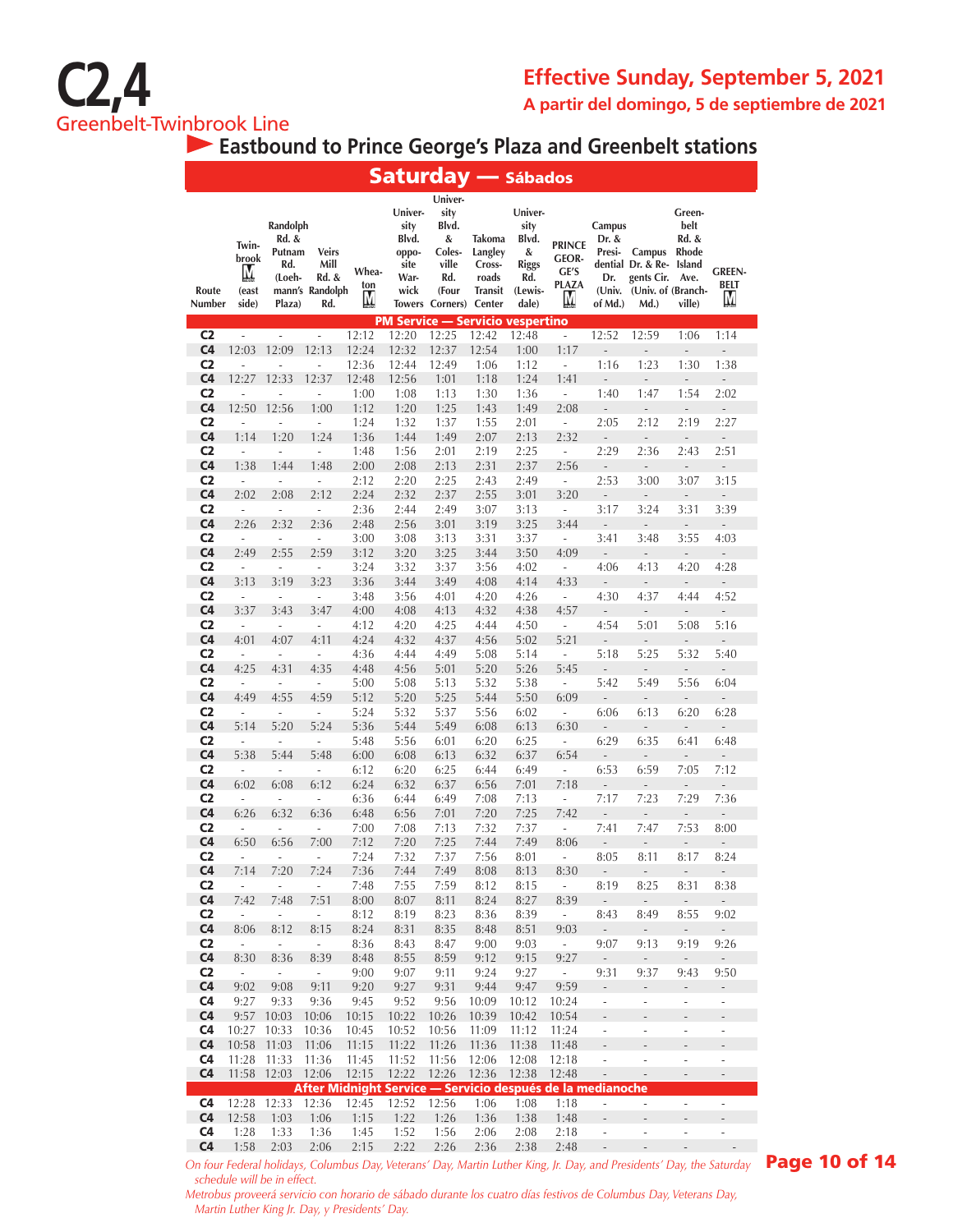

 **Westbound To Twinbrook Station and Takoma Langley Crossroads Transit Center**

|                       |                                       |                                                                                      |                                                         |                                                                     |                                         |                                                                     | <b>Sunday — Domingos</b>                                                                                                                     |                                                                         |                                                       |                          |                                                  |                                                                              |                                           |
|-----------------------|---------------------------------------|--------------------------------------------------------------------------------------|---------------------------------------------------------|---------------------------------------------------------------------|-----------------------------------------|---------------------------------------------------------------------|----------------------------------------------------------------------------------------------------------------------------------------------|-------------------------------------------------------------------------|-------------------------------------------------------|--------------------------|--------------------------------------------------|------------------------------------------------------------------------------|-------------------------------------------|
| Route<br>Number       | Green-<br>belt<br>M                   | <b>Greenbelt</b><br>Rd.<br>&<br>Rhode Island Regents Cir.<br>Ave. (Branch-<br>ville) | Campus Dr.<br>&<br>(Univ.<br>of Md.)                    | Campus<br>Dr.<br>&<br>Presi-<br>dential<br>Dr.<br>(Univ.<br>of Md.) | Prince<br>George's<br><b>Plaza</b><br>M | University<br>Blvd.<br>&<br><b>Riggs</b><br>Rd.<br>(Lewis-<br>dale) | <b>TAKOMA</b><br><b>LANGLEY</b><br><b>CROSS-</b><br><b>ROADS</b><br><b>TRANSIT</b><br><b>CENTER</b><br><b>AM Service - Servicio matutino</b> | University<br>Blvd.<br>&<br>Coles-<br>ville<br>Rd.<br>(Four<br>Corners) | University<br>Blvd.<br>at<br>Warwick<br><b>Towers</b> | Wheaton<br>M             | Randolph<br>Rd.<br>&<br><b>Veirs</b><br>Mill Rd. | Randolph<br>Rd. &<br>Lauderdale<br>Dr.<br>(opposite<br>Loeh-mann's<br>Plaza) | TWIN-<br><b>BROOK</b><br>M<br>(east side) |
| C4                    | $\overline{\phantom{a}}$              | $\overline{\phantom{a}}$                                                             |                                                         | $\overline{\phantom{a}}$                                            | 5:36                                    | 5:50                                                                | 5:55                                                                                                                                         | 6:05                                                                    | 6:10                                                  | 6:19                     | 6:27                                             | 6:31                                                                         | 6:36                                      |
| C <sub>4</sub>        |                                       |                                                                                      |                                                         |                                                                     | 5:56                                    | 6:10                                                                | 6:15                                                                                                                                         | 6:25                                                                    | 6:30                                                  | 6:39                     | 6:47                                             | 6:51                                                                         | 6:56                                      |
| C <sub>4</sub>        | $\sim$                                | $\overline{\phantom{a}}$                                                             |                                                         | $\overline{\phantom{a}}$                                            | 6:16                                    | 6:30                                                                | 6:35                                                                                                                                         | 6:45                                                                    | 6:50                                                  | 6:59                     | 7:07                                             | 7:11                                                                         | 7:16                                      |
| C <sub>4</sub>        |                                       |                                                                                      |                                                         |                                                                     | 6:36                                    | 6:50                                                                | 6:55                                                                                                                                         | 7:05                                                                    | 7:10                                                  | 7:19                     | 7:27                                             | 7:31                                                                         | 7:36                                      |
| C <sub>4</sub>        | ÷,                                    | ÷,                                                                                   |                                                         | ä,                                                                  | 6:56                                    | 7:10                                                                | 7:15                                                                                                                                         | 7:25                                                                    | 7:30                                                  | 7:39                     | 7:47                                             | 7:51                                                                         | 7:56                                      |
| C <sub>4</sub>        |                                       |                                                                                      |                                                         |                                                                     | 7:08                                    | 7:22                                                                | 7:27                                                                                                                                         | 7:37                                                                    | 7:42                                                  | 7:51                     | 7:59                                             | 8:03                                                                         | 8:08                                      |
| C <sub>4</sub>        | $\sim$                                |                                                                                      |                                                         | ä,                                                                  | 7:20                                    | 7:34                                                                | 7:39                                                                                                                                         | 7:49                                                                    | 7:54                                                  | 8:03                     | 8:11                                             | 8:15                                                                         | 8:20                                      |
| C <sub>4</sub>        | L.                                    |                                                                                      |                                                         |                                                                     | 7:32                                    | 7:46                                                                | 7:51                                                                                                                                         | 8:01                                                                    | 8:06                                                  | 8:15                     | 8:23                                             | 8:27                                                                         | 8:32                                      |
| C4                    | $\overline{\phantom{a}}$              | ÷,                                                                                   |                                                         | $\overline{a}$                                                      | 7:44                                    | 7:58                                                                | 8:03                                                                                                                                         | 8:13                                                                    | 8:18                                                  | 8:27                     | 8:35                                             | 8:39                                                                         | 8:44                                      |
| C <sub>4</sub>        | $\overline{a}$                        |                                                                                      |                                                         |                                                                     | 7:56                                    | 8:10                                                                | 8:15                                                                                                                                         | 8:25                                                                    | 8:30                                                  | 8:39                     | 8:47                                             | 8:51                                                                         | 8:56                                      |
| C4<br>C <sub>4</sub>  | $\overline{\phantom{a}}$              | ÷,                                                                                   |                                                         | $\overline{a}$                                                      | 8:08<br>8:17                            | 8:22                                                                | 8:27                                                                                                                                         | 8:37                                                                    | 8:42                                                  | 8:51<br>9:00             | 8:59                                             | 9:03<br>9:12                                                                 | 9:08<br>9:17                              |
| C <sub>4</sub>        | ä,                                    | ä,                                                                                   |                                                         | ÷,                                                                  | 8:32                                    | 8:31<br>8:46                                                        | 8:36<br>8:51                                                                                                                                 | 8:46<br>9:01                                                            | 8:51<br>9:06                                          | 9:15                     | 9:08<br>9:23                                     | 9:27                                                                         | 9:32                                      |
| C <sub>4</sub>        |                                       |                                                                                      |                                                         |                                                                     | 8:44                                    | 8:58                                                                | 9:03                                                                                                                                         | 9:13                                                                    | 9:18                                                  | 9:27                     | 9:35                                             | 9:39                                                                         | 9:44                                      |
| C <sub>4</sub>        | ä,                                    | ÷                                                                                    |                                                         | ×.                                                                  | 8:56                                    | 9:10                                                                | 9:15                                                                                                                                         | 9:25                                                                    | 9:30                                                  | 9:39                     | 9:47                                             | 9:51                                                                         | 9:56                                      |
| C <sub>4</sub>        |                                       |                                                                                      |                                                         |                                                                     | 9:08                                    | 9:22                                                                | 9:27                                                                                                                                         | 9:37                                                                    | 9:42                                                  | 9:51                     | 9:59                                             | 10:03                                                                        | 10:08                                     |
| C2/                   | 9:08                                  | 9:16                                                                                 | 9:21                                                    | 9:27                                                                | $\omega$                                | 9:32                                                                | 9:36                                                                                                                                         | $\mathcal{L}_{\mathcal{A}}$                                             | $\overline{\phantom{a}}$                              | $\overline{\phantom{a}}$ | $\overline{\phantom{a}}$                         | $\overline{\phantom{a}}$                                                     | $\overline{\phantom{a}}$                  |
| C <sub>4</sub>        | $\overline{a}$                        | $\overline{\phantom{a}}$                                                             |                                                         | $\overline{\phantom{a}}$                                            | 9:19                                    | 9:33                                                                | 9:39                                                                                                                                         | 9:50                                                                    | 9:55                                                  | 10:06                    | 10:14                                            | 10:18                                                                        | 10:23                                     |
| C4                    | $\overline{\phantom{a}}$              | $\overline{\phantom{a}}$                                                             | $\overline{\phantom{a}}$                                | $\overline{\phantom{a}}$                                            | 9:31                                    | 9:45                                                                | 9:51                                                                                                                                         | 10:02                                                                   | 10:07                                                 | 10:18                    | 10:26                                            | 10:30                                                                        | 10:35                                     |
| C <sub>4</sub>        | $\mathcal{L}_{\mathcal{A}}$           | $\overline{\phantom{a}}$                                                             | $\overline{\phantom{a}}$                                | $\overline{\phantom{a}}$                                            | 9:43                                    | 9:57                                                                | 10:03                                                                                                                                        | 10:14                                                                   | 10:19                                                 | 10:30                    | 10:38                                            | 10:42                                                                        | 10:47                                     |
| C2/                   | 9:44                                  | 9:52                                                                                 | 9:57                                                    | 10:03                                                               | $\overline{\phantom{a}}$                | 10:08                                                               | 10:12                                                                                                                                        | $\overline{\phantom{a}}$                                                | $\overline{\phantom{a}}$                              | $\overline{\phantom{a}}$ | $\overline{\phantom{a}}$                         | $\overline{\phantom{a}}$                                                     | $\Box$                                    |
| C <sub>4</sub>        |                                       |                                                                                      |                                                         |                                                                     | 9:55                                    | 10:09                                                               | 10:15                                                                                                                                        | 10:26                                                                   | 10:31                                                 | 10:42                    | 10:50                                            | 10:54                                                                        | 10:59                                     |
| C <sub>4</sub>        | $\overline{\phantom{a}}$              | $\overline{\phantom{a}}$                                                             | $\sim$                                                  | $\overline{\phantom{a}}$                                            | 10:05                                   | 10:20                                                               | 10:27                                                                                                                                        | 10:38                                                                   | 10:44                                                 | 10:55                    | 11:04                                            | 11:08                                                                        | 11:13                                     |
| C <sub>4</sub>        |                                       |                                                                                      |                                                         |                                                                     | 10:17                                   | 10:32                                                               | 10:39                                                                                                                                        | 10:50                                                                   | 10:56                                                 | 11:07                    | 11:16                                            | 11:20                                                                        | 11:25                                     |
| C <sub>4</sub><br>C2/ | ÷,<br>10:32                           | L,                                                                                   |                                                         | $\overline{\phantom{a}}$                                            | 10:29<br>$\overline{a}$                 | 10:44                                                               | 10:51                                                                                                                                        | 11:02                                                                   | 11:08<br>$\overline{a}$                               | 11:19<br>$\overline{a}$  | 11:28<br>$\overline{a}$                          | 11:32                                                                        | 11:37                                     |
| C <sub>4</sub>        | ÷.                                    | 10:40<br>Ĭ.                                                                          | 10:45<br>ä,                                             | 10:51<br>L.                                                         | 10:41                                   | 10:56<br>10:56                                                      | 11:00<br>11:03                                                                                                                               | $\overline{\phantom{a}}$<br>11:14                                       | 11:20                                                 | 11:31                    | 11:40                                            | 11:44                                                                        | 11:49                                     |
| C <sub>4</sub>        |                                       |                                                                                      |                                                         | ÷                                                                   | 10:53                                   | 11:08                                                               | 11:15                                                                                                                                        | 11:26                                                                   | 11:32                                                 | 11:43                    | 11:52                                            | 11:56                                                                        | 12:01                                     |
| C <sub>4</sub>        | ä,                                    | ÷,                                                                                   | ÷,                                                      | ÷,                                                                  | 11:05                                   | 11:20                                                               | 11:27                                                                                                                                        | 11:38                                                                   | 11:44                                                 | 11:55                    | 12:04                                            | 12:08                                                                        | 12:13                                     |
| C <sub>4</sub>        |                                       |                                                                                      |                                                         |                                                                     | 11:17                                   | 11:32                                                               | 11:39                                                                                                                                        | 11:50                                                                   | 11:56                                                 | 12:07                    | 12:16                                            | 12:20                                                                        | 12:25                                     |
| C2/                   | 11:23                                 | 11:31                                                                                | 11:36                                                   | 11:42                                                               | $\overline{\phantom{a}}$                | 11:47                                                               | 11:51                                                                                                                                        | $\overline{\phantom{a}}$                                                | $\overline{\phantom{a}}$                              | $\overline{\phantom{a}}$ | $\overline{\phantom{a}}$                         | $\overline{\phantom{a}}$                                                     | $\overline{\phantom{a}}$                  |
| C <sub>4</sub>        |                                       |                                                                                      |                                                         | $\overline{a}$                                                      | 11:29                                   | 11:44                                                               | 11:51                                                                                                                                        | 12:02                                                                   | 12:08                                                 | 12:19                    | 12:28                                            | 12:32                                                                        | 12:37                                     |
| C <sub>4</sub>        | ÷.                                    | $\sim$                                                                               | ÷.                                                      | $\sim$                                                              | 11:39                                   | 11:56                                                               | 12:03                                                                                                                                        | 12:14                                                                   | 12:20                                                 | 12:31                    | 12:40                                            | 12:44                                                                        | 12:49                                     |
| C <sub>4</sub>        | $\overline{\phantom{a}}$              | $\overline{\phantom{a}}$                                                             | $\overline{\phantom{a}}$                                | $\overline{\phantom{a}}$                                            | 11:51                                   | 12:08                                                               | 12:15                                                                                                                                        | 12:26                                                                   | 12:32                                                 | 12:43                    | 12:52                                            | 12:56                                                                        | 1:01                                      |
|                       |                                       |                                                                                      |                                                         |                                                                     |                                         |                                                                     | <b>PM Service - Servicio vespertino</b>                                                                                                      |                                                                         |                                                       |                          |                                                  |                                                                              |                                           |
| C <sub>4</sub>        | ä,                                    | $\overline{\phantom{a}}$                                                             | $\overline{\phantom{a}}$                                | $\omega$                                                            | 12:03                                   | 12:20                                                               | 12:27                                                                                                                                        | 12:38                                                                   | 12:44                                                 | 12:55                    | 1:04                                             | 1:08                                                                         | 1:13                                      |
| C2/<br>C4             | 12:04                                 | 12:13                                                                                | 12:19                                                   | 12:25                                                               | $\sim 10^{-10}$<br>12:15                | 12:31                                                               | 12:36                                                                                                                                        | $\sigma_{\rm{max}}$                                                     | $\sim 10^{-10}$                                       | $\sim$                   | $\sim$ $-$                                       |                                                                              | 1:25                                      |
| C <sub>4</sub>        | $\sim$<br>÷,                          | $\sim$<br>$\overline{\phantom{a}}$                                                   | $\mathcal{L}_{\mathcal{A}}$<br>$\blacksquare$           | $\sim$<br>$\overline{\phantom{a}}$                                  | 12:27                                   | 12:32<br>12:44                                                      | 12:39<br>12:51                                                                                                                               | 12:50<br>1:02                                                           | 12:56<br>1:08                                         | 1:07<br>1:19             | 1:16<br>1:28                                     | 1:20<br>1:32                                                                 | 1:37                                      |
| C4                    | $\mathcal{L}_{\mathcal{A}}$           | $\sim$                                                                               | $\sim$                                                  | $\sim$                                                              | 12:39                                   | 12:56                                                               | 1:03                                                                                                                                         | 1:14                                                                    | 1:20                                                  | 1:31                     | 1:40                                             | 1:44                                                                         | 1:49                                      |
| C <sub>4</sub>        | $\sim$                                | $\Box$                                                                               | $\overline{\phantom{a}}$                                | $\sim$                                                              | 12:51                                   | 1:08                                                                | 1:15                                                                                                                                         | 1:26                                                                    | 1:32                                                  | 1:43                     | 1:53                                             | 1:57                                                                         | 2:02                                      |
| C2/                   | 12:52                                 | 1:01                                                                                 | 1:07                                                    | 1:13                                                                | $\sim$ $-$                              | 1:19                                                                | 1:24                                                                                                                                         | $\sim$                                                                  | $\sim$                                                | $\sim$                   | $\sim$                                           | $\sim$                                                                       | $\sim$                                    |
| C <sub>4</sub>        | ÷.                                    | $\overline{\phantom{a}}$                                                             | $\overline{\phantom{a}}$                                | $\sim$                                                              | 1:03                                    | 1:20                                                                | 1:27                                                                                                                                         | 1:38                                                                    | 1:44                                                  | 1:55                     | 2:05                                             | 2:09                                                                         | 2:14                                      |
| C <sub>4</sub>        | $\mathbb{Z}^{\mathbb{Z}}$             | $\omega$                                                                             | $\sim$                                                  | $\overline{\phantom{a}}$                                            | 1:15                                    | 1:32                                                                | 1:39                                                                                                                                         | 1:50                                                                    | 1:56                                                  | 2:07                     | 2:17                                             | 2:21                                                                         | 2:26                                      |
| C <sub>4</sub>        | $\mathcal{L}^{\pm}$                   | $\overline{\phantom{a}}$                                                             | $\overline{\phantom{a}}$                                | $\mathcal{L}_{\mathcal{A}}$                                         | 1:27                                    | 1:44                                                                | 1:51                                                                                                                                         | 2:02                                                                    | 2:08                                                  | 2:19                     | 2:29                                             | 2:33                                                                         | 2:38                                      |
| C4                    | $\sim$                                | $\mathcal{L}_{\mathcal{A}}$                                                          | $\sim$                                                  | $\sim$                                                              | 1:39                                    | 1:56                                                                | 2:03                                                                                                                                         | 2:14                                                                    | 2:20                                                  | 2:31                     | 2:41                                             | 2:45                                                                         | 2:50                                      |
| C2/                   | 1:40                                  | 1:49                                                                                 | 1:55                                                    | 2:01                                                                | $\sim$                                  | 2:07                                                                | 2:12                                                                                                                                         | $\sim$                                                                  | $\sim$                                                | $\sim$                   | $\sim$                                           | $\sim$                                                                       | $\sim$                                    |
| C4<br>C <sub>4</sub>  | $\omega$                              | $\omega_{\rm c}$                                                                     | $\sim$                                                  | $\sim$                                                              | 1:51                                    | 2:08                                                                | 2:15                                                                                                                                         | 2:26                                                                    | 2:32                                                  | 2:43                     | 2:53                                             | 2:57                                                                         | 3:02                                      |
| C <sub>4</sub>        | $\mathcal{L}_{\mathcal{A}}$<br>$\sim$ | $\overline{\phantom{a}}$<br>$\overline{\phantom{a}}$                                 | $\overline{\phantom{a}}$<br>$\mathcal{L}_{\mathcal{A}}$ | $\mathcal{L}_{\mathcal{A}}$                                         | 2:03<br>2:15                            | 2:20<br>2:32                                                        | 2:27<br>2:39                                                                                                                                 | 2:39<br>2:51                                                            | 2:45<br>2:57                                          | 2:56                     | 3:06<br>3:18                                     | 3:10<br>3:22                                                                 | 3:15<br>3:27                              |
| C <sub>4</sub>        | $\sim$                                | $\mathcal{L}_{\mathcal{A}}$                                                          | $\sim$                                                  | $\mathcal{L}_{\mathcal{A}}$<br>$\mathcal{L}_{\mathcal{A}}$          | 2:27                                    | 2:44                                                                | 2:51                                                                                                                                         | 3:03                                                                    | 3:09                                                  | 3:08<br>3:20             | 3:30                                             | 3:34                                                                         | 3:39                                      |
| C2/                   | 2:28                                  | 2:37                                                                                 | 2:43                                                    | 2:49                                                                | $\sim$                                  | 2:55                                                                | 3:00                                                                                                                                         | $\sim$                                                                  | $\sim$                                                | $\sim$                   | $\sim$                                           | $\sim$                                                                       | $\sim$                                    |
| C4                    | $\mathcal{L}$                         | $\overline{\phantom{a}}$                                                             | $\overline{a}$                                          | $\overline{\phantom{a}}$                                            | 2:39                                    | 2:56                                                                | 3:03                                                                                                                                         | 3:15                                                                    | 3:21                                                  | 3:32                     | 3:42                                             | 3:46                                                                         | 3:51                                      |
| C4                    | $\sim$                                | $\overline{\phantom{a}}$                                                             | $\overline{\phantom{a}}$                                | $\mathcal{L}_{\mathcal{A}}$                                         | 2:51                                    | 3:08                                                                | 3:15                                                                                                                                         | 3:27                                                                    | 3:33                                                  | 3:44                     | 3:54                                             | 3:58                                                                         | 4:03                                      |
| C <sub>4</sub>        | $\sim$                                | $\overline{\phantom{a}}$                                                             | $\overline{\phantom{a}}$                                | $\sim$                                                              | 3:03                                    | 3:20                                                                | 3:27                                                                                                                                         | 3:39                                                                    | 3:45                                                  | 3:56                     | 4:06                                             | 4:10                                                                         | 4:15                                      |

#### Page 11 of 14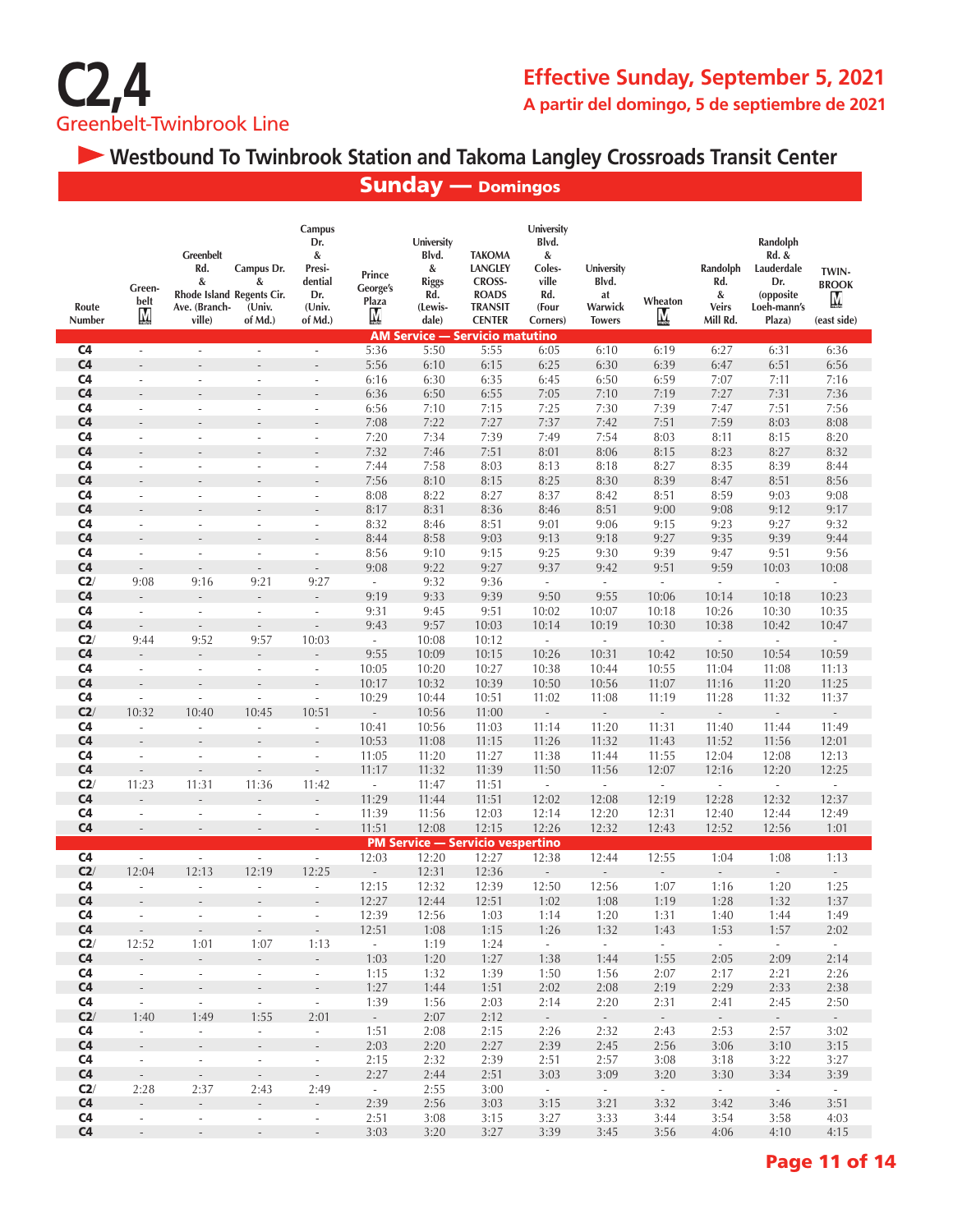

### **Effective Sunday, September 5, 2021 A partir del domingo, 5 de septiembre de 2021**

 **Westbound To Twinbrook Station and Takoma Langley Crossroads Transit Center**

Sunday — Domingos

| Route<br><b>Number</b> | Green-<br>belt<br>M      | <b>Greenbelt</b><br>Rd.<br>&<br>Rhode Island Regents Cir.<br>Ave. (Branch-<br>ville) | Campus Dr.<br>&<br>(Univ.<br>of Md.) | Campus<br>Dr.<br>&<br>Presi-<br>dential<br>Dr.<br>(Univ.<br>of Md.) | Prince<br>George's<br>Plaza<br>М | University<br>Blvd.<br>&<br><b>Riggs</b><br>Rd.<br>(Lewis-<br>dale) | <b>TAKOMA</b><br><b>LANGLEY</b><br><b>CROSS-</b><br><b>ROADS</b><br><b>TRANSIT</b><br><b>CENTER</b> | University<br>Blvd.<br>&<br>Coles-<br>ville<br>Rd.<br>(Four<br>Corners) | University<br>Blvd.<br>at<br>Warwick<br><b>Towers</b> | Wheaton<br>M             | Randolph<br>Rd.<br>&<br><b>Veirs</b><br>Mill Rd. | Randolph<br>Rd. &<br>Lauderdale<br>Dr.<br>(opposite<br>Loeh-mann's<br>Plaza) | TWIN-<br><b>BROOK</b><br>M<br>(east side) |
|------------------------|--------------------------|--------------------------------------------------------------------------------------|--------------------------------------|---------------------------------------------------------------------|----------------------------------|---------------------------------------------------------------------|-----------------------------------------------------------------------------------------------------|-------------------------------------------------------------------------|-------------------------------------------------------|--------------------------|--------------------------------------------------|------------------------------------------------------------------------------|-------------------------------------------|
|                        |                          |                                                                                      |                                      |                                                                     |                                  | <b>PM Service - Servicio vespertino</b>                             |                                                                                                     |                                                                         |                                                       |                          |                                                  |                                                                              |                                           |
| C <sub>4</sub>         | $\mathcal{L}$            | $\mathcal{L}$                                                                        | $\overline{\phantom{a}}$             | $\omega$                                                            | 3:15                             | 3:32                                                                | 3:39                                                                                                | 3:51                                                                    | 3:57                                                  | 4:08                     | 4:18                                             | 4:22                                                                         | 4:27                                      |
| C2/                    | 3:16                     | 3:25                                                                                 | 3:31                                 | 3:37                                                                | $\overline{\phantom{a}}$         | 3:43                                                                | 3:48                                                                                                | $\overline{a}$                                                          |                                                       |                          |                                                  |                                                                              |                                           |
| C <sub>4</sub>         | $\overline{\phantom{a}}$ | $\overline{\phantom{a}}$                                                             | ٠                                    | $\overline{\phantom{a}}$                                            | 3:27                             | 3:44                                                                | 3:51                                                                                                | 4:03                                                                    | 4:09                                                  | 4:20                     | 4:30                                             | 4:34                                                                         | 4:39                                      |
| C <sub>4</sub>         |                          |                                                                                      |                                      |                                                                     | 3:39                             | 3:56                                                                | 4:03                                                                                                | 4:15                                                                    | 4:21                                                  | 4:32                     | 4:42                                             | 4:46                                                                         | 4:51                                      |
| C <sub>4</sub>         | $\overline{\phantom{a}}$ | ä,                                                                                   | ÷,                                   | $\overline{\phantom{a}}$                                            | 3:51                             | 4:08                                                                | 4:15                                                                                                | 4:27                                                                    | 4:33                                                  | 4:44                     | 4:54                                             | 4:58                                                                         | 5:03                                      |
| C2                     | 3:55                     | 4:04                                                                                 | 4:10                                 | 4:16                                                                | $\overline{\phantom{a}}$         | 4:22                                                                | 4:27                                                                                                | $\mathbb{Z}^2$                                                          | $\mathcal{L}_{\mathcal{A}}$                           | $\overline{\phantom{a}}$ | $\mathcal{L}$                                    | $\overline{\phantom{a}}$                                                     | $\overline{\phantom{a}}$                  |
| C <sub>4</sub>         | $\overline{\phantom{a}}$ | $\overline{\phantom{a}}$                                                             |                                      | $\overline{\phantom{a}}$                                            | 4:03                             | 4:20                                                                | 4:27                                                                                                | 4:39                                                                    | 4:45                                                  | 4:56                     | 5:06                                             | 5:10                                                                         | 5:15                                      |
| C <sub>4</sub>         | $\overline{a}$           |                                                                                      |                                      |                                                                     | 4:17                             | 4:33                                                                | 4:39                                                                                                | 4:50                                                                    | 4:55                                                  | 5:04                     | 5:14                                             | 5:18                                                                         | 5:23                                      |
| C <sub>4</sub>         | J.                       | J.                                                                                   | ÷,                                   | $\overline{\phantom{a}}$                                            | 4:27                             | 4:44                                                                | 4:51                                                                                                | 5:03                                                                    | 5:09                                                  | 5:20                     | 5:30                                             | 5:34                                                                         | 5:39                                      |
| C <sub>4</sub>         |                          |                                                                                      |                                      |                                                                     | 4:41                             | 4:57                                                                | 5:03                                                                                                | 5:14                                                                    | 5:19                                                  | 5:28                     | 5:38                                             | 5:42                                                                         | 5:47                                      |
| C <sub>4</sub>         | ÷.                       | L.                                                                                   |                                      | $\overline{\phantom{a}}$                                            | 4:53                             | 5:09                                                                | 5:15                                                                                                | 5:26                                                                    | 5:31                                                  | 5:40                     | 5:50                                             | 5:54                                                                         | 5:59                                      |
| C2/                    | 4:52                     | 5:01                                                                                 | 5:07                                 | 5:13                                                                | $\overline{\phantom{a}}$         | 5:19                                                                | 5:24                                                                                                | $\overline{\phantom{a}}$                                                | $\overline{\phantom{a}}$                              |                          | $\overline{a}$                                   | $\overline{\phantom{a}}$                                                     |                                           |
| C <sub>4</sub>         | ÷.                       | ä,                                                                                   | ÷.                                   | ÷.                                                                  | 5:05                             | 5:21                                                                | 5:27                                                                                                | 5:38                                                                    | 5:43                                                  | 5:52                     | 6:02                                             | 6:06                                                                         | 6:11                                      |
| C <sub>4</sub>         |                          |                                                                                      |                                      |                                                                     | 5:17                             | 5:33                                                                | 5:39                                                                                                | 5:50                                                                    | 5:55                                                  | 6:04                     | 6:14                                             | 6:18                                                                         | 6:23                                      |
| C <sub>4</sub>         | ä,                       | ÷.                                                                                   | ÷.                                   | ÷.                                                                  | 5:29                             | 5:45                                                                | 5:51                                                                                                | 6:02                                                                    | 6:07                                                  | 6:16                     | 6:26                                             | 6:30                                                                         | 6:35                                      |
| C <sub>4</sub>         | $\overline{a}$           |                                                                                      |                                      | $\overline{a}$                                                      | 5:41                             | 5:57                                                                | 6:03                                                                                                | 6:14                                                                    | 6:19                                                  | 6:28                     | 6:38                                             | 6:42                                                                         | 6:47                                      |
| C2/                    | 5:41                     | 5:50                                                                                 | 5:56                                 | 6:02                                                                | $\sim$                           | 6:08                                                                | 6:12                                                                                                | $\overline{\phantom{a}}$                                                | $\sim$                                                | $\sim$                   | $\overline{\phantom{a}}$                         | $\sim$                                                                       | $\sim$                                    |
| C <sub>4</sub>         |                          |                                                                                      |                                      |                                                                     | 5:53                             | 6:09                                                                | 6:15                                                                                                | 6:26                                                                    | 6:31                                                  | 6:40                     | 6:50                                             | 6:54                                                                         | 6:59                                      |
| C <sub>4</sub>         | ä,                       | ÷,                                                                                   | ä,                                   | $\sim$                                                              | 6:05                             | 6:21                                                                | 6:27                                                                                                | 6:38                                                                    | 6:43                                                  | 6:52                     | 7:02                                             | 7:06                                                                         | 7:11                                      |
| C <sub>4</sub>         |                          |                                                                                      |                                      |                                                                     | 6:16                             | 6:32                                                                | 6:38                                                                                                | 6:49                                                                    | 6:54                                                  | 7:03                     | 7:13                                             | 7:17                                                                         | 7:22                                      |
| C <sub>4</sub>         | $\bar{a}$                | ä,                                                                                   | ä,                                   | $\overline{\phantom{a}}$                                            | 6:29                             | 6:45                                                                | 6:51                                                                                                | 7:02                                                                    | 7:07                                                  | 7:16                     | 7:26                                             | 7:30                                                                         | 7:35                                      |
| C2/                    | 6:29                     | 6:38                                                                                 | 6:44                                 | 6:50                                                                | $\overline{\phantom{a}}$         | 6:56                                                                | 7:00                                                                                                | $\overline{\phantom{a}}$                                                | $\overline{\phantom{a}}$                              |                          | $\overline{a}$                                   | $\sim$                                                                       | $\overline{\phantom{a}}$                  |
| C <sub>4</sub>         | $\sim$                   | ä,                                                                                   | ä,                                   | $\sim$                                                              | 6:41                             | 6:57                                                                | 7:03                                                                                                | 7:14                                                                    | 7:19                                                  | 7:28                     | 7:38                                             | 7:42                                                                         | 7:47                                      |
| C <sub>4</sub>         |                          |                                                                                      |                                      |                                                                     | 6:57                             | 7:10                                                                | 7:15                                                                                                | 7:25                                                                    | 7:30                                                  | 7:39                     | 7:47                                             | 7:51                                                                         | 7:56                                      |
| C4                     | ä,                       | ÷,                                                                                   |                                      | ÷,                                                                  | 7:09                             | 7:22                                                                | 7:27                                                                                                | 7:37                                                                    | 7:42                                                  | 7:51                     | 7:59                                             | 8:03                                                                         | 8:08                                      |
| C <sub>4</sub>         |                          |                                                                                      |                                      |                                                                     | 7:21                             | 7:34                                                                | 7:39                                                                                                | 7:49                                                                    | 7:54                                                  | 8:03                     | 8:11                                             | 8:15                                                                         | 8:20                                      |
| C4                     | ×.                       | ÷.                                                                                   | ÷                                    | ÷,                                                                  | 7:33                             | 7:46                                                                | 7:51                                                                                                | 8:01                                                                    | 8:06                                                  | 8:15                     | 8:23                                             | 8:27                                                                         | 8:32                                      |
| C <sub>4</sub>         |                          |                                                                                      |                                      |                                                                     | 7:45                             | 7:58                                                                | 8:03                                                                                                | 8:13                                                                    | 8:18                                                  | 8:27                     | 8:35                                             | 8:39                                                                         | 8:44                                      |
| C <sub>4</sub>         | L,                       |                                                                                      |                                      | ä,                                                                  | 7:57                             | 8:10                                                                | 8:15                                                                                                | 8:25                                                                    | 8:30                                                  | 8:39                     | 8:47                                             | 8:51                                                                         | 8:56                                      |
| C <sub>4</sub>         |                          |                                                                                      |                                      |                                                                     | 8:09                             | 8:22                                                                | 8:27                                                                                                | 8:37                                                                    | 8:42                                                  | 8:51                     | 8:59                                             | 9:03                                                                         | 9:08                                      |
| C <sub>4</sub>         | ä,                       | ÷,                                                                                   |                                      | ÷,                                                                  | 8:21                             | 8:34                                                                | 8:39                                                                                                | 8:49                                                                    | 8:54                                                  | 9:03                     | 9:11                                             | 9:15                                                                         | 9:20                                      |
| C <sub>4</sub>         |                          |                                                                                      |                                      |                                                                     | 8:33                             | 8:46                                                                | 8:51                                                                                                | 9:01                                                                    | 9:06                                                  | 9:15                     | 9:23                                             | 9:27                                                                         | 9:32                                      |
| C <sub>4</sub>         | ä,                       | i.                                                                                   | ÷.                                   | ÷,                                                                  | 8:45                             | 8:58                                                                | 9:03                                                                                                | 9:13                                                                    | 9:18                                                  | 9:27                     | 9:35                                             | 9:39                                                                         | 9:44                                      |
| C <sub>4</sub>         |                          |                                                                                      |                                      |                                                                     | 8:57                             | 9:10                                                                | 9:15                                                                                                | 9:25                                                                    | 9:30                                                  | 9:39                     | 9:47                                             | 9:51                                                                         | 9:56                                      |
| C4                     | L.                       |                                                                                      |                                      |                                                                     | 9:27                             | 9:40                                                                | 9:45                                                                                                | 9:55                                                                    | 10:00                                                 | 10:09                    | 10:17                                            | 10:21                                                                        | 10:26                                     |
| C <sub>4</sub>         |                          |                                                                                      |                                      |                                                                     | 9:57                             | 10:10                                                               | 10:15                                                                                               | 10:25                                                                   | 10:30                                                 | 10:39                    | 10:47                                            | 10:51                                                                        | 10:56                                     |
| C <sub>4</sub>         | ÷,                       | ÷,                                                                                   | ÷.                                   | $\overline{a}$                                                      | 10:27                            | 10:40                                                               | 10:45                                                                                               | 10:55                                                                   | 11:00                                                 | 11:09                    | 11:17                                            | 11:21                                                                        | 11:26                                     |
| C <sub>4</sub>         |                          |                                                                                      |                                      |                                                                     | 10:57                            | 11:10                                                               | 11:15                                                                                               | 11:25                                                                   | 11:30                                                 | 11:39                    | 11:47                                            | 11:51                                                                        | 11:56                                     |
| C <sub>4</sub>         | J.                       | ÷,                                                                                   |                                      | ä,                                                                  | 11:27                            | 11:40                                                               | 11:45                                                                                               | 11:55                                                                   | 12:00                                                 | 12:09                    | 12:17                                            | 12:21                                                                        | 12:26                                     |
| C <sub>4</sub>         | L.                       | ÷.                                                                                   | ÷.                                   |                                                                     | 11:58                            | 12:10                                                               | 12:15                                                                                               | 12:24                                                                   | 12:29                                                 | 12:38                    | 12:45                                            | 12:49                                                                        | 12:54                                     |
|                        |                          |                                                                                      |                                      |                                                                     |                                  | After Midnight Service — Servicio después de la medianoche          |                                                                                                     |                                                                         |                                                       |                          |                                                  |                                                                              |                                           |
| C <sub>4</sub>         | ÷.                       | J.                                                                                   | ×.                                   | ÷,                                                                  | 12:28                            | 12:40                                                               | 12:45                                                                                               | 12:54                                                                   | 12:59                                                 | 1:08                     | 1:15                                             | 1:19                                                                         | 1:24                                      |
| C <sub>4</sub>         |                          |                                                                                      |                                      |                                                                     | 12:58                            | 1:10                                                                | 1:15                                                                                                | 1:24                                                                    | 1:29                                                  | 1:38                     | 1:45                                             | 1:49                                                                         | 1:54                                      |
| C <sub>4</sub>         | ä,                       | ä,                                                                                   | ä,                                   | ÷,                                                                  | 1:28                             | 1:40                                                                | 1:45                                                                                                | 1:54                                                                    | 1:59                                                  | 2:08                     | 2:15                                             | 2:19                                                                         | 2:24                                      |
| C <sub>4</sub>         |                          |                                                                                      |                                      |                                                                     | 1:58                             | 2:10                                                                | 2:15                                                                                                | 2:24                                                                    | 2:29                                                  | 2:38                     | 2:45                                             | 2:49                                                                         | 2:54                                      |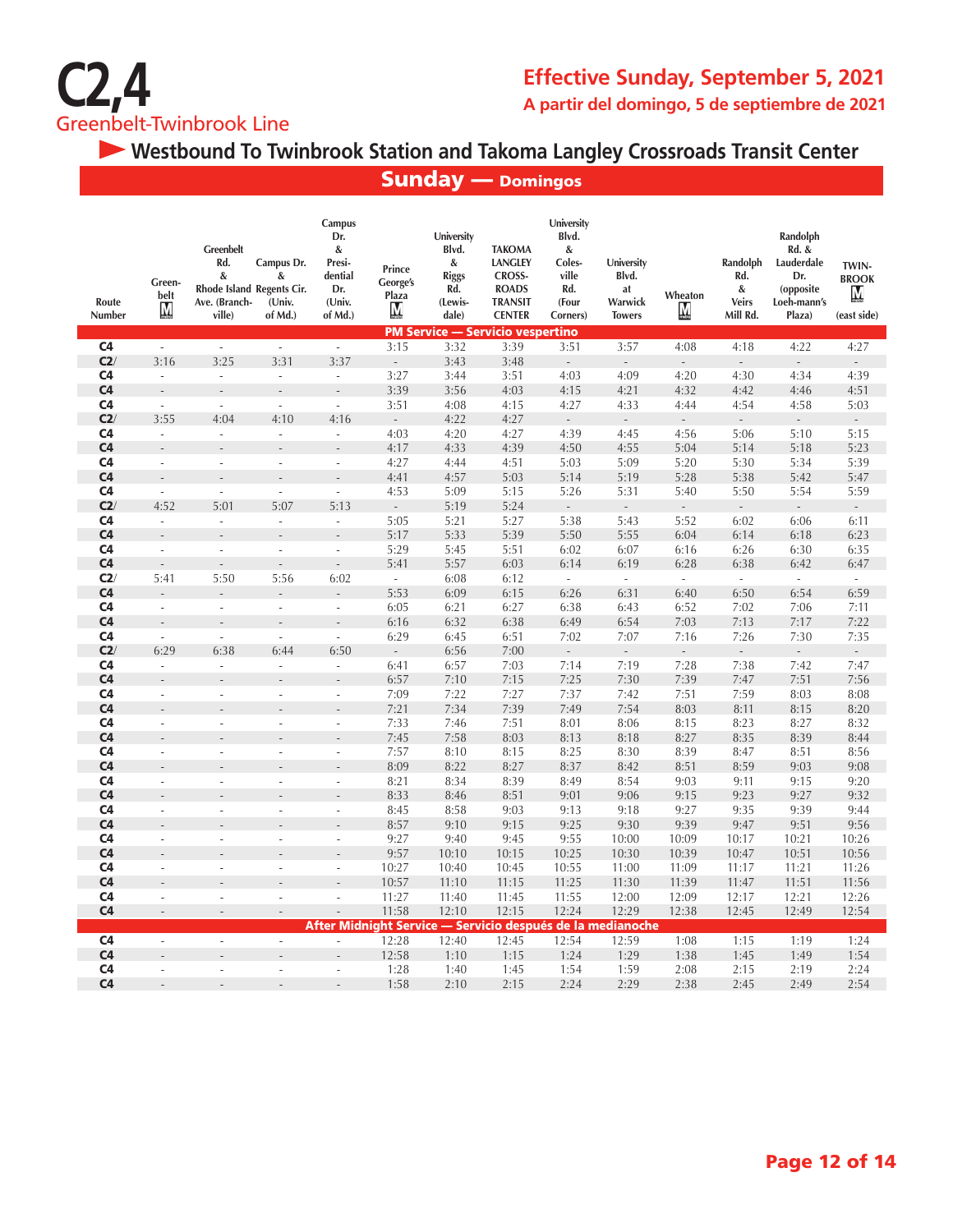

 **Eastbound To Prince George's Plaza and Greenbelt stations**

|                                  |                                       |                                                        |                                                         |                   |                                                           | <b>Sunday — Domingos</b>                                                            |                                                           |                                                                          |                                                             |                                             |                                                                                       |                                                           |                                            |
|----------------------------------|---------------------------------------|--------------------------------------------------------|---------------------------------------------------------|-------------------|-----------------------------------------------------------|-------------------------------------------------------------------------------------|-----------------------------------------------------------|--------------------------------------------------------------------------|-------------------------------------------------------------|---------------------------------------------|---------------------------------------------------------------------------------------|-----------------------------------------------------------|--------------------------------------------|
| Route<br>Number                  | Twin-<br>brook<br>M<br>(east<br>side) | Randolph<br>Rd. &<br>Putnam<br>Rd.<br>(Loeh-<br>Plaza) | <b>Veirs</b><br>Mill<br>Rd. &<br>mann's Randolph<br>Rd. | Whea-<br>ton<br>M | Univer-<br>sity<br>Blvd.<br>oppo-<br>site<br>War-<br>wick | Univer-<br>sity<br>Blvd.<br>&<br>Coles-<br>ville<br>Rd.<br>(Four<br>Towers Corners) | Takoma<br>Langley<br>Cross-<br>roads<br>Transit<br>Center | Univer-<br>sity<br>Blvd.<br>&<br><b>Riggs</b><br>Rd.<br>(Lewis-<br>dale) | <b>PRINCE</b><br><b>GEOR-</b><br>GE'S<br><b>PLAZA</b><br>Ņ, | Campus<br>Dr. &<br>Presi-<br>Dr.<br>of Md.) | Campus<br>dential Dr. & Re- Island<br>gents Cir.<br>(Univ. (Univ. of (Branch-<br>Md.) | Green-<br>belt<br>Rd. &<br><b>Rhode</b><br>Ave.<br>ville) | <b>GREEN-</b><br>BELT<br>M                 |
| C4                               | 5:26                                  | 5:32                                                   | 5:36                                                    | 5:45              | 5:52                                                      | AM Service — Servicio matutino                                                      |                                                           | 6:11                                                                     | 6:22                                                        | ÷,                                          | ÷,                                                                                    | ÷,                                                        | ÷,                                         |
| C <sub>4</sub>                   | 5:56                                  | 6:02                                                   | 6:06                                                    | 6:15              | 6:22                                                      | 5:56<br>6:26                                                                        | 6:08<br>6:38                                              | 6:41                                                                     | 6:52                                                        | $\overline{a}$                              | ä,                                                                                    | L,                                                        | ÷,                                         |
| C4                               | 6:26                                  | 6:32                                                   | 6:36                                                    | 6:45              | 6:52                                                      | 6:56                                                                                | 7:09                                                      | 7:12                                                                     | 7:23                                                        | ÷                                           | ä,                                                                                    | L,                                                        | ÷                                          |
| C <sub>4</sub>                   | 6:56                                  | 7:02                                                   | 7:06                                                    | 7:15              | 7:22                                                      | 7:26                                                                                | 7:39                                                      | 7:42                                                                     | 7:53                                                        |                                             |                                                                                       |                                                           |                                            |
| C <sub>4</sub>                   | 7:08                                  | 7:14                                                   | 7:18                                                    | 7:27              | 7:34                                                      | 7:38                                                                                | 7:51                                                      | 7:54                                                                     | 8:05                                                        | $\overline{\phantom{a}}$                    | ÷                                                                                     | ÷,                                                        | ÷,                                         |
| C <sub>4</sub>                   | 7:20                                  | 7:26                                                   | 7:30                                                    | 7:39              | 7:46                                                      | 7:50                                                                                | 8:03                                                      | 8:06                                                                     | 8:17                                                        |                                             |                                                                                       |                                                           | $\overline{a}$                             |
| C4                               | 7:32                                  | 7:38                                                   | 7:42                                                    | 7:51              | 7:58                                                      | 8:02                                                                                | 8:15                                                      | 8:18                                                                     | 8:29                                                        | ÷,                                          | L,                                                                                    | ÷,                                                        | ÷,                                         |
| C2/                              | $\overline{\phantom{a}}$              | $\qquad \qquad -$                                      | L,                                                      | $\frac{1}{2}$     | $\overline{a}$                                            |                                                                                     | 8:18                                                      | 8:22                                                                     | $\overline{\phantom{a}}$                                    | 8:26                                        | 8:32                                                                                  | 8:38                                                      | 8:45                                       |
| C <sub>4</sub>                   | 7:44                                  | 7:50                                                   | 7:54                                                    | 8:03              | 8:10                                                      | 8:14                                                                                | 8:27                                                      | 8:30                                                                     | 8:41                                                        | ÷,                                          | L,                                                                                    | $\overline{a}$                                            | L,                                         |
| C <sub>4</sub>                   | 7:56                                  | 8:02                                                   | 8:06                                                    | 8:15              | 8:22                                                      | 8:26                                                                                | 8:39                                                      | 8:42                                                                     | 8:53                                                        |                                             |                                                                                       |                                                           |                                            |
| C <sub>4</sub>                   | 8:07                                  | 8:13                                                   | 8:17                                                    | 8:27              | 8:35                                                      | 8:39                                                                                | 8:54                                                      | 8:57                                                                     | 9:10                                                        | ÷,                                          |                                                                                       |                                                           | L,                                         |
| C <sub>4</sub>                   | 8:19                                  | 8:25                                                   | 8:29                                                    | 8:39              | 8:47                                                      | 8:51                                                                                | 9:06                                                      | 9:09                                                                     | 9:22                                                        | L,                                          |                                                                                       | L                                                         |                                            |
| C2/                              | $\overline{\phantom{a}}$              | $\overline{\phantom{a}}$                               | ÷,                                                      | ÷,                | ÷,                                                        | ÷,                                                                                  | 9:03                                                      | 9:07                                                                     | $\overline{\phantom{a}}$                                    | 9:11                                        | 9:17                                                                                  | 9:23                                                      | 9:30                                       |
| C <sub>4</sub>                   | 8:31                                  | 8:37                                                   | 8:41                                                    | 8:51              | 8:59                                                      | 9:03                                                                                | 9:18                                                      | 9:21                                                                     | 9:34                                                        | $\qquad \qquad \blacksquare$                |                                                                                       |                                                           |                                            |
| C4                               | 8:43                                  | 8:49                                                   | 8:53                                                    | 9:03              | 9:11                                                      | 9:15                                                                                | 9:30                                                      | 9:33                                                                     | 9:46                                                        | ÷,                                          | ä,                                                                                    | ä,                                                        | L,                                         |
| C <sub>4</sub><br>C2/            | 8:55<br>÷.                            | 9:01<br>÷.                                             | 9:05<br>ä,                                              | 9:15<br>÷,        | 9:23<br>٠                                                 | 9:27<br>ä,                                                                          | 9:42<br>9:48                                              | 9:45<br>9:52                                                             | 9:58<br>ä,                                                  | $\overline{a}$<br>9:56                      | 10:02                                                                                 | 10:08                                                     | 10:15                                      |
| C <sub>4</sub>                   | 9:07                                  | 9:13                                                   | 9:17                                                    | 9:27              | 9:35                                                      | 9:39                                                                                | 9:54                                                      | 9:57                                                                     | 10:10                                                       |                                             |                                                                                       |                                                           |                                            |
| C4                               | 9:19                                  | 9:25                                                   | 9:29                                                    | 9:39              | 9:47                                                      | 9:51                                                                                | 10:06                                                     | 10:09                                                                    | 10:22                                                       | ÷,                                          |                                                                                       |                                                           | L,                                         |
| C <sub>4</sub>                   | 9:31                                  | 9:37                                                   | 9:41                                                    | 9:51              | 9:59                                                      | 10:03                                                                               | 10:19                                                     | 10:22                                                                    | 10:35                                                       |                                             |                                                                                       |                                                           | L                                          |
| C4                               | 9:43                                  | 9:49                                                   | 9:53                                                    | 10:03             | 10:11                                                     | 10:15                                                                               | 10:31                                                     | 10:34                                                                    | 10:47                                                       |                                             |                                                                                       |                                                           | L                                          |
| C2/                              | $\frac{1}{2}$                         | $\frac{1}{2}$                                          | L,                                                      | $\overline{a}$    | $\overline{\phantom{0}}$                                  | $\overline{\phantom{m}}$                                                            | 10:33                                                     | 10:37                                                                    | $\frac{1}{2}$                                               | 10:41                                       | 10:47                                                                                 | 10:53                                                     | 11:00                                      |
| C4                               | 9:55                                  | 10:01                                                  | 10:05                                                   | 10:15             | 10:23                                                     | 10:27                                                                               | 10:43                                                     | 10:46                                                                    | 10:59                                                       | ä,                                          | ä,                                                                                    | ÷                                                         | ÷                                          |
| C <sub>4</sub>                   | 10:06                                 | 10:13                                                  | 10:17                                                   | 10:27             | 10:35                                                     | 10:40                                                                               | 10:56                                                     | 11:00                                                                    | 11:13                                                       |                                             |                                                                                       |                                                           |                                            |
| C <sub>4</sub>                   | 10:18                                 | 10:25                                                  | 10:29                                                   | 10:39             | 10:47                                                     | 10:52                                                                               | 11:08                                                     | 11:12                                                                    | 11:25                                                       | $\frac{1}{2}$                               | ä,                                                                                    | ÷                                                         | ÷,                                         |
| C2/                              | $\overline{a}$                        | ÷,                                                     | Ē,                                                      | L,                | $\overline{\phantom{a}}$                                  | L,                                                                                  | 11:18                                                     | 11:22                                                                    | Ē,                                                          | 11:26                                       | 11:32                                                                                 | 11:38                                                     | 11:45                                      |
| C <sub>4</sub>                   | 10:30                                 | 10:37                                                  | 10:41                                                   | 10:51             | 10:59                                                     | 11:04                                                                               | 11:20                                                     | 11:24                                                                    | 11:37                                                       | ÷,                                          | ä,                                                                                    | ä,                                                        | ÷,                                         |
| C <sub>4</sub>                   | 10:42                                 | 10:49                                                  | 10:53                                                   | 11:03             | 11:11                                                     | 11:16                                                                               | 11:32                                                     | 11:36                                                                    | 11:49                                                       |                                             |                                                                                       |                                                           |                                            |
| C <sub>4</sub>                   | 10:54                                 | 11:01                                                  | 11:05                                                   | 11:15             | 11:23                                                     | 11:28                                                                               | 11:44                                                     | 11:48                                                                    | 12:01                                                       | ÷,                                          | L.                                                                                    | $\overline{a}$                                            | $\overline{a}$                             |
| C <sub>4</sub>                   | 11:06                                 | 11:13                                                  | 11:17                                                   | 11:27             | 11:35                                                     | 11:40                                                                               | 11:56                                                     | 12:00                                                                    | 12:13                                                       |                                             |                                                                                       |                                                           |                                            |
| C2/                              | ä,                                    | ÷,                                                     |                                                         | ÷,                | ä,                                                        | L                                                                                   | 12:03                                                     | 12:08                                                                    | $\overline{a}$                                              | 12:12                                       | 12:18                                                                                 | 12:24                                                     | 12:33                                      |
| C <sub>4</sub><br>C <sub>4</sub> | 11:17<br>11:29                        | 11:24<br>11:36                                         | 11:28<br>11:40                                          | 11:39<br>11:51    | 11:47<br>11:59                                            | 11:52<br>12:04                                                                      | 12:10<br>12:22                                            | 12:15<br>12:27                                                           | 12:30<br>12:42                                              | L.<br>÷,                                    | Ĭ.                                                                                    | $\overline{a}$                                            | L.                                         |
| C <sub>4</sub>                   | 11:41                                 | 11:48                                                  | 11:52                                                   | 12:03             | 12:11                                                     | 12:16                                                                               | 12:34                                                     | 12:39                                                                    | 12:54                                                       |                                             |                                                                                       |                                                           |                                            |
| C <sub>4</sub>                   | 11:53                                 | 12:00                                                  | 12:04                                                   | 12:15             | 12:23                                                     | 12:28                                                                               | 12:46                                                     | 12:51                                                                    | 1:06                                                        |                                             | ÷                                                                                     | ÷,                                                        | $\overline{\phantom{a}}$                   |
|                                  |                                       |                                                        |                                                         |                   |                                                           | <b>PM Service — Servicio vespertino</b>                                             |                                                           |                                                                          |                                                             |                                             |                                                                                       |                                                           |                                            |
| C2/                              | $\sim$                                |                                                        |                                                         |                   | $\sim$ 100 $\mu$                                          | $\sim 100$                                                                          | 12:48                                                     | 12:53                                                                    | $\sim 100$                                                  | 12:57                                       | 1:03                                                                                  | 1:09                                                      | 1:18                                       |
| C <sub>4</sub>                   | 12:05                                 |                                                        | 12:12 12:16 12:27                                       |                   | 12:35                                                     | 12:40                                                                               | 12:58                                                     | 1:03                                                                     | 1:18                                                        | $\overline{\phantom{a}}$                    | $\overline{\phantom{a}}$                                                              | $\blacksquare$                                            | $\sim$                                     |
| C4                               | 12:17                                 | 12:24                                                  | 12:28                                                   | 12:39             | 12:47                                                     | 12:52                                                                               | 1:10                                                      | 1:15                                                                     | 1:30                                                        | $\omega$                                    | ä,                                                                                    | ä,                                                        | $\Box$                                     |
| C4                               | 12:29                                 | 12:36                                                  | 12:40                                                   | 12:51             | 12:59                                                     | 1:04                                                                                | 1:22                                                      | 1:27                                                                     | 1:42                                                        | $\mathcal{L}_{\mathcal{A}}$                 | $\overline{\phantom{a}}$                                                              | $\overline{\phantom{a}}$                                  | ÷.                                         |
| C4                               | 12:41                                 | 12:48                                                  | 12:52                                                   | 1:03              | 1:11                                                      | 1:16                                                                                | 1:34                                                      | 1:39                                                                     | 1:54                                                        | $\mathcal{L}_{\mathcal{A}}$                 | ä,                                                                                    | $\overline{\phantom{a}}$                                  | $\Box$                                     |
| C2/                              | $\omega_{\rm c}$                      | $\sim$                                                 | $\sim$                                                  | $\sim$            | $\sim$                                                    | $\sim$                                                                              | 1:35                                                      | 1:41                                                                     | $\sim$                                                      | 1:45                                        | 1:51                                                                                  | 1:57                                                      | 2:06                                       |
| C <sub>4</sub>                   | 12:53                                 | 1:00                                                   | 1:04                                                    | 1:15              | 1:23                                                      | 1:28                                                                                | 1:46                                                      | 1:51                                                                     | 2:06                                                        | ÷                                           | $\overline{\phantom{a}}$                                                              | $\overline{\phantom{a}}$                                  | $\omega$                                   |
| C <sub>4</sub>                   | 1:05                                  | 1:12                                                   | 1:16                                                    | 1:27              | 1:35                                                      | 1:40                                                                                | 1:58                                                      | 2:03                                                                     | 2:18                                                        | $\Box$                                      | $\blacksquare$                                                                        | $\Box$                                                    | ÷.                                         |
| C <sub>4</sub><br>C <sub>4</sub> | 1:17<br>1:29                          | 1:24<br>1:36                                           | 1:28                                                    | 1:39<br>1:51      | 1:47<br>1:59                                              | 1:52                                                                                | 2:10<br>2:22                                              | 2:15<br>2:27                                                             | 2:30<br>2:42                                                | $\mathcal{L}_{\mathcal{A}}$<br>$\Box$       | $\overline{\phantom{a}}$                                                              | $\overline{\phantom{a}}$                                  | $\overline{\phantom{a}}$<br>$\mathbb{Z}^2$ |
| C2/                              | $\sim$                                | $\sim$                                                 | 1:40<br>$\sim$                                          | $\sim$            | $\sim$                                                    | 2:04<br>$\sim$                                                                      | 2:25                                                      | 2:31                                                                     | $\sim$                                                      | 2:35                                        | $\overline{\phantom{a}}$<br>2:41                                                      | $\overline{\phantom{a}}$<br>2:47                          | 2:56                                       |
| C <sub>4</sub>                   | 1:41                                  | 1:48                                                   | 1:52                                                    | 2:03              | 2:11                                                      | 2:16                                                                                | 2:34                                                      | 2:39                                                                     | 2:54                                                        | $\overline{\phantom{a}}$                    | $\frac{1}{2}$                                                                         | $\overline{\phantom{a}}$                                  | $\mathcal{L}_{\mathcal{A}}$                |
| C4                               | 1:52                                  | 1:59                                                   | 2:03                                                    | 2:15              | 2:23                                                      | 2:28                                                                                | 2:46                                                      | 2:51                                                                     | 3:06                                                        | $\mathbb{Z}^2$                              | ÷.                                                                                    | ÷.                                                        | $\overline{\phantom{a}}$                   |
| C <sub>4</sub>                   | 2:04                                  | 2:11                                                   | 2:15                                                    | 2:27              | 2:35                                                      | 2:40                                                                                | 2:58                                                      | 3:03                                                                     | 3:18                                                        | $\sim$                                      | $\overline{\phantom{a}}$                                                              | $\overline{\phantom{a}}$                                  | $\frac{1}{2}$                              |
| C <sub>4</sub>                   | 2:16                                  | 2:23                                                   | 2:27                                                    | 2:39              | 2:47                                                      | 2:52                                                                                | 3:10                                                      | 3:15                                                                     | 3:30                                                        | $\Box$                                      | Ĭ,                                                                                    | ÷,                                                        | ä,                                         |
| C2/                              | $\overline{\phantom{a}}$              | $\omega$                                               | $\mathcal{A}$                                           | $\sim$            | $\sim$                                                    | $\sim$                                                                              | 3:15                                                      | 3:21                                                                     | $\sim$                                                      | 3:25                                        | 3:31                                                                                  | 3:37                                                      | 3:46                                       |
| C <sub>4</sub>                   | 2:28                                  | 2:35                                                   | 2:39                                                    | 2:51              | 2:59                                                      | 3:04                                                                                | 3:22                                                      | 3:27                                                                     | 3:42                                                        | ÷.                                          | ÷,                                                                                    | ÷,                                                        | $\overline{\phantom{a}}$                   |
| C <sub>4</sub>                   | 2:40                                  | 2:47                                                   | 2:51                                                    | 3:03              | 3:11                                                      | 3:16                                                                                | 3:34                                                      | 3:39                                                                     | 3:54                                                        | $\sim$                                      | $\bar{\phantom{a}}$                                                                   | $\sim$                                                    | $\bar{\phantom{a}}$                        |